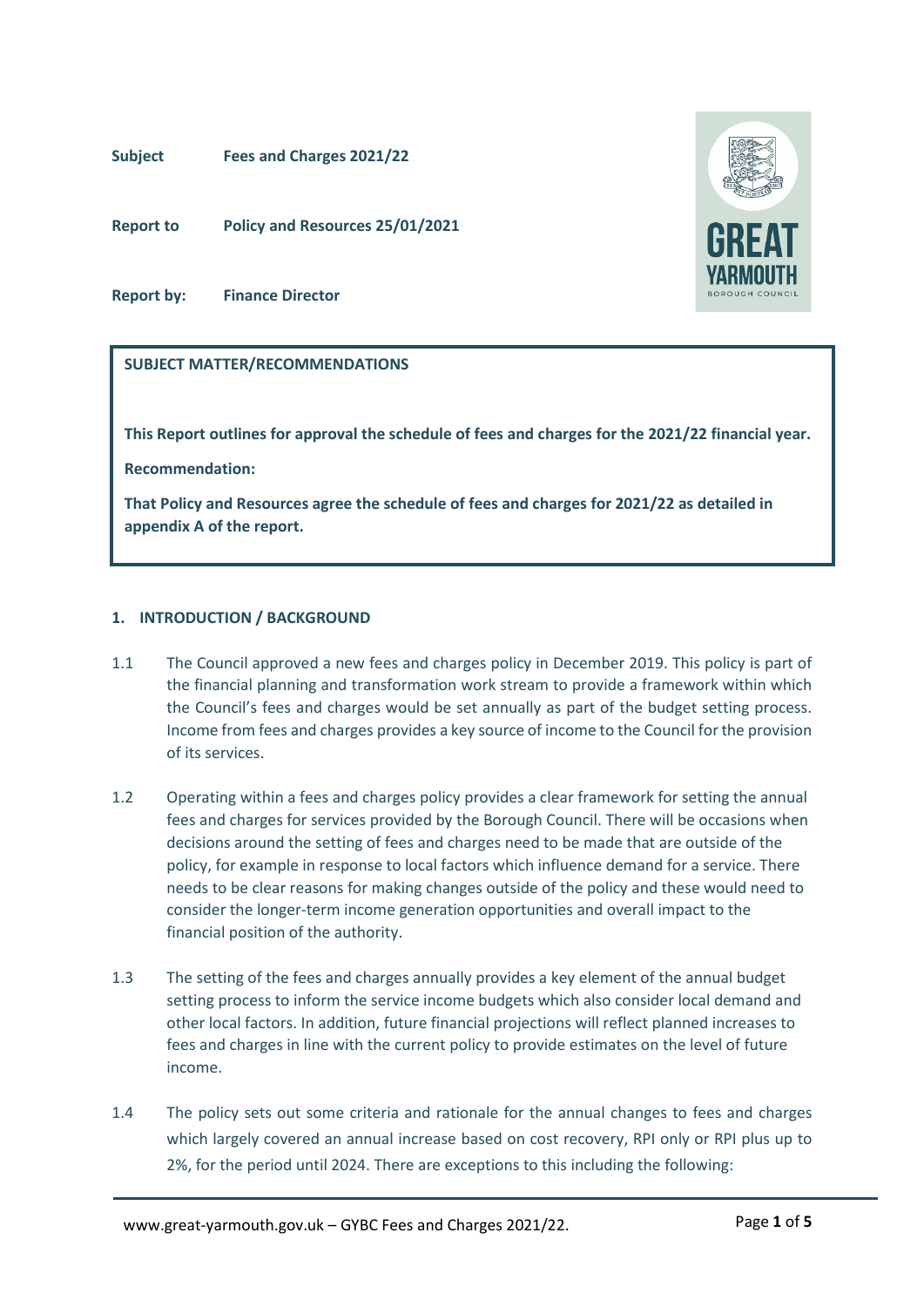- Where fees are statutory and are therefore outside the scope of control for the Council to set;
- Where fees are set within national rules for cost recovery, for example land charges and building control;
- Fees and charges subject to separate reviews and form part of the 2021/22 savings and additional income proposals.

### **2. FEES AND CHARGES PROPOSALS FOR 2021/22**

- 2.1 The proposed fees and charges for 2021/22 are included at Appendix A to the report. In line with the fees and charges policy the fees included in the schedule have been increased by RPI plus up to 2%, this equates to an increase of 3.1%, based on RPI being 1.1% at September 2020. For administration, the proposals will have been rounded, as applicable, for example where charges are reliant upon change such as car parking charges.
- 2.2 All fees and charges have been increased in line with the fees and charges policy, with the exception of the following listed below.
- 2.3 *Market Fees*: All market fees are to remain frozen in 2021/22, due to the planned market redevelopment and the current impact of covid.
- 2.4 *Pay & Display Car Parks***:** Town centre short stay & long stay Car Park charges are recommended to remain frozen at the 2020/21 chargesto promote the town centre economy. Fuller Hill town centre long stay charge over 4 hours, is the only charge to increase by RPI only.
- 2.5 The Seafront short stay winter and overnight charges will remain frozen to be more attractive to users over the winter period. Details on other car park fee increases, season tickets and Rover tickets can be viewed in Appendix A. These increases have been made on a lessor margin to the corporate policy or frozen to keep charges competitive and attractive.
- *2.6 Garden Waste Charges:* The charges for new bins provided, 3 and over, have increased over the corporate policy. This is to ensure we are recovering the full costs of the service.
- *2.7 Town Hall* The Council commenced offering a full marketing and event planning service using the in-house team in 2020/21. However due to Covid restrictions, a customer base was not able to be established. Therefore, these fees and charges will remain frozen, as set in 2020/21. After a full year of operation, a full review of hire rates will then be carried out for 2022/23.
- *2.8 Housing Yarecare:* Handy person costs have been reduced to £30 per hour to keep within the local market for this type of work. Yarecare monitoring charges have been calculated based on the corporate increase on the weekly cost.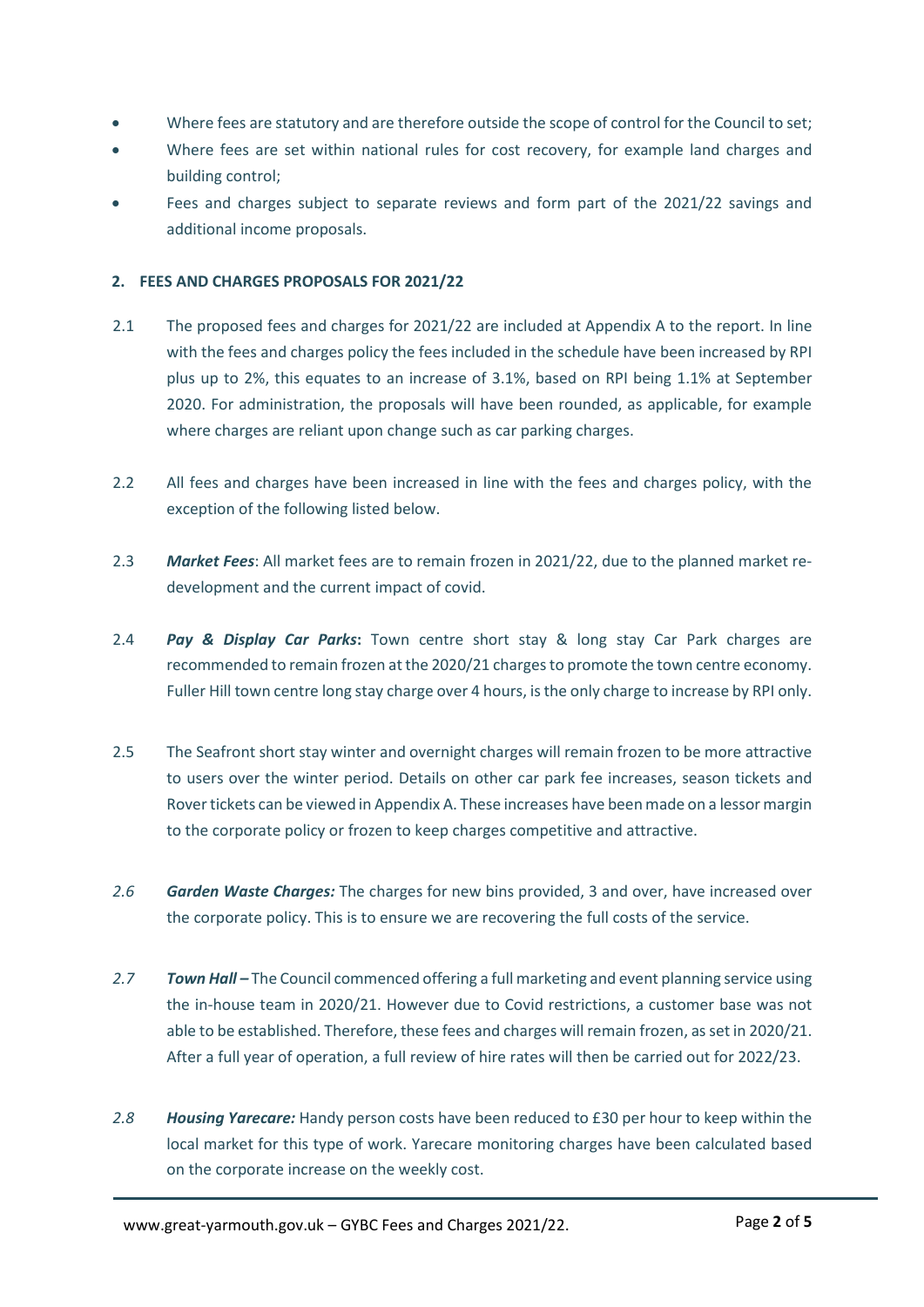- 2.9 *Crematorium***:** The majority of charges, within the crematorium fees and charges have been retained at the 2020/21 level to sustain and retain business. A small proportion of fees have increased by RPI only (1.1%).
- *2.10 Licensing Fees and Charges:* All fees are to remain frozen at the 2020/21 set charges. Licence fee must be based on cost recovery and have been assessed to ensure this.
- *2.11 Environmental Health Local Licences:* All these fees are being raised by either the corporate policy or by RPI only, to ensure cost recovery is taking place. Certain fees are set by central government, for which we have no control over.

### 2.12 **New Fees and Charges 2021/22**

- 2.13 **Crematorium** New fees have been included within the visual tributes, these include a download of webcast service and a copy of DVD Eulogy.
- 2.14 **Car parks** A new charge for over 4 hours, cost per hour, has been introduced on Blackfriars car park.
- 2.15 **Market fees**  A new category has been added to the market fees and charges with regards to specialist event markets in 2021/22. These fees will be charged as 'Price on application', as set out in the fees and charges schedule in Appendix A.
- 2.16 **Garden waste:** A new fee has been introduced for one off/ additional bin empty.
- 2.17 **Housing Yarecare:** A new community alarm set up & postage fee charge has been added.

### **3. FINANCIAL IMPLICATIONS**

3.1 The financial implications from the proposed changes have been factored into the detailed service budgets for 2021/22 and used to inform the future financial projections.

### **4. RISK IMPLICATIONS**

4.1 There is a risk of non-delivery of budgeted income from the fees and charges for example as a result of a reduction in demand for a service, an element of this risk is mitigated by the informed calculation of the income budgets taking into account known local and national factors and also current and past trends.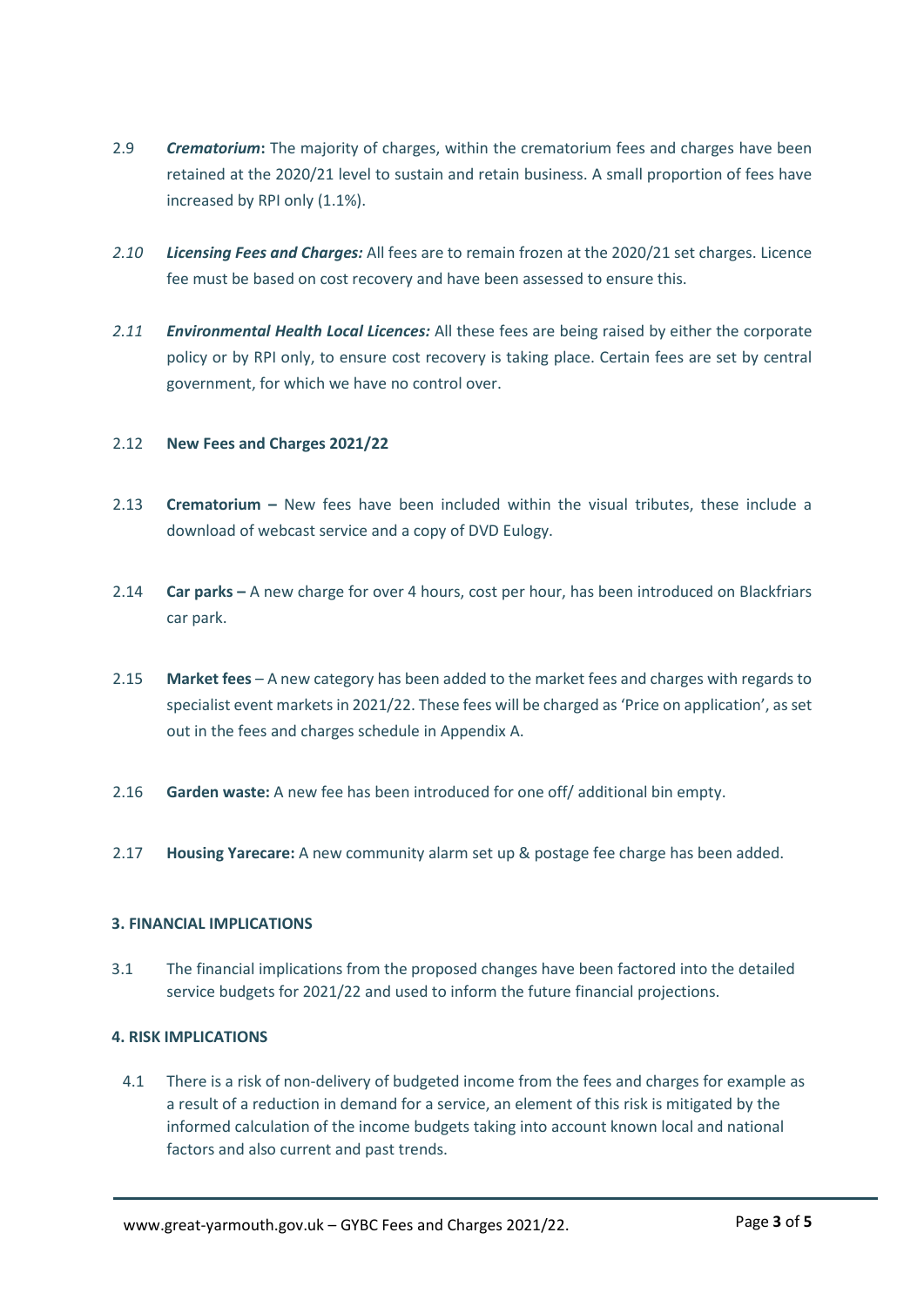- 4.2 Where the level of income is related to service demand there are factors that are outside of the control of the Council, for example the impact that weather can have on the level of car parking income, or confidence in the economy on planning application income. A prudent approach is taken to the setting of these income budgets and the more significant demand income budgets, for example car parking fee income and planning income are closely monitored during the year.
- 4.3 The level of income from fees and charges is reviewed during the year in terms of delivery of income targets as part of the budget monitoring process and therefore future charges could be subject to change to mitigate any financial risks.
- 4.4 The general reserve includes an allowance for fluctuations in income from demand led services which can be used to mitigate significant impacts during the year of reductions in income, although this should not be a long-term source of mitigation.

### **5. CONCLUSIONS**

5.1 The proposed fees and charges for 2021/22 have been calculated based on the current fees and charges policy and where there are opportunities to deliver additional income to help reduce the future financial gap that the Council is facing. The proposals have been factored into the detailed budget for 2021/22 which is included as a separate item on the agenda

| <b>Area for consideration Comment</b>                  | <b>Comment</b> |
|--------------------------------------------------------|----------------|
| <b>Monitoring Officer Consultation</b>                 |                |
| Section 151 Officer Consultation                       |                |
| <b>Existing Council Policies See background papers</b> |                |
| Financial Implications Within existing budgets         |                |
| Legal Implications (including human rights)            |                |
| <b>Risk Implications</b>                               |                |
| Equality Issues/EQIA assessment                        |                |
| Details contained in strategy                          |                |
| Crime & Disorder                                       |                |
| <b>Every Child Matters</b>                             |                |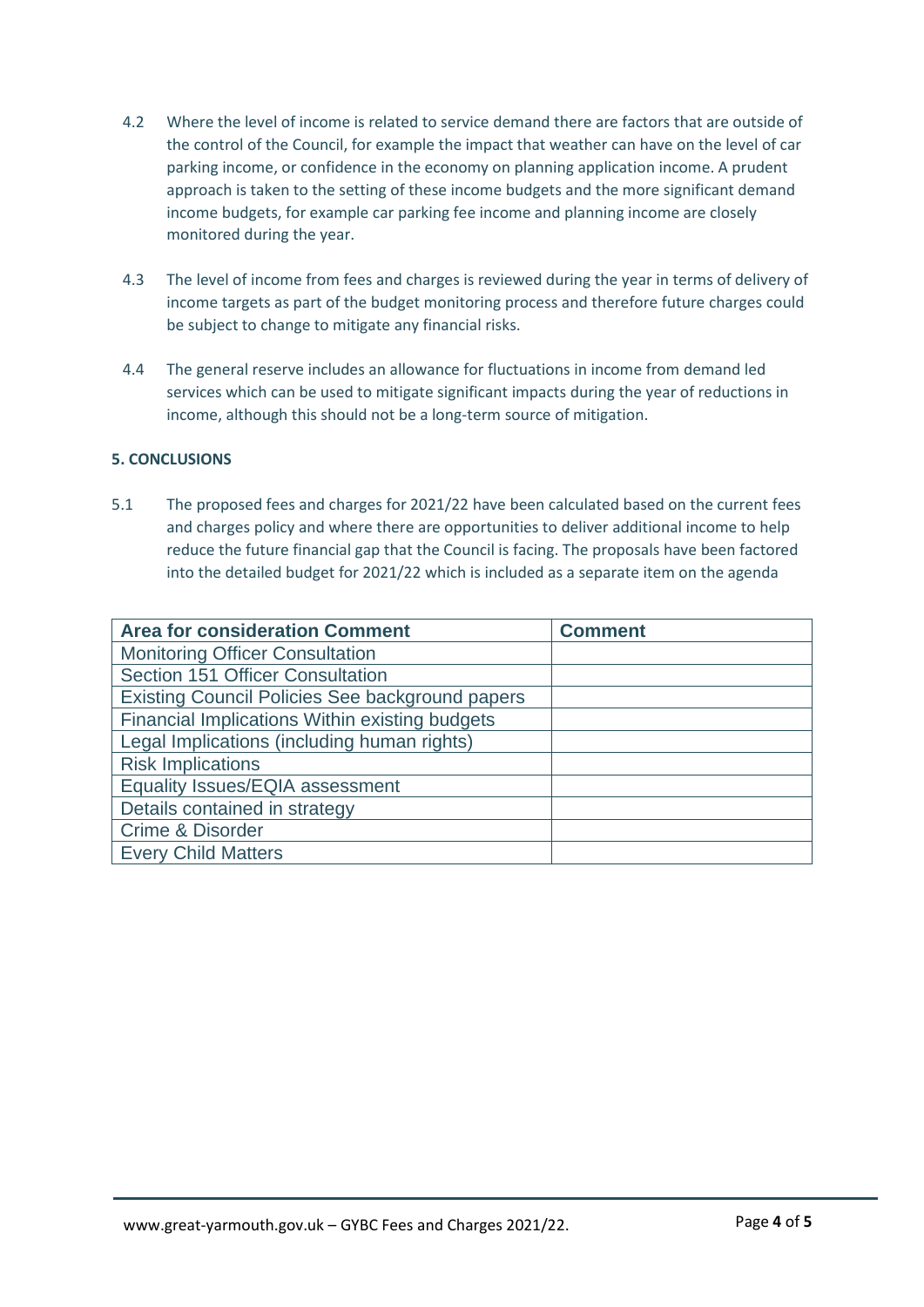

| <b>Author</b>          | <b>Finance Director</b> |
|------------------------|-------------------------|
| Date                   | January 2021            |
| <b>Document Status</b> | Final v1                |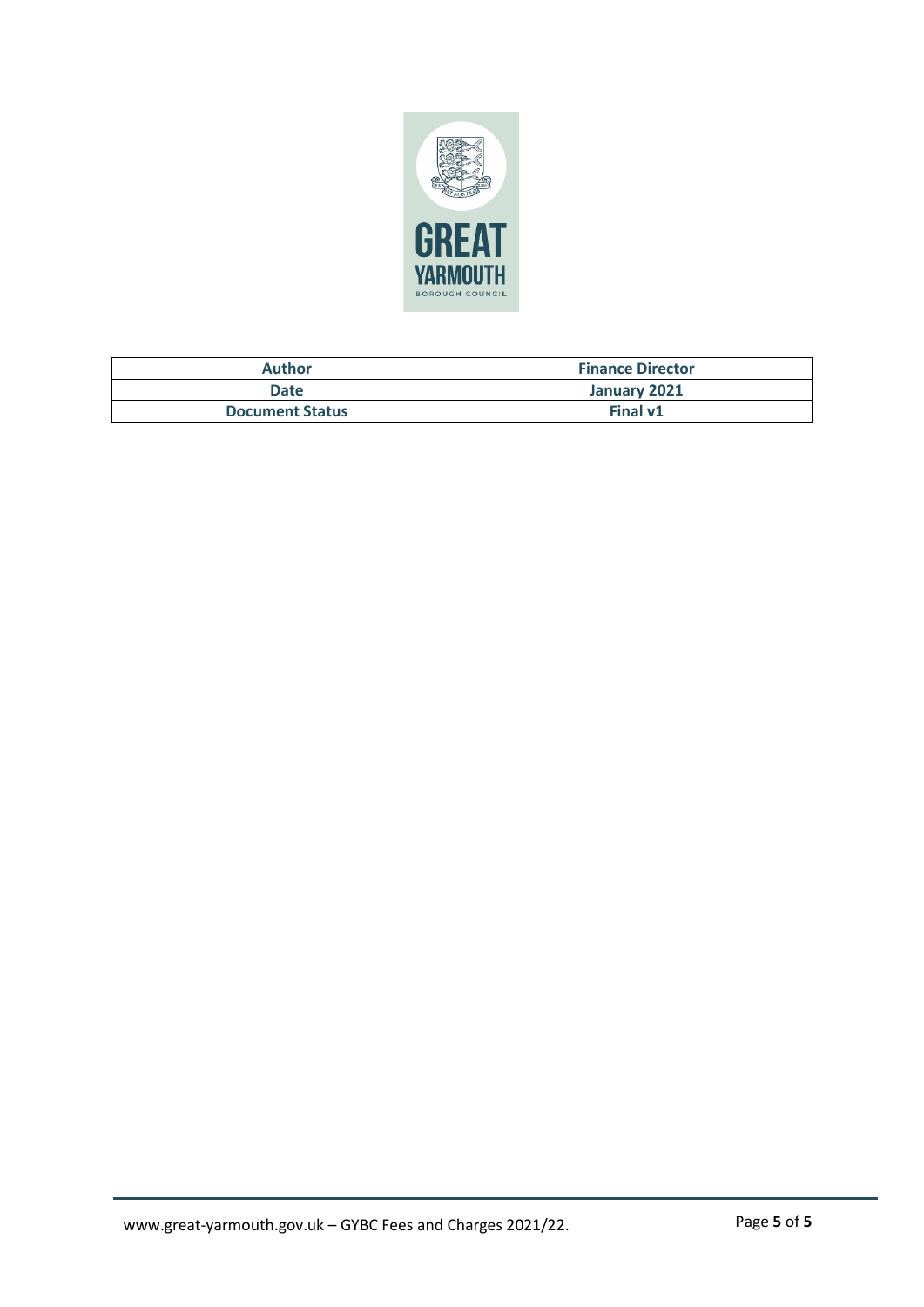# **Fees and Charges**

**2021/22**

**Great Yarmouth Borough Council** 

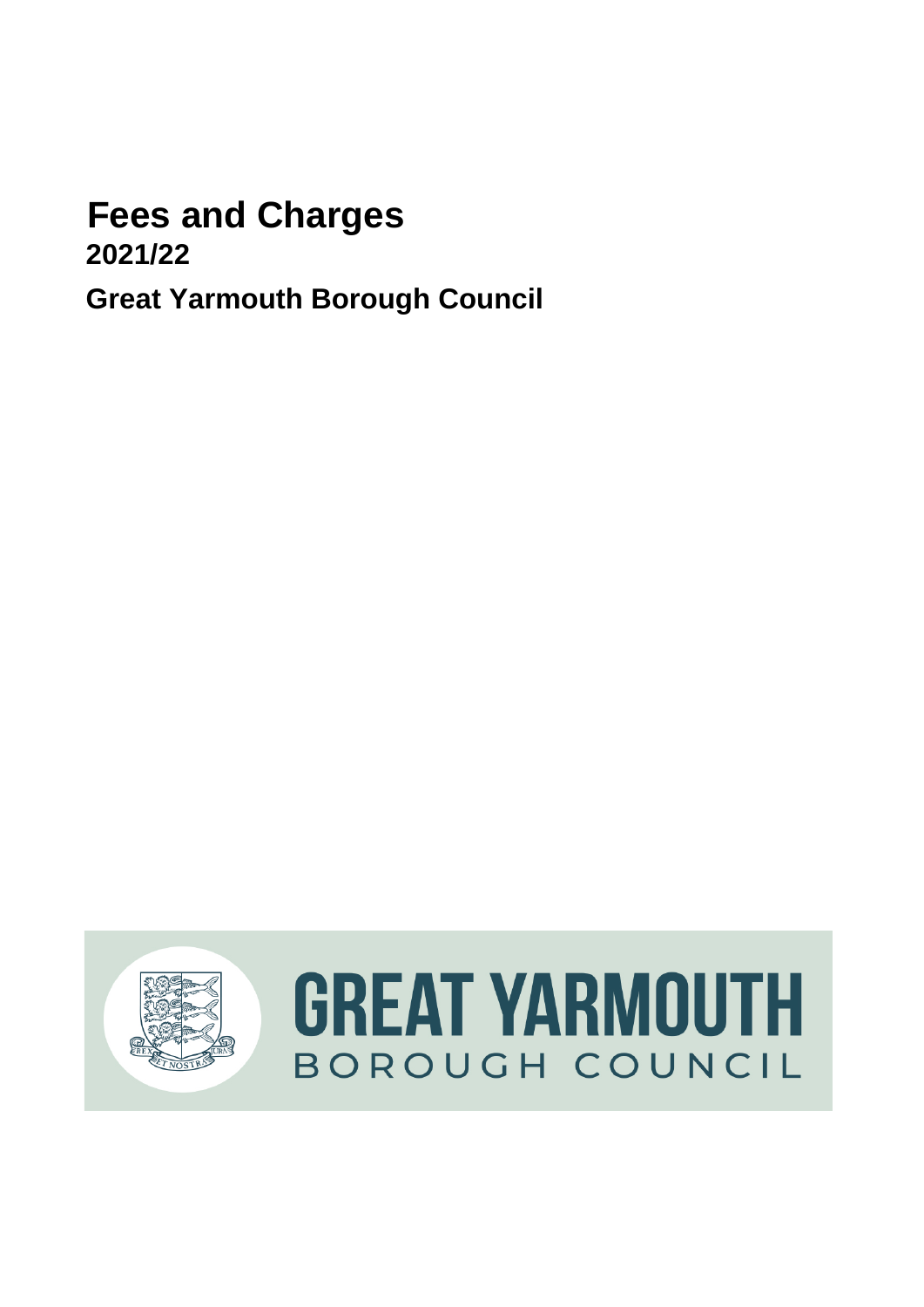### **Contents**

|                                                                                                    | Page             |
|----------------------------------------------------------------------------------------------------|------------------|
| Fees and charges note                                                                              | $\mathbf 3$      |
|                                                                                                    |                  |
| <b>Customer Services</b>                                                                           |                  |
|                                                                                                    |                  |
| 1.1 Crematorium and Cemeteries                                                                     | $\boldsymbol{4}$ |
| 1.1a The Waterways Memorials                                                                       | 10               |
| 1.2 Pay and Display Car Parks                                                                      | 11               |
|                                                                                                    |                  |
| <b>Environmental services</b>                                                                      |                  |
| 2.1 Local Authority Permits for Part B Installations, mobile plant and Solvent Emission Activities | 15               |
| 2.2 Selective Licensing                                                                            | 17               |
| 2.3 Environmental Health - Local Licences                                                          | 18               |
| 2.4 Garden Waste Bins                                                                              | 21               |
| 2.5 Licenses                                                                                       | 22               |
| 7.1 Sports and Leisure                                                                             | 25               |
|                                                                                                    |                  |
| <b>Housing</b>                                                                                     |                  |
| 3.1 Needs and Welfare Services                                                                     | 28               |
|                                                                                                    |                  |
| <b>Planning and Growth</b>                                                                         |                  |
| 4.1 Land Charges                                                                                   | 29               |
| 4.2 Street naming & numbering & tree services                                                      | 30               |
| 4.3 Pre-application Fees                                                                           | 31               |
|                                                                                                    |                  |
| <b>Property and Asset Management</b>                                                               |                  |
| 5.1 Market Fees - Two day markets and Six day markets                                              | 32               |
| 5.2 Market Fairs Fees                                                                              | 33               |
| 5.3 Beach Huts                                                                                     | 34               |

| <b>Communications and Marketing</b>         |    |
|---------------------------------------------|----|
| 6.1 Filming and photography                 | 35 |
| 6.2 Town Hall - room hire & associated fees | 36 |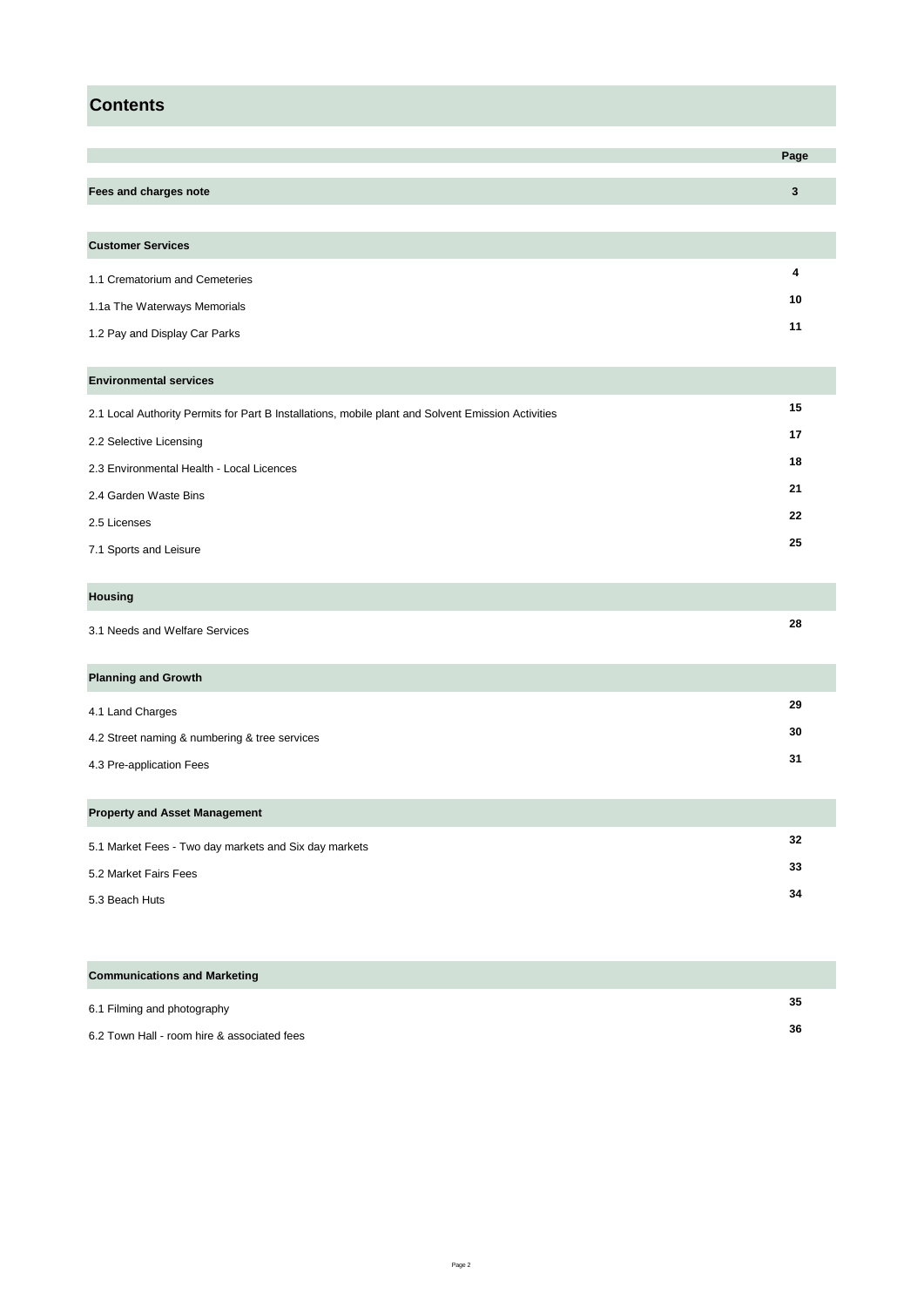### **Fee and Charges note**

Generally any increase in fees and charges will take effect from 1st April 2021.

RPI for September 2020 is 1.1%

The prices quoted in this book are **inclusive of Value added Tax** (VAT) when VAT is applicable, therefore individuals and companies do not need to add VAT to the prices quoted. Please refer to the VAT code key below for further details.

#### **VAT Code Key**

Current standard rate of VAT is 20%

This schedule for fees and charges show the rate of VAT applicable which is denoted by one of the following abbreviations:

S - Standard Rated

EX - Exempt

OS - Outside scope

ZE - Zero rated

P - VAT to be added standard rated elements in packages.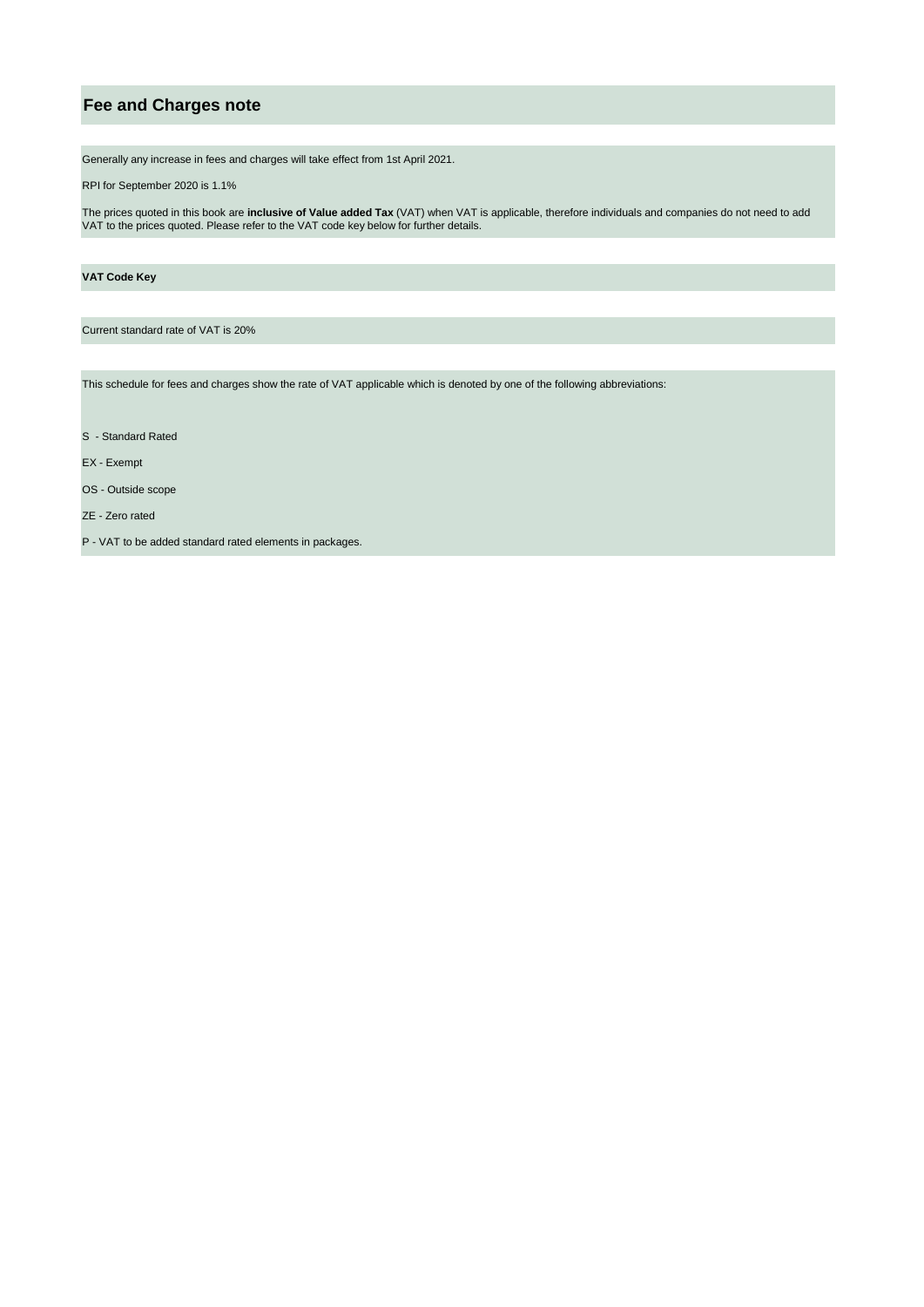**1.1 Charges Crematorium and Cemeteries** 

 **2020/21 Charges 2021/22 Charges VAT status Change in year** 

|                               | <b>Great Yarmouth Borough Council Funeral Services</b>                                                                                                                    |        |                      |                  |    |      |      |                          |
|-------------------------------|---------------------------------------------------------------------------------------------------------------------------------------------------------------------------|--------|----------------------|------------------|----|------|------|--------------------------|
| <b>Essential Rose Package</b> |                                                                                                                                                                           |        |                      |                  |    |      |      |                          |
|                               | Cremation only, no service and no attendance                                                                                                                              | £      | 1,295.00 $E$         | 1,295.00         |    |      | EX £ |                          |
|                               | <b>Essential Plus Rose package</b>                                                                                                                                        |        |                      |                  |    |      |      |                          |
|                               | Cremation and 15 Minute Service in the chapel with attendance.<br>Includes music choices                                                                                  |        |                      |                  |    |      |      |                          |
|                               | For Service times: 08:15, 08:45, 16:00 and 16:30 (price exicudes VAT)                                                                                                     | £      | 1,995.00 £           | 1,995.00         |    | P    | £    |                          |
| <b>Premium Rose Package</b>   |                                                                                                                                                                           |        |                      |                  |    |      |      |                          |
|                               | Flexible cremation & 25 minute service in the chapel with attendance.<br>Includes music choices.                                                                          |        |                      |                  |    |      |      |                          |
|                               | For Service times 09:15, 10:00, 10:45, 11:30, 12:15, 13:00, 13:45,<br>14:30, 15:15                                                                                        | £      | 2,495.00 £           | 2,495.00         |    | P    | £    |                          |
|                               | (Price excludes VAT)                                                                                                                                                      |        |                      |                  |    |      |      |                          |
| <b>Cremation Charges</b>      |                                                                                                                                                                           |        |                      |                  |    |      |      |                          |
| Amended                       | The fee includes an Environmental Charge of £65                                                                                                                           |        |                      |                  |    |      |      |                          |
|                               | The use of the Wesley Music System is included.                                                                                                                           |        |                      |                  |    |      |      |                          |
|                               | The following charges relate to cremation:                                                                                                                                |        |                      |                  |    |      |      |                          |
|                               | Non-viable foetus or stillborn child                                                                                                                                      |        | No Charge            | No Charge        | EX |      | £    |                          |
|                               | The body of a child of four years, but not exceeding twelve years at the<br>time of death                                                                                 |        | No Charge            | No Charge        | EX |      | £    |                          |
|                               | The body of a person whose age at the time of death exceeded twelve<br>years                                                                                              |        | See below:           | See below:       |    |      |      |                          |
|                               | For Service times: 08:15, 08:45, 16:00 and 16:30 (30 minutes)                                                                                                             | £      | 790.00 £             | 799.00           | S  |      | £    | 9.00                     |
|                               | For Service times 09:15, 10:00, 10:45, 11:30, 12:15, 13:00, 13:45, 14:30<br>Funeral Director No Attendance (arrangements required, no service) -<br>delivery by agreement | £<br>£ | 850.00 £<br>495.00 £ | 860.00<br>500.00 | s  | EX £ | £    | 10.00<br>5.00            |
|                               | Saturday Services details on request                                                                                                                                      |        |                      |                  |    |      |      |                          |
|                               | 50% cancellation fee will apply to cremations cancelled within 48hrs of<br>the service                                                                                    |        |                      |                  |    |      |      |                          |
| <b>Additional Charges</b>     |                                                                                                                                                                           |        |                      |                  |    |      |      |                          |
|                               | Scattering of cremated remains from this Crematorium in the lawn area,<br>with relatives and an officer in attendance                                                     | £      | 95.00 £              | 95.00            | EX |      | £    |                          |
|                               | Scattering of cremated remains from this Crematorium in the lawn area,<br>no attendance                                                                                   | £      | 65.00 £              | 65.00            | EX |      | £    |                          |
|                               | Hire of Crematorium Chapel:                                                                                                                                               |        |                      |                  |    |      |      |                          |
|                               | For Burial / Memorial Service                                                                                                                                             | £      | 180.00 £             | 190.00           |    | EX £ |      | 10.00                    |
|                               | Extension of half an hour for Cremation Service                                                                                                                           | £      | 200.00 £             | 210.00           |    | EX £ |      | 10.00                    |
|                               | Hire of Crematorium Chapel only                                                                                                                                           | £      | 290.00 £             | 295.00           | EX |      | £    | $\overline{\phantom{a}}$ |
|                               | Temporary retention of ashes, after first four weeks, per month                                                                                                           | £      | 26.00 £              | 27.00            |    |      | EX £ | $\blacksquare$           |
|                               | Bio-degradable box urn                                                                                                                                                    |        | No Charge            | No Charge        |    |      |      |                          |
|                               | Additional Certificate of Cremation                                                                                                                                       | £      | 21.00 £              | 22.00            |    | EX £ |      | 1.00                     |
|                               | Pall bearers (each)                                                                                                                                                       | £      | 32.00 £              | 33.00            | S  |      | £    | 1.00                     |
|                               | Audio recording of the service presented on USB or CD                                                                                                                     | £      | 57.00 £              | 59.00            | S  |      | £    | 2.00                     |
|                               | The use of the Wesley Music System is provided                                                                                                                            |        |                      |                  |    |      |      |                          |
| <b>Visual Tributes</b>        |                                                                                                                                                                           |        |                      |                  |    |      |      |                          |
|                               | Webcast                                                                                                                                                                   | £      | 88.00 £              | 65.00            |    |      | S -£ | 23.00                    |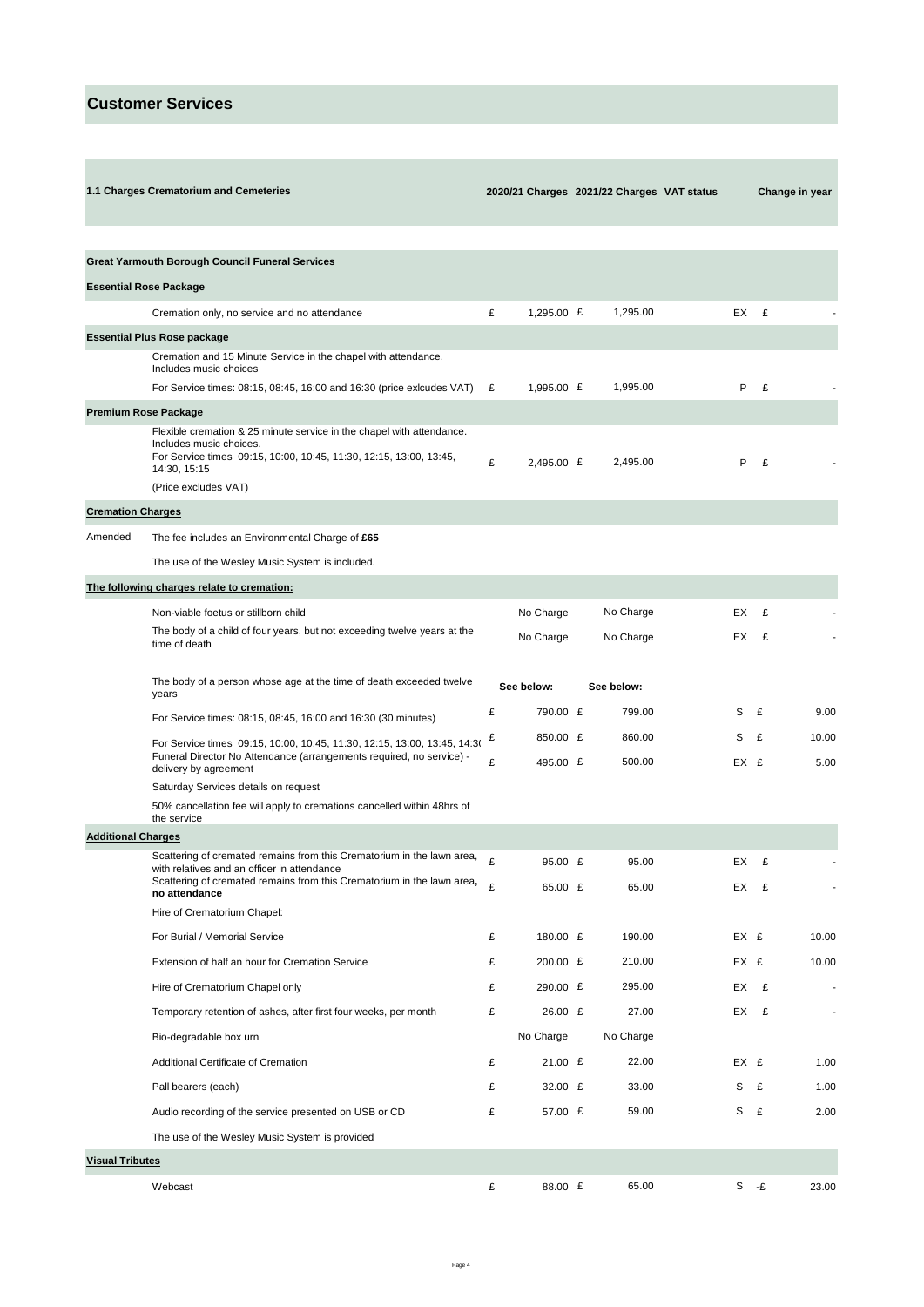**Contract Contract Contract** 

|                       | 1.1 Charges Crematorium and Cemeteries                                                |   |          |      |        | 2020/21 Charges 2021/22 Charges VAT status |   |    | Change in year |
|-----------------------|---------------------------------------------------------------------------------------|---|----------|------|--------|--------------------------------------------|---|----|----------------|
|                       | Download of webcast service                                                           |   |          | £    | 20.00  |                                            | S |    | New            |
|                       | <b>DVD</b>                                                                            | £ | 57.00 £  |      | 59.00  |                                            | S | £  | 2.00           |
|                       | Extra DVD                                                                             | £ | 47.00 £  |      | 30.00  |                                            | S | -£ | 17.00          |
|                       | Tribute up to 10 Photographs                                                          | £ | 78.00 £  |      | 50.00  |                                            | S | -£ | 28.00          |
|                       | Tribute up to 25 Photographs                                                          | £ | 114.00 £ |      | 90.00  |                                            | S | -£ | 24.00          |
|                       | Single Photograph                                                                     | £ | 26.00 £  |      | 26.00  |                                            | S | £  | $\overline{a}$ |
|                       | Video Tribute by Family (one minute) £8 per minute thereafter                         | £ | 25.00 £  |      | 25.00  |                                            | S | £  | $\blacksquare$ |
|                       | Copy of DVD Eulogy                                                                    | £ |          | $-E$ | 28.00  |                                            | S |    | New            |
| <b>Dedications</b>    |                                                                                       |   |          |      |        |                                            |   |    |                |
|                       | Two line entry                                                                        | £ | 91.00 £  |      | 91.00  |                                            | S | £  |                |
|                       | Five line entry                                                                       | £ | 128.00 £ |      | 128.00 |                                            | S | £  |                |
|                       | Eight line entry                                                                      | £ | 171.00 £ |      | 171.00 |                                            | S | £  |                |
|                       | Five line entry with flower illustration or similar                                   | £ | 190.00 £ |      | 190.00 |                                            | S | £  |                |
|                       | Five line entry with heraldic device                                                  | £ | 206.00 £ |      | 206.00 |                                            | S | £  |                |
|                       | Eight line entry with flower illustration or similar                                  | £ | 206.00 £ |      | 206.00 |                                            | S | £  |                |
|                       | Eight line entry with full heraldic device or crest                                   | £ | 368.00 £ |      | 368.00 |                                            | S | £  |                |
| <b>Memorial Cards</b> |                                                                                       |   |          |      |        |                                            |   |    |                |
|                       | Two line entry                                                                        | £ | 21.00 E  |      | 21.00  |                                            | S | £  |                |
|                       | Five line entry                                                                       | £ | 26.00 £  |      | 26.00  |                                            | S | £  |                |
|                       | Eight line entry                                                                      | £ | 45.00 £  |      | 45.00  |                                            | S | £  |                |
|                       | Five line entry with flower illustration or similar                                   | £ | 71.00 £  |      | 71.00  |                                            | S | £  |                |
|                       | Eight line entry with flower illustration or similar                                  | £ | 88.00 £  |      | 88.00  |                                            | S | £  |                |
|                       | Five line entry with heraldic device                                                  | £ | 95.00 £  |      | 95.00  |                                            | S | £  |                |
|                       | Eight line entry with full heraldic device or crest                                   | £ | 112.00 £ |      | 112.00 |                                            | S | £  |                |
| <b>Memory Books</b>   |                                                                                       |   |          |      |        |                                            |   |    |                |
|                       | Two line entry                                                                        | £ | 71.00 £  |      | 71.00  |                                            | S | £  |                |
|                       | Five line entry                                                                       | £ | 78.00 £  |      | 78.00  |                                            | S | £  |                |
|                       | Eight line entry                                                                      | £ | 88.00 £  |      | 88.00  |                                            | S | £  |                |
|                       | Five line entry with flower illustration or similar                                   | £ | 112.00 £ |      | 112.00 |                                            | S | £  |                |
|                       | Eight line entry with flower illustration or similar                                  | £ | 121.00 £ |      | 121.00 |                                            | S | £  |                |
|                       | Five line entry with heraldic device                                                  | £ | 139.00 £ |      | 139.00 |                                            | S | £  |                |
|                       | Eight line entry with full heraldic device                                            | £ | 156.00 £ |      | 156.00 |                                            | S | £  |                |
| postage and packing   | NB: For each additional entry in Velum book - as in Memorial Cards above inclusive of |   |          |      |        |                                            |   |    |                |
|                       | Memorial Garden (including provision of Bronze Plaque)                                |   |          |      |        |                                            |   |    |                |
|                       | Ten year dedication period                                                            |   |          |      |        |                                            |   |    |                |
|                       | Shrub                                                                                 | £ | 292.00 £ |      | 292.00 |                                            | S | £  |                |
|                       | <b>Standard Rose</b>                                                                  | £ | 341.00 £ |      | 341.00 |                                            | S | £  |                |
|                       | Double Plaque (to replace single)                                                     | £ | 75.00 £  |      | 75.00  |                                            | S | £  |                |
|                       | Embossed motif (from selection) on bronze plaque                                      | £ | 20.00 £  |      | 20.00  |                                            | S | £  |                |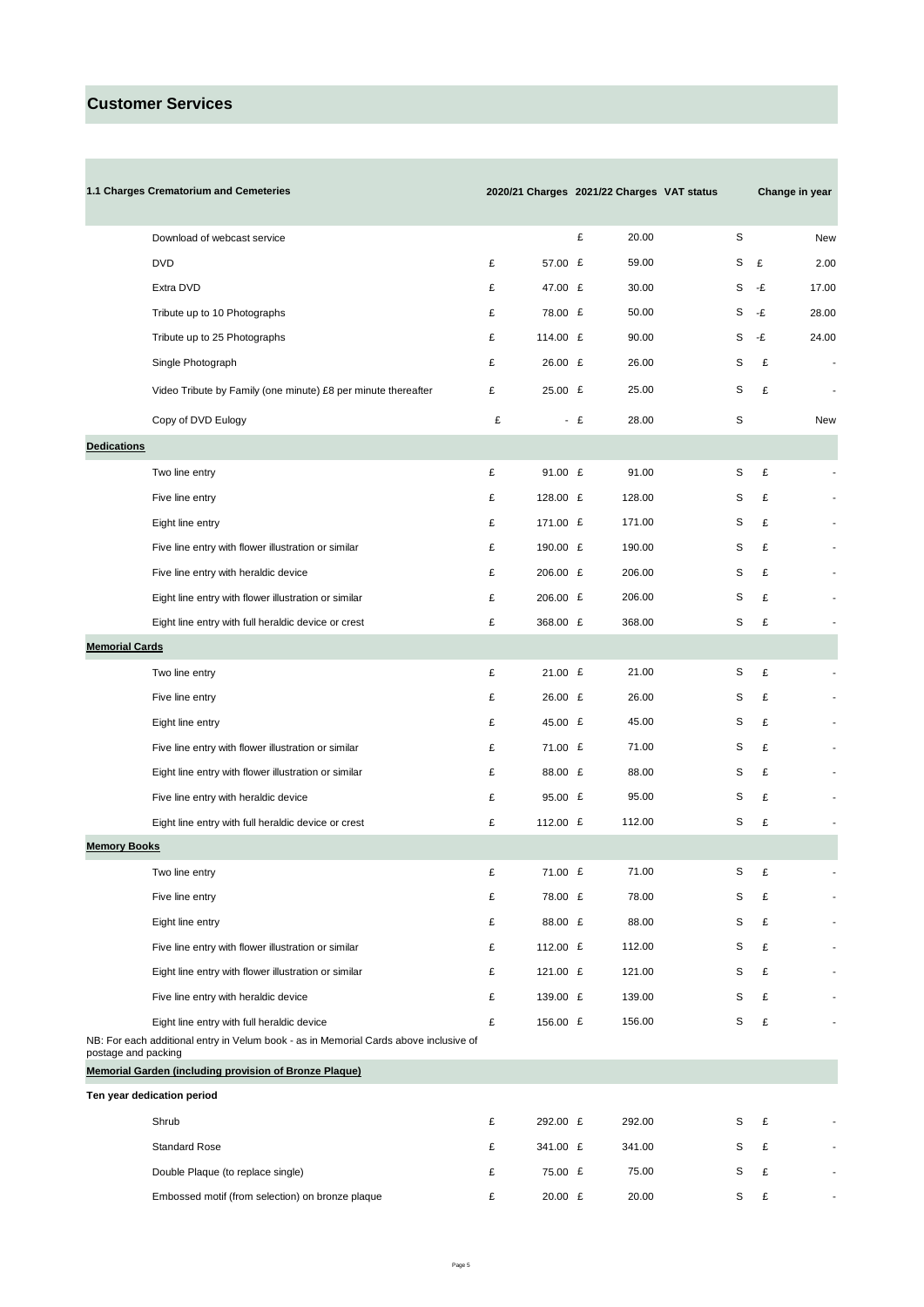**Contract Contract** 

|                                | 1.1 Charges Crematorium and Cemeteries                                                                                                                                                                                                    |   |              | 2020/21 Charges 2021/22 Charges VAT status |   | Change in year |      |
|--------------------------------|-------------------------------------------------------------------------------------------------------------------------------------------------------------------------------------------------------------------------------------------|---|--------------|--------------------------------------------|---|----------------|------|
|                                |                                                                                                                                                                                                                                           |   |              |                                            |   |                |      |
|                                | Postage and packing of expired memorial plaque                                                                                                                                                                                            | £ | 8.50 $E$     | 8.50                                       | S | £              |      |
|                                | Memorial Garden (including provision of Bronze Plaque)                                                                                                                                                                                    |   |              |                                            |   |                |      |
|                                | Five year dedication period                                                                                                                                                                                                               |   |              |                                            |   |                |      |
|                                | Shrub                                                                                                                                                                                                                                     | £ | 176.00 £     | 176.00                                     | S | £              |      |
|                                | <b>Standard Rose</b>                                                                                                                                                                                                                      | £ | 200.50 £     | 200.50                                     | S | £              |      |
|                                | Double Plaque (to replace single)                                                                                                                                                                                                         | £ | 75.00 £      | 75.00                                      | S | £              |      |
|                                | Embossed motif (from selection) on bronze plaque                                                                                                                                                                                          | £ | $20.00$ £    | 20.00                                      | S | £              |      |
|                                | Postage and packing of expired memorial plaque                                                                                                                                                                                            | £ | $8.00$ £     | 8.00                                       | S | £              |      |
|                                | <b>Memorial Tree (including provision of Bronze Plaque)</b>                                                                                                                                                                               |   |              |                                            |   |                |      |
|                                | Ten year dedication period                                                                                                                                                                                                                |   |              |                                            |   |                |      |
|                                | Ten year dedication period                                                                                                                                                                                                                | £ | 455.00 £     | 455.00                                     | S | £              |      |
|                                | Renewal - ten year dedication period                                                                                                                                                                                                      | £ | 270.50 £     | 270.50                                     | S | £              |      |
|                                | <b>Individual Memorial Seat (including provision of Bronze Plaque)</b>                                                                                                                                                                    |   |              |                                            |   |                |      |
|                                | Ten year dedication period                                                                                                                                                                                                                |   |              |                                            |   |                |      |
|                                | Six foot seat                                                                                                                                                                                                                             | £ | 1,182.00 $E$ | 1,182.00                                   | S | £              |      |
|                                | Additional bronze plaque                                                                                                                                                                                                                  | £ | 216.00 £     | 216.00                                     | S | £              |      |
|                                | Renewal for ten year dedication period                                                                                                                                                                                                    | £ | 276.00 £     | 276.00                                     | S | £              |      |
| <b>Individual Wall Plaques</b> |                                                                                                                                                                                                                                           |   |              |                                            |   |                |      |
|                                | Ten year dedication period                                                                                                                                                                                                                |   |              |                                            |   |                |      |
|                                | Bronze plaque - black with gold lettering                                                                                                                                                                                                 | £ | 181.00 £     | 181.00                                     | S | £              |      |
|                                | Renewal of existing plaque - 10 year dedication period                                                                                                                                                                                    | £ | 121.50 £     | 121.50                                     | S | £              |      |
|                                | To add additional name or request new plaque to replace existing (new                                                                                                                                                                     | £ | 90.50 $E$    | 90.50                                      | S | £              |      |
|                                | 4 line plaque)<br><b>Polished Sterling Grey Granite Memorial Vase Kerbs</b>                                                                                                                                                               |   |              |                                            |   |                |      |
|                                | Ten year dedication period                                                                                                                                                                                                                |   |              |                                            |   |                |      |
|                                | Granite Memorial Vase Kerbs with 6 line inscription                                                                                                                                                                                       | £ | 444.50 £     | 444.50                                     | S | £              |      |
|                                | To add additional name (new 6 line granite plate)                                                                                                                                                                                         | £ | 135.00 £     | 135.00                                     | S | £              |      |
|                                | Renewal - 10 year dedication period                                                                                                                                                                                                       | £ | 340.50 £     | 340.50                                     | S | £              |      |
|                                | <b>Hexagonal Sandstone Tower with Granite Plaque</b>                                                                                                                                                                                      |   |              |                                            |   |                |      |
|                                | Ten year dedication period                                                                                                                                                                                                                |   |              |                                            |   |                |      |
|                                |                                                                                                                                                                                                                                           |   |              |                                            |   |                |      |
|                                | Granite memorial plaque with 6 line inscription                                                                                                                                                                                           | £ | 183.00 £     | 185.50                                     | S | £              | 2.50 |
|                                | New plaque for additonal name to be added                                                                                                                                                                                                 | £ | 124.00 £     | 125.50                                     | S | £              |      |
|                                |                                                                                                                                                                                                                                           |   |              |                                            |   |                | 1.50 |
|                                | Renewal of existing plaque for ten year period                                                                                                                                                                                            | £ | 124.00 £     | 125.50                                     | S | £              | 1.50 |
|                                | Sanctum 2000 above ground vaults                                                                                                                                                                                                          |   |              |                                            |   |                |      |
|                                | Twenty year lease period<br>20 year lease of granite vault and black granite plaque and lettering (up<br>to 80 letters) first interment and first posy vase<br>Decorative motifs/floral tribute on plaque (samples & price on<br>request) | £ | 996.00 £     | 996.00                                     | S | £              |      |
|                                | Cameo photograph arranged and fixed to plaque (4cm x 3cm)                                                                                                                                                                                 | £ | 120.00 £     | 120.00                                     | S | £              |      |
|                                | Cameo photograph arranged and fixed to plaque (7cm x 5cm)                                                                                                                                                                                 | £ | 144.00 £     | 144.00                                     | S | £              |      |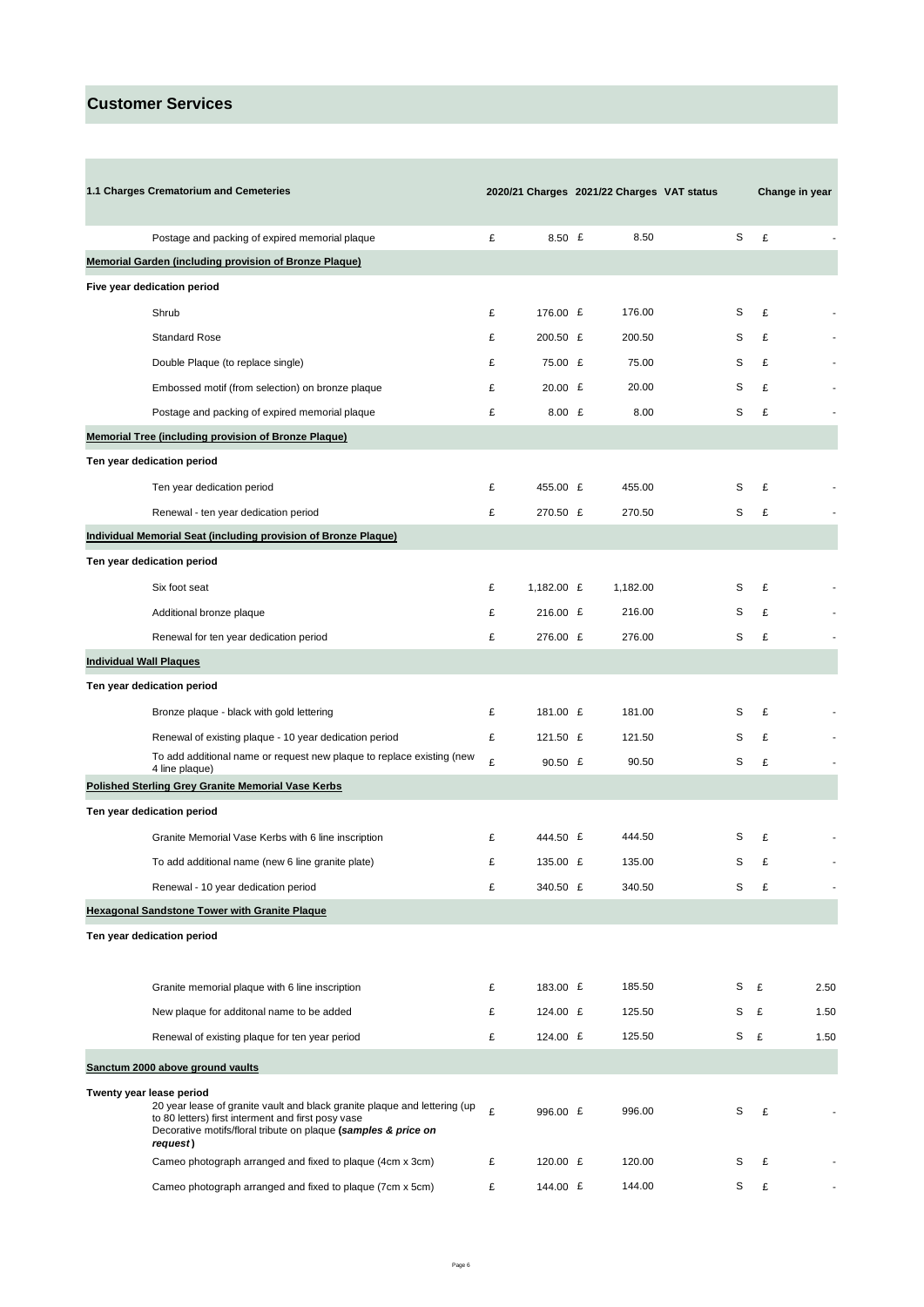**Contract Contract** 

|                           | 1.1 Charges Crematorium and Cemeteries                                                                                                                      |   |              | 2020/21 Charges 2021/22 Charges VAT status |           |   | Change in year |
|---------------------------|-------------------------------------------------------------------------------------------------------------------------------------------------------------|---|--------------|--------------------------------------------|-----------|---|----------------|
|                           |                                                                                                                                                             |   |              |                                            |           |   |                |
|                           | Heart shaped cameo photo, arranged and fixed to plaque<br>Replacement of black granite plaque (excluding photograph) up to 80                               | £ | 192.00 £     | 192.00                                     | S         | £ |                |
|                           | letters                                                                                                                                                     | £ | 383.00 £     | 383.00                                     | S         | £ |                |
|                           | Additional letters (per letter)                                                                                                                             | £ | 4.00 $E$     | 4.00                                       | S         | £ |                |
|                           | Repainting of current plaque price on request (dependent on characters<br>and motifs)                                                                       |   |              |                                            |           |   |                |
|                           | Sanctum Panorama above ground vaults                                                                                                                        |   |              |                                            |           |   |                |
|                           | Twenty year lease period<br>20 year lease of granite vault and black granite plaque and lettering (up<br>to 80 letters) first interment and first posy vase |   |              |                                            |           |   |                |
|                           | Top level:                                                                                                                                                  | £ | 931.00 £     | 931.00                                     | S         | £ |                |
|                           | Mid level:                                                                                                                                                  | £ | 897.00 £     | 897.00                                     | S         | £ |                |
|                           | Lower level:                                                                                                                                                | £ | 841.00 £     | 841.00                                     | S         | £ |                |
|                           | Cameo photograph arranged and fixed to plaque (4cm x 3cm)                                                                                                   | £ | 121.00 £     | 121.00                                     | S         | £ |                |
|                           | Cameo photograph arranged and fixed to plaque (7cm x 5cm)                                                                                                   | £ | 144.00 £     | 144.00                                     | S         | £ |                |
|                           | Heart shaped cameo photo, arranged and fixed to plaque                                                                                                      | £ | 192.00 £     | 192.00                                     | S         | £ |                |
|                           | Replacement of black granite plaque (excluding photograph) up to 80<br>letters                                                                              | £ | 383.00 £     | 383.00                                     | S         | £ |                |
|                           | Additional letters (per letter)                                                                                                                             | £ | 4.00 $E$     | 4.00                                       | S         | £ |                |
|                           | Repainting of current plaque price on request (dependent on characters<br>and motifs)                                                                       |   |              |                                            |           |   |                |
| <b>Buxton Bench</b>       |                                                                                                                                                             |   |              |                                            |           |   |                |
|                           | Twenty year lease period                                                                                                                                    |   |              |                                            |           |   |                |
|                           | 20 year lease Granite bench with two recesses for plaque, including<br>one 7' x 5' engraved memorial plaque                                                 | £ | 850.00 £     | 850.00                                     | S         | £ |                |
|                           | Second plaque                                                                                                                                               | £ | 117.00 £     | 117.00                                     | S         | £ |                |
|                           | Renewal of 10 year lease                                                                                                                                    | £ | 490.00 £     | 490.00                                     | S         | £ |                |
|                           | <b>Ornamental Memorial Tree in Garden of Remembrance</b>                                                                                                    |   |              |                                            |           |   |                |
|                           | Twenty year lease period<br>Ornamental tree with plaque including inscription and motif, on a 20<br>year lease                                              | £ | 671.00 £     | 671.00                                     | S         | £ |                |
| <b>CEMETERY CHARGES</b>   |                                                                                                                                                             |   |              |                                            |           |   |                |
| <b>Interment Charges</b>  |                                                                                                                                                             |   |              |                                            |           |   |                |
|                           | The following charges relate to burial of persons resident within the Borough<br>area at the time of death:                                                 |   |              |                                            |           |   |                |
|                           | The body of a child whose age at the time of death did not exceed                                                                                           |   | No Charge    | No Charge                                  | No Charge |   |                |
|                           | twelve years<br>The body of a person whose age at the time of death exceeded twelve                                                                         | £ | 850.00 £     | 876.50                                     | EX £      |   | 26.50          |
|                           | years                                                                                                                                                       |   |              |                                            |           |   |                |
| the Borough are:          | The following charges relate to the burial of persons who are not resident within                                                                           |   |              |                                            |           |   |                |
|                           | The body of a stillborn child or child whose age at the time of death did<br>not exceed one month                                                           | £ | 135.00 £     | 135.00                                     | EX        | £ |                |
|                           | The body of a child whose age at the time of death exceeded one<br>month, but did not exceed twelve years                                                   | £ | 171.00 £     | 171.00                                     | EX        | £ |                |
|                           | The body of a person whose age at the time of death exceeded twelve<br>years                                                                                | £ | 1,200.00 $E$ | 1,200.00                                   | EX        | £ |                |
| <b>Additional Charges</b> |                                                                                                                                                             |   |              |                                            |           |   |                |
|                           | Burial at 9' depth                                                                                                                                          | £ | 144.00 £     | 146.00                                     | EX        | £ | 2.00           |
|                           | Excavation for 9' x 4' walled graves (not including construction of walls)                                                                                  | £ | 218.00 £     | 220.00                                     | EX £      |   | 2.00           |
|                           | Larger excavations - prices upon request                                                                                                                    |   |              |                                            |           |   |                |
|                           | For burial at 3pm or after                                                                                                                                  | £ | 67.00 £      | 70.00                                      | EX £      |   | 3.00           |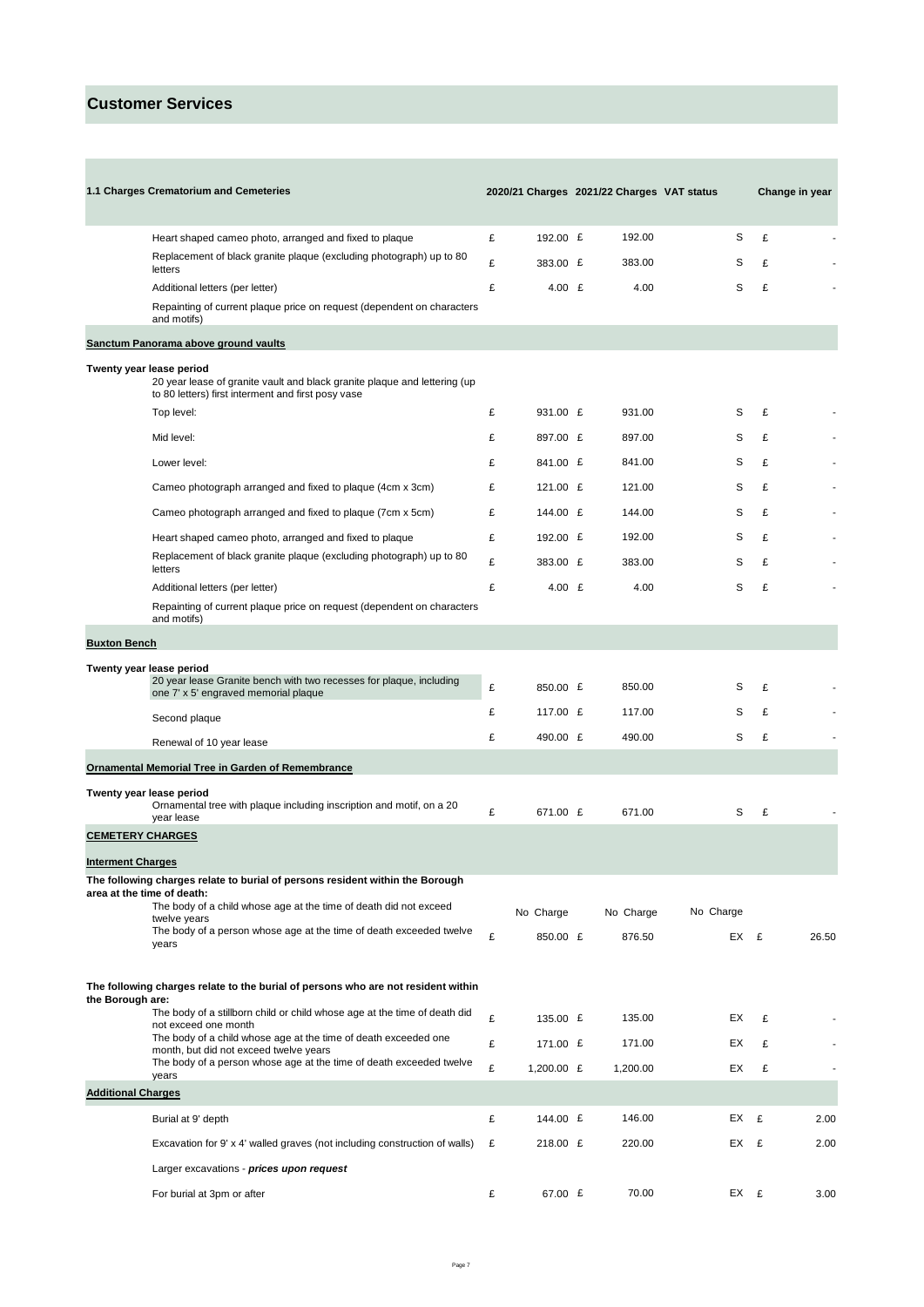|                            | 1.1 Charges Crematorium and Cemeteries                                                                                              |   |            | 2020/21 Charges 2021/22 Charges VAT status |      | Change in year |       |
|----------------------------|-------------------------------------------------------------------------------------------------------------------------------------|---|------------|--------------------------------------------|------|----------------|-------|
|                            | Interment of cremated remains                                                                                                       |   |            |                                            |      |                |       |
|                            | In a grave for which Exclusive Right of Burial has been granted                                                                     |   |            |                                            |      |                |       |
|                            | The body of a child not exceeding four years of age at the time of death                                                            | £ | 53.50 £    | 54.50                                      |      | EX £           | 1.00  |
|                            | The body of a child of four years but not exceeding twelve years at the<br>time of death                                            | £ | 64.00 £    | 65.00                                      | EX £ |                | 1.00  |
|                            | The body of a person whose age at the time of death exceeded twelve<br>years (resident)                                             | £ | 257.00 £   | 260.00                                     | EX   | £              | 3.00  |
|                            | The body of a person whose age at the time of death exceeded twelve<br>years (non-resident interred into new grave)                 | £ | 434.00 £   | 439.00                                     | EX   | £              | 5.00  |
|                            | The body of a person whose age at the time of death exceeded 12 yrs<br>(non-resident interred into occupied grave)                  | £ | 257.00 £   | 260.00                                     | EX £ |                | 3.00  |
|                            | Double interment of cremated remains (resident)                                                                                     | £ | 280.00 £   | 280.00                                     | EX   | £              |       |
|                            | Double interment of cremated remains (non-resident interred into<br>occupied grave)                                                 | £ | 280.00 £   | 280.00                                     | EX.  | £              |       |
|                            | Purchase & Interment of cremated remains - Woodland area                                                                            |   |            |                                            |      |                |       |
|                            | In a grave for which Exclusive Right of Burial has been granted                                                                     |   |            |                                            |      |                |       |
|                            | Internment of single set of cremated remains (including plaque)                                                                     | £ | 300.00 $E$ | 300.00                                     | ОS   | £              |       |
|                            | Internment of double set of cremated remains (additional £75 for<br>additon/change plaque)                                          | £ | 500.00 £   | 500.00                                     | OS   | £              |       |
| <b>Exhumation Charges</b>  |                                                                                                                                     |   |            |                                            |      |                |       |
|                            | Exhumation of body of any age                                                                                                       | £ | 2,060.00 £ | 2,124.00                                   | S    | £              | 64.00 |
|                            | Exhumation of cremated remains                                                                                                      | £ | 285.00 £   | 294.00                                     | S    | £              | 9.00  |
| <b>Reinterment Charges</b> |                                                                                                                                     |   |            |                                            |      |                |       |
|                            | Charges for each reinterment in accordance with normal fees                                                                         |   |            |                                            |      |                |       |
|                            | <b>Purchase of Exclusive Right of Burial - 50 years</b>                                                                             |   |            |                                            |      |                |       |
|                            | Purchase by resident of the Borough:                                                                                                |   |            |                                            |      |                |       |
|                            | (Temporary memorial free upon request for the first internment)                                                                     |   |            |                                            |      |                |       |
|                            | Earthen grave 9'x4'                                                                                                                 | £ | 797.00 £   | 806.00                                     | EX £ |                | 9.00  |
|                            | Earthen grave 2'x2' (ashes)                                                                                                         | £ | 539.00 £   | 545.00                                     | EX   | E              | 6.00  |
|                            | Earthen grave 4'x2' (Child up to age of four)                                                                                       | £ | 163.00 £   | 165.00                                     | EX.  | £              | 2.00  |
|                            | Purchase by non resident of the Borough:                                                                                            |   |            |                                            |      |                |       |
|                            | (Temporary memorial free upon request for the first internment)                                                                     |   |            |                                            |      |                |       |
|                            | Earthen grave 9'x4'                                                                                                                 | £ | 1,342.00 £ | 1,357.00                                   |      | EX £           | 15.00 |
|                            | Earthen grave 2'x2' (ashes)                                                                                                         | £ | 895.00 £   | 905.00                                     |      | EX £           | 10.00 |
|                            | Earthen grave 4'x2' (Child up to age of four)                                                                                       | £ | 170.00 £   | 172.00                                     |      | EX £           | 2.00  |
|                            | Temporary memorial (including carriage)                                                                                             | £ | 70.00 £    | 71.00                                      | S    | £              | 1.00  |
|                            | <b>Monuments and Gravestones</b>                                                                                                    |   |            |                                            |      |                |       |
|                            | From 1st April 2020 there will be an administration charge for the<br>permission to erect a memorial on all plots in all cemetries. | £ | 100.00 £   | 100.00                                     | S    | £              |       |

Where the Exclusive Right of Burial was purchased before 1st April 1989, a monument fee of £90.00 shall be paid.

On safety grounds, no memorial constructed of wood, glass, china or plastic material, with the exception of the approved design for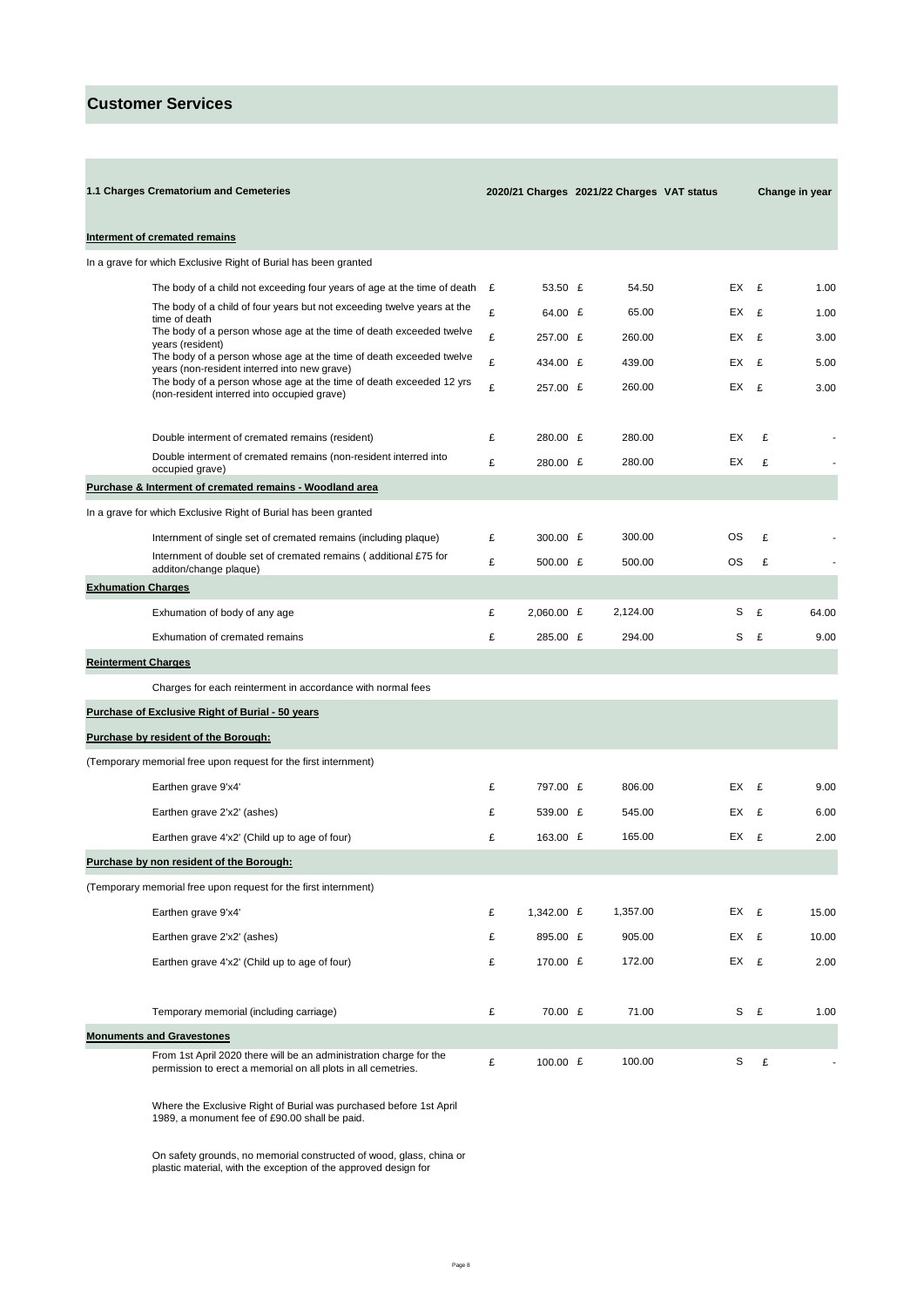| 1.1 Charges Crematorium and Cemeteries                                              |   |                          | 2020/21 Charges 2021/22 Charges VAT status |          | Change in year |      |
|-------------------------------------------------------------------------------------|---|--------------------------|--------------------------------------------|----------|----------------|------|
| <b>Supplementary Charges</b>                                                        |   |                          |                                            |          |                |      |
| Search Fee for Burial Registers (excluding genealogy enguiries) (per<br>entry)      | £ | 42.50 $E$                | 44.00                                      | $EX$ $E$ |                | 1.50 |
| Indemnity Form (where owner is unable to produce original purchase<br>Deed)         | £ | 23.00 E                  | 24.00                                      | $EX$ £   |                | 1.00 |
| Fee for transfer of Deed of Exclusive Right                                         | £ | 44.50 £                  | 45.00                                      | $EX$ £   |                | 0.50 |
| Fee for transfer of Deed of Exclusive Right (Deed not available)                    | £ | 71.00 £                  | 72.00                                      | $EX$ £   |                | 1.00 |
| Genealogy enquires per hour or part thereof                                         | £ | 45.50 £                  | 46.50                                      | S.       | £              | 1.00 |
| Administrative Fee (for preparation/production/amended/duplication of<br>paperwork) | £ | $26.00 \text{ } \pounds$ | 27.00                                      | S.       | £              | 1.00 |

(NB - fee non-refundable, if after search grave is not located)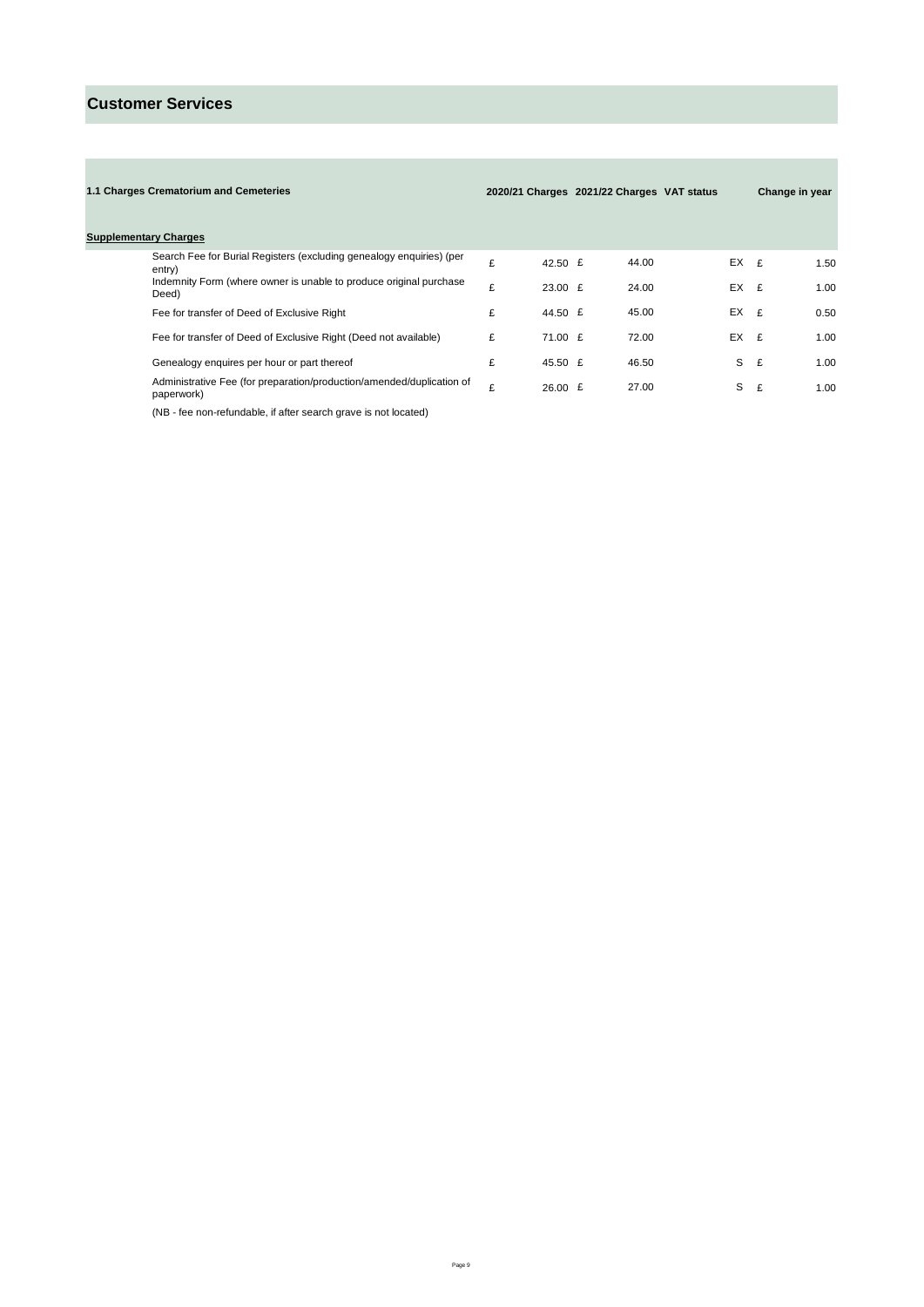| 1.1a Charges For Waterways Memorials             | 2020/21<br>Charges |            |  | 2021/22<br>Charges | <b>VAT status</b> |   | Change in year |
|--------------------------------------------------|--------------------|------------|--|--------------------|-------------------|---|----------------|
|                                                  |                    |            |  |                    |                   |   |                |
| Memorial Benches (including provision of plaque) |                    |            |  |                    |                   |   |                |
| Ten Year dedication period                       | £                  | 1,182.00 £ |  | 1,182.00           | S                 | £ |                |
| <b>Additonal Plaque</b>                          | £                  | 216.00 £   |  | 216.00             | S                 | £ |                |
| Return of memorial Plaque                        | £                  | $8.50$ £   |  | 8.50               | S                 | £ |                |
|                                                  |                    |            |  |                    |                   |   |                |
|                                                  |                    |            |  |                    |                   |   |                |
| Garden Memorials (including provision of plaque) |                    |            |  |                    |                   |   |                |
| Memorial Rose with ten-year dedication period    | £                  | 341.00 £   |  | 341.00             | S                 | £ |                |
| Memorial shrub with ten-year dedication period   | £                  | 292.00 £   |  | 292.00             | S                 | £ |                |
| Memorial tree with ten-year dedication period    | £                  | 455.00 £   |  | 455.00             | S                 | £ |                |
| Return of memorial plaque                        | £                  | 8.50 £     |  | 8.50               | S                 | £ |                |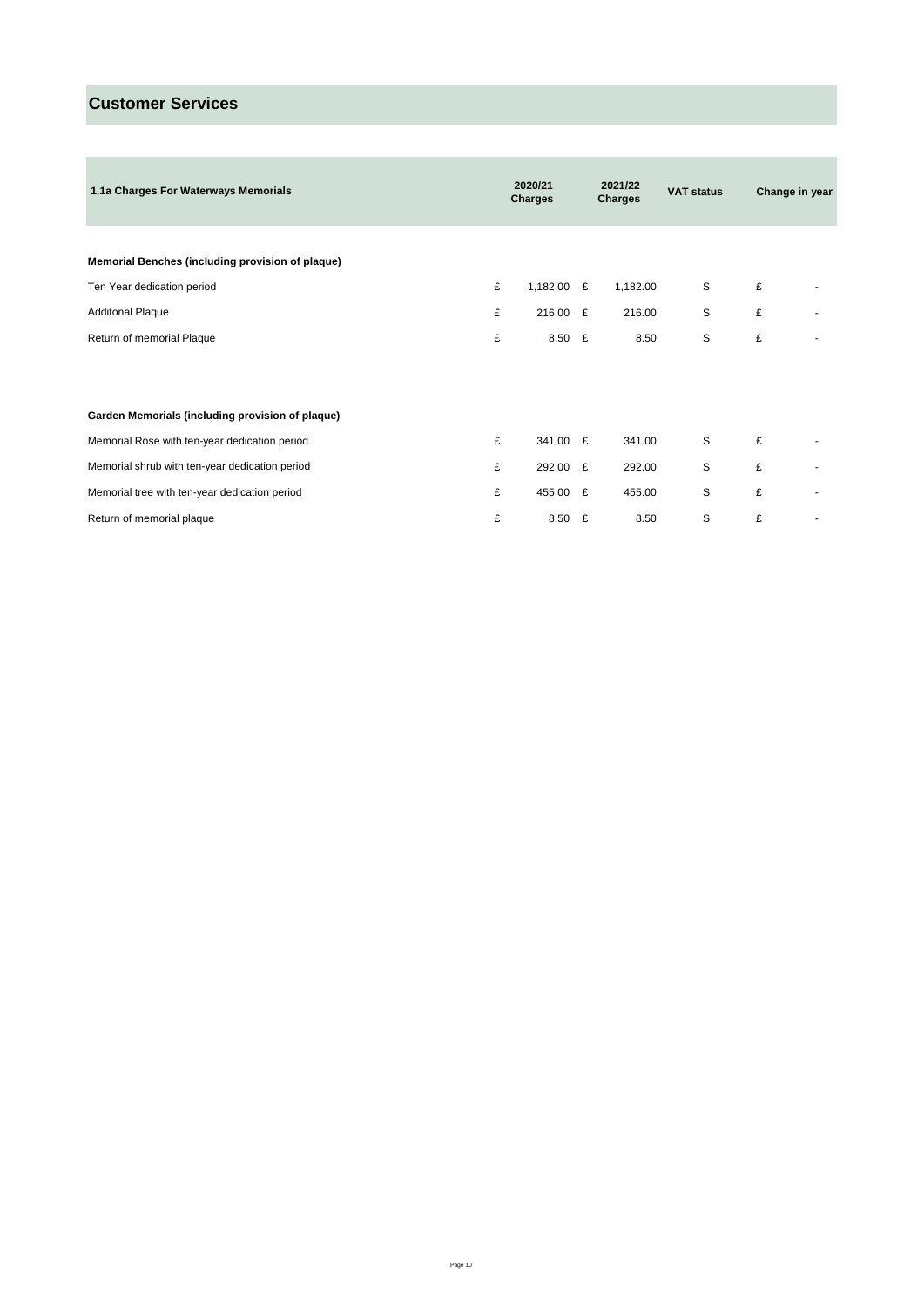| 1.2 Charges Pay & Display Car Parks |                                           |   | 2020/21<br><b>Charges</b> | 2021/22<br><b>Charges</b> |      | Vat status  | Change in year |                          |
|-------------------------------------|-------------------------------------------|---|---------------------------|---------------------------|------|-------------|----------------|--------------------------|
|                                     | <b>Town Centre Car Parks - Short Stay</b> |   |                           |                           |      |             |                |                          |
| <b>Howard Street (Palmers)</b>      |                                           |   |                           |                           |      |             |                |                          |
|                                     | Up to 4 hours - cost per hour             | £ | 1.00 $E$                  |                           | 1.00 | S           | £              |                          |
|                                     | Over 4 hours                              | £ | $8.00$ £                  |                           | 8.00 | S           | £              |                          |
|                                     | Evenings from 4pm                         |   | Free                      |                           | Free | S           | £              |                          |
|                                     | Sundays normal hourly rate to a maximum   | £ | 3.00 $E$                  |                           | 3.00 | S           | £              |                          |
|                                     | Overnight (6pm to 8am)                    |   | Free                      |                           | Free | S           | £              |                          |
| <b>King Street</b>                  |                                           |   |                           |                           |      |             |                |                          |
|                                     | Up to 4 hours - cost per hour             | £ | 1.00 $E$                  |                           | 1.00 | S           | £              |                          |
|                                     | Over 4 hours                              | £ | $8.00$ £                  |                           | 8.00 | S           | £              |                          |
|                                     | Evenings from 4pm                         |   | Free                      |                           | Free | S           | £              |                          |
|                                     | Sundays normal hourly rate to a maximum   | £ | 3.00 $E$                  |                           | 3.00 | S           | £              |                          |
|                                     | Wednesday 12pm to 4pm                     |   | Free                      |                           | Free | S           | £              |                          |
|                                     | Overnight (6pm to 8am)                    |   | Free                      |                           | Free | S           | £              |                          |
| <b>Market Place</b>                 |                                           |   |                           |                           |      |             |                |                          |
|                                     | Up to 4 hours - cost per hour             | £ | 1.00 $E$                  |                           | 1.00 | S           | £              |                          |
|                                     | Over 4 hours                              | £ | $8.00$ £                  |                           | 8.00 | S           | £              |                          |
|                                     | Evenings from 4pm                         |   | Free                      |                           | Free | S           | £              |                          |
|                                     | Sundays normal hourly rate to a maximum   | £ | 3.00 $E$                  |                           | 3.00 | S           | £              |                          |
|                                     | Overnight (6pm to 8am)                    |   | Free                      |                           | Free | S           | £              |                          |
| <b>Stonecutters</b>                 |                                           |   |                           |                           |      |             |                |                          |
|                                     | Up to 4 hours - cost per hour             | £ | 1.00 E                    |                           | 1.00 | S           | £              |                          |
|                                     | Over 4 hours                              | £ | $8.00$ £                  |                           | 8.00 | S           | £              |                          |
|                                     | Evenings from 4pm                         |   | Free                      |                           | Free | S           | £              |                          |
|                                     | Sundays normal hourly rate to a maximum   | £ | $3.00$ £                  |                           | 3.00 | S           | £              |                          |
|                                     | Overnight (6pm to 8am)                    |   | Free                      |                           | Free | S           | £              |                          |
| <b>George Street</b>                |                                           |   |                           |                           |      |             |                |                          |
|                                     | Up to 4 hours - cost per hour             | £ | 1.00 $E$                  |                           | 1.00 | $\mathsf S$ | £              |                          |
|                                     | Over 4 hours                              | £ | 8.00 £                    |                           | 8.00 | S           | £              |                          |
|                                     | Evenings from 4pm                         |   | Free                      |                           | Free | S           | £              |                          |
|                                     | Sundays normal hourly rate to a maximum   | £ | 3.00 $E$                  |                           | 3.00 | S           | £              |                          |
|                                     | Overnight (6pm to 8am)                    |   | Free                      |                           | Free | S           | £              |                          |
|                                     | Wednesday 12pm to 4pm                     |   | Free                      |                           | Free | $\mathsf S$ | £              |                          |
| <b>Brewery Plain</b>                |                                           |   |                           |                           |      |             |                |                          |
|                                     | Up to 4 hours - cost per hour             | £ | $1.00$ £                  |                           | 1.00 | S           | £              |                          |
|                                     | Over 4 hours                              | £ | $8.00$ £                  |                           | 8.00 | S           | £              |                          |
|                                     | Evenings from 4pm                         |   | Free                      |                           | Free | S           | £              |                          |
|                                     | Sundays normal hourly rate to a maximum   | £ | 3.00 E                    |                           | 3.00 | S           | £              | $\overline{\phantom{a}}$ |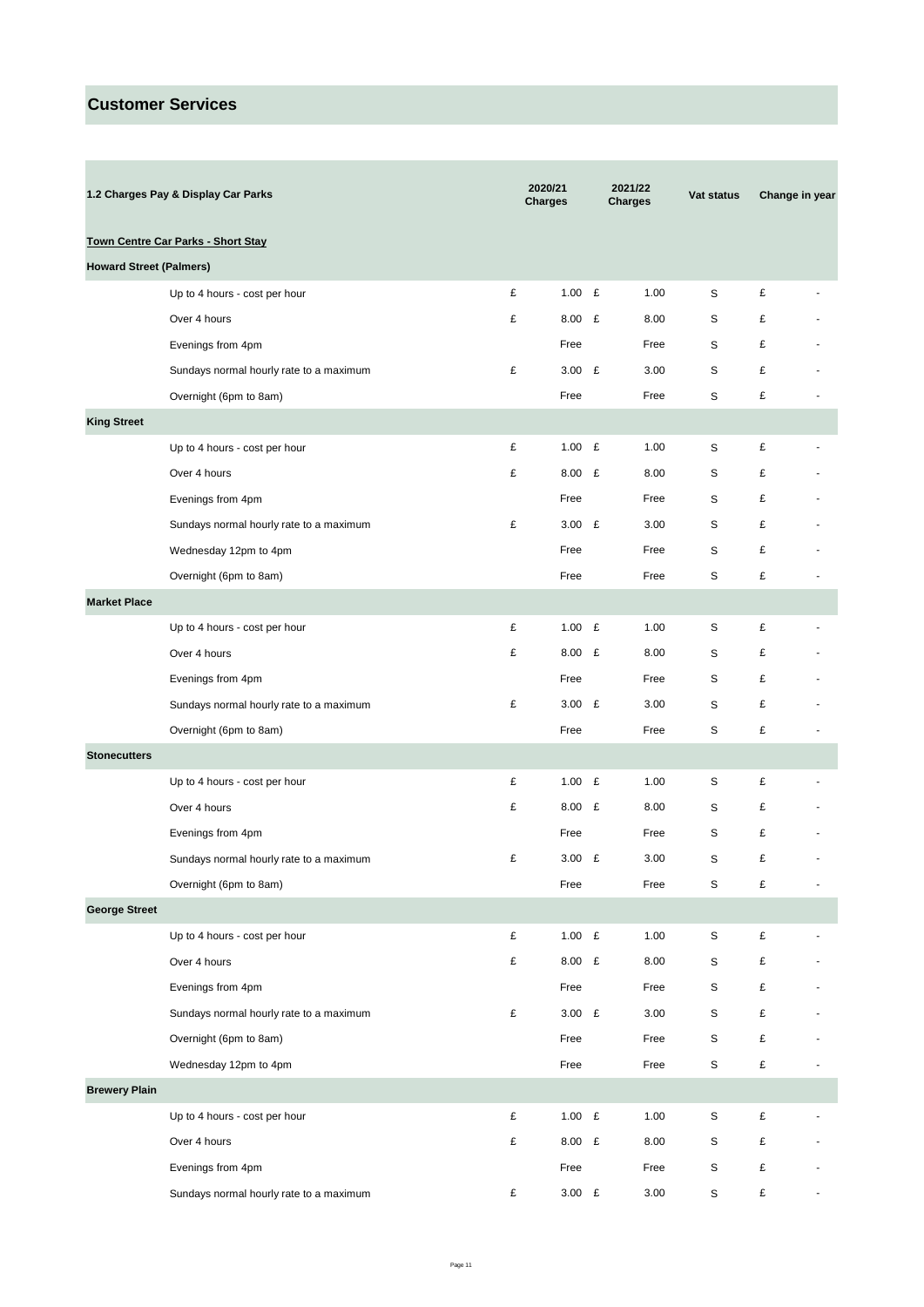Ē.

|                       | 1.2 Charges Pay & Display Car Parks             |   | 2020/21<br><b>Charges</b> | 2021/22<br><b>Charges</b> | Vat status  |           | Change in year           |
|-----------------------|-------------------------------------------------|---|---------------------------|---------------------------|-------------|-----------|--------------------------|
|                       | Overnight (6pm to 8am)                          |   | Free                      | Free                      | S           | £         |                          |
|                       | Wednesday 12pm to 4pm                           |   | Free                      | Free                      | S           | £         |                          |
| <b>Greyfriars</b>     |                                                 |   |                           |                           |             |           |                          |
|                       | Up to 4 hours - Cost per hour                   | £ | 1.00 $E$                  | 1.00                      | S           | £         |                          |
|                       | Over 4 hours                                    | £ | $8.00$ £                  | 8.00                      | S           | £         |                          |
|                       | Evenings from 4pm                               |   | Free                      | Free                      | S           | £         |                          |
|                       | Sundays normal hourly rate to a maximum         | £ | 3.00 E                    | 3.00                      | S           | £         |                          |
|                       | Overnight (6pm to 8am)                          |   | Free                      | Free                      | S           | £         |                          |
|                       | Town Centre Car Parks - Long Stay               |   |                           |                           |             |           |                          |
| <b>Fullers Hill</b>   |                                                 |   |                           |                           |             |           |                          |
|                       | Up to 4 hours - Cost per hour                   | £ | 1.00 $E$                  | 1.00                      | S           | £         | $\overline{\phantom{a}}$ |
|                       | Over 4 hours                                    | £ | 4.90 $E$                  | 5.00                      | S           | £         | 0.10                     |
|                       | Evenings from 4pm                               |   | Free                      | Free                      | S           | £         |                          |
|                       | Sundays normal hourly rate to a maximum         | £ | 3.00 E                    | 3.00                      | S           | £         |                          |
|                       | Overnight (6pm to 8am)                          |   | Free                      | Free                      | S           | £         |                          |
|                       | <b>Seafront Car Parks - Long Stay</b>           |   |                           |                           |             |           |                          |
|                       | St Nicholas - Closed in Winter                  |   |                           |                           |             |           |                          |
|                       | Up to 4 hours (1 April to 31 October inclusive) | £ | 5.80 $E$                  | 6.00                      | S           | £         | 0.20                     |
|                       | Over 4 hours (1 April to 31 October inclusive)  | £ | 9.00 E                    | 9.30                      | S           | £         | 0.30                     |
| <b>North Drive</b>    |                                                 |   |                           |                           |             |           |                          |
|                       | Up to 4 hours (1 April to 31 October inclusive) | £ | 5.80 $E$                  | 6.00                      | S           | £         | 0.20                     |
|                       | Over 4 hours (1 April to 31 October inclusive)  | £ | $9.00$ £                  | 9.30                      | S           | £         | 0.30                     |
|                       | <b>Seafront Car Parks - Short Stay</b>          |   |                           |                           |             |           |                          |
| <b>Euston Road</b>    |                                                 |   |                           |                           |             |           |                          |
|                       | Summer - Cost per hour, first 2 hours           | £ | 2.40<br>£                 | 2.50                      | S           | £         | 0.10                     |
|                       | Summer - Cost per hour, after 2 hours           | £ | 3.20 $E$                  | 3.30                      | S           | £         | 0.10                     |
|                       | Winter - Cost per hour                          | £ | 1.50 $E$                  | 1.50                      | S           | £         | $\overline{a}$           |
|                       | Overnight (9pm to 8am)                          | £ | 1.50 $E$                  | 1.50                      | S           | £         | $\overline{\phantom{a}}$ |
| <b>Anchor Gardens</b> |                                                 |   |                           |                           |             |           |                          |
|                       | Summer - Cost per hour, first 2 hours           | £ | 2.40 E                    | 2.50                      | S           | £         | 0.10                     |
|                       | Summer - Cost per hour, after 2 hours           | £ | 3.20 $E$                  | 3.30                      | S           | £         | 0.10                     |
|                       | Winter - Cost per hour                          | £ | 1.50 $E$                  | 1.50                      | S           | £         | $\overline{\phantom{a}}$ |
|                       | Overnight (9pm to 8am)                          | £ | 1.50 $E$                  | 1.50                      | S           | £         | $\blacksquare$           |
| <b>Jetty North</b>    |                                                 |   |                           |                           |             |           |                          |
|                       | Summer - Cost per hour, first 2 hours           | £ | 2.40 E                    | 2.50                      | $\mathsf S$ | $\pounds$ | 0.10                     |
|                       | Summer - Cost per hour, after 2 hours           | £ | 3.20 $E$                  | 3.30                      | S           | £         | 0.10                     |
|                       | Winter - Cost per hour                          | £ | 1.50 $E$                  | 1.50                      | S           | £         | $\overline{\phantom{a}}$ |
|                       | Overnight (9pm to 8am)                          | £ | 1.50 $E$                  | 1.50                      | S           | £         | $\overline{\phantom{a}}$ |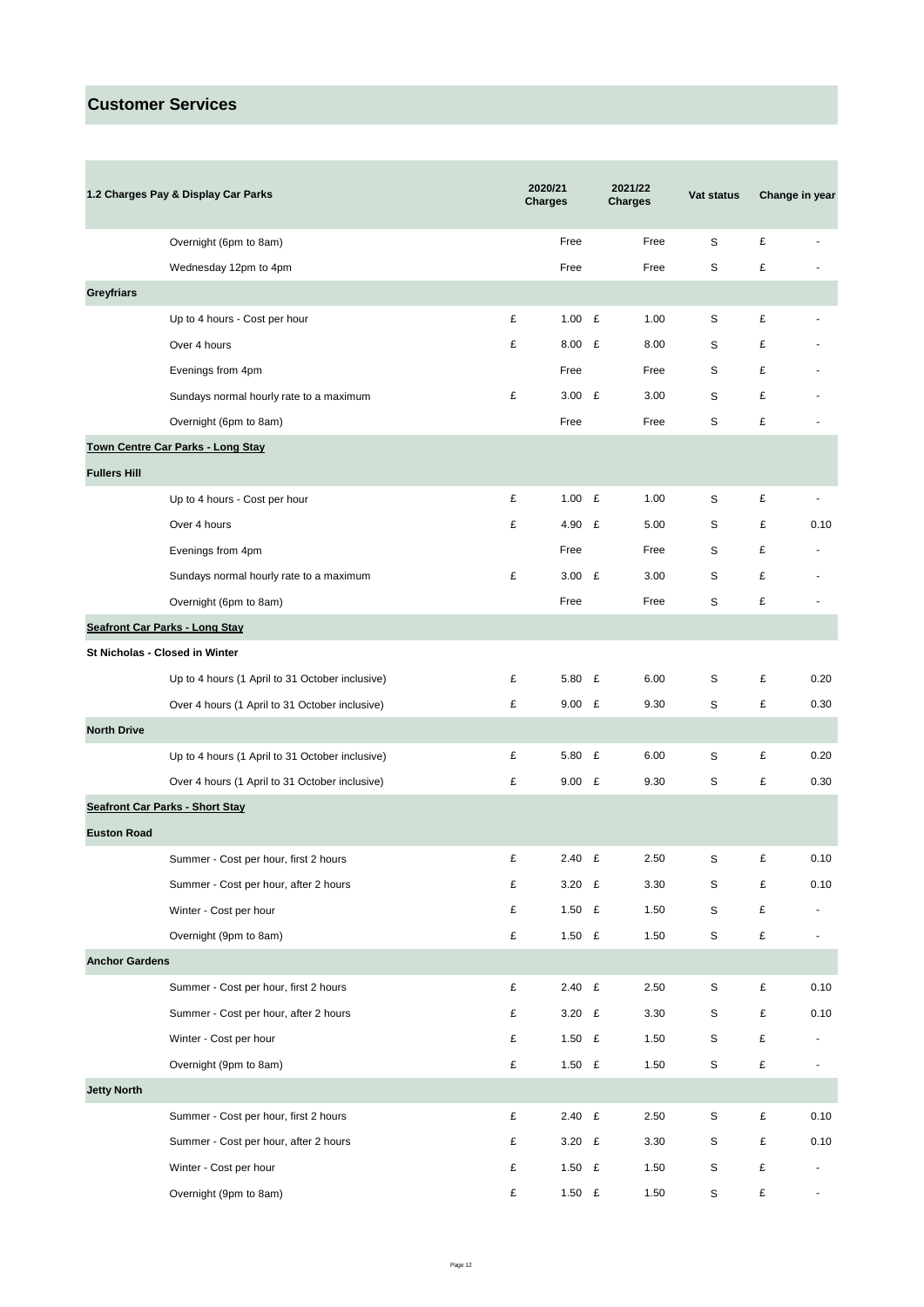Ē.

| 1.2 Charges Pay & Display Car Parks |                                                                                                  |   | 2020/21<br><b>Charges</b> |   | 2021/22<br><b>Charges</b> | Vat status  | Change in year |                |
|-------------------------------------|--------------------------------------------------------------------------------------------------|---|---------------------------|---|---------------------------|-------------|----------------|----------------|
| <b>Jetty South</b>                  |                                                                                                  |   |                           |   |                           |             |                |                |
|                                     | Summer - Cost per hour, first 2 hours                                                            | £ | 2.40 E                    |   | 2.50                      | S           | £              | 0.10           |
|                                     | Summer - Cost per hour, after 2 hours                                                            | £ | 3.20 $E$                  |   | 3.30                      | S           | £              | 0.10           |
|                                     | Winter - Cost per hour                                                                           | £ | 1.50 $E$                  |   | 1.50                      | S           | £              |                |
|                                     | Overnight (9pm to 8am)                                                                           | £ | 1.50 $E$                  |   | 1.50                      | S           | £              |                |
| <b>Other Car Parks</b>              |                                                                                                  |   |                           |   |                           |             |                |                |
| <b>Gorleston High Street</b>        |                                                                                                  |   |                           |   |                           |             |                |                |
|                                     | All year cost per hour, first 2 hours                                                            | £ | $0.60$ £                  |   | 0.70                      | S           | £              | 0.10           |
|                                     | All year cost per hour, after 2 hours                                                            | £ | 0.90                      | £ | 1.00                      | S           | £              | 0.10           |
|                                     | Resident passes per quarter                                                                      | £ | 20.00 £                   |   | 20.70                     | S           | £              | 0.70           |
| <b>Caister</b>                      |                                                                                                  |   |                           |   |                           |             |                |                |
|                                     | Summer - cost per hour or part thereof                                                           | £ | 1.00 $E$                  |   | 1.00                      | S           | £              |                |
|                                     | Winter - cost per hour or part thereof                                                           |   | Free                      |   | Free                      | S           |                |                |
|                                     | Resident passes per quarter                                                                      | £ | 20.00 £                   |   | 20.70                     | S           | £              | 0.70           |
| <b>Season Tickets</b>               |                                                                                                  |   |                           |   |                           |             |                |                |
|                                     | Season Ticket Fullers Hill (Monday to Friday only) and Beach Coach<br>Station per month          | £ | 36.00 £                   |   | 36.50                     | S           | £              | 0.50           |
|                                     | Season Ticket excluding Palmers, Marina, Euston Road, Empire,<br>Jetty North & South (per month) | £ | 65.00 £                   |   | 65.00                     | S           | £              |                |
|                                     | Reserved bays (Seafront) per Annum                                                               | £ | 610.00 £                  |   | 610.00                    | S           | £              |                |
|                                     | Reserved Bays (Seafront) Summer only (1st April to 31st Oct)                                     | £ | 350.00 £                  |   | 350.00                    | S           | £              | $\overline{a}$ |
| <b>Rover Tickets</b>                |                                                                                                  |   |                           |   |                           |             |                |                |
|                                     | Weekly                                                                                           | £ | 31.00 £                   |   | 32.00                     | S           | £              | 1.00           |
| Any 3 day                           | Three day (72 hours)                                                                             | £ | 13.00 £                   |   | 13.50                     | S           | £              | 0.50           |
| <b>Penalty Charge Notices (1)</b>   |                                                                                                  |   |                           |   |                           |             |                |                |
|                                     | Payment received within 14 days                                                                  | £ | 35.00 £                   |   | 35.00                     | S           | £              |                |
|                                     | Payment received after 14 days                                                                   | £ | 70.00                     | £ | 70.00                     | S           | £              |                |
| <b>Penalty Charge Notices (2)</b>   |                                                                                                  |   |                           |   |                           |             |                |                |
|                                     | Payment received within 14 days                                                                  | £ | 25.00 £                   |   | 25.00                     | S           | £              |                |
|                                     | Payment received after 14 days                                                                   | £ | 50.00 £                   |   | 50.00                     | S           | £              |                |
| <b>BEACH COACH STATION</b>          |                                                                                                  |   |                           |   |                           |             |                |                |
| Cars                                |                                                                                                  |   |                           |   |                           |             |                |                |
|                                     | Summer - peak tariff up to 4 hours (1 April to 31 October)                                       | £ | 5.80 £                    |   | 6.00                      | S           | £              | 0.20           |
|                                     | Summer - peak tariff over 4 hours (1 April to 31 October)                                        | £ | $9.00$ £                  |   | 9.30                      | S           | £              | 0.30           |
|                                     | Winter - per day                                                                                 | £ | 1.50 $E$                  |   | 1.50                      | S           | £              |                |
|                                     | Overnight (9pm to 8am)                                                                           | £ | 1.50 $E$                  |   | 1.50                      | S           | £              | $\overline{a}$ |
| <b>Coaches</b>                      |                                                                                                  |   |                           |   |                           |             |                |                |
|                                     | All year - bay fee up to 3 hours                                                                 | £ | 5.80 £                    |   | 6.00                      | S           | £              | 0.20           |
|                                     | All year - daily ticket                                                                          | £ | 10.00 £                   |   | 10.40                     | $\mathbb S$ | £              | 0.40           |
|                                     | All year - weekly ticket                                                                         | £ | 55.60 £                   |   | 57.40                     | S           | £              | 1.80           |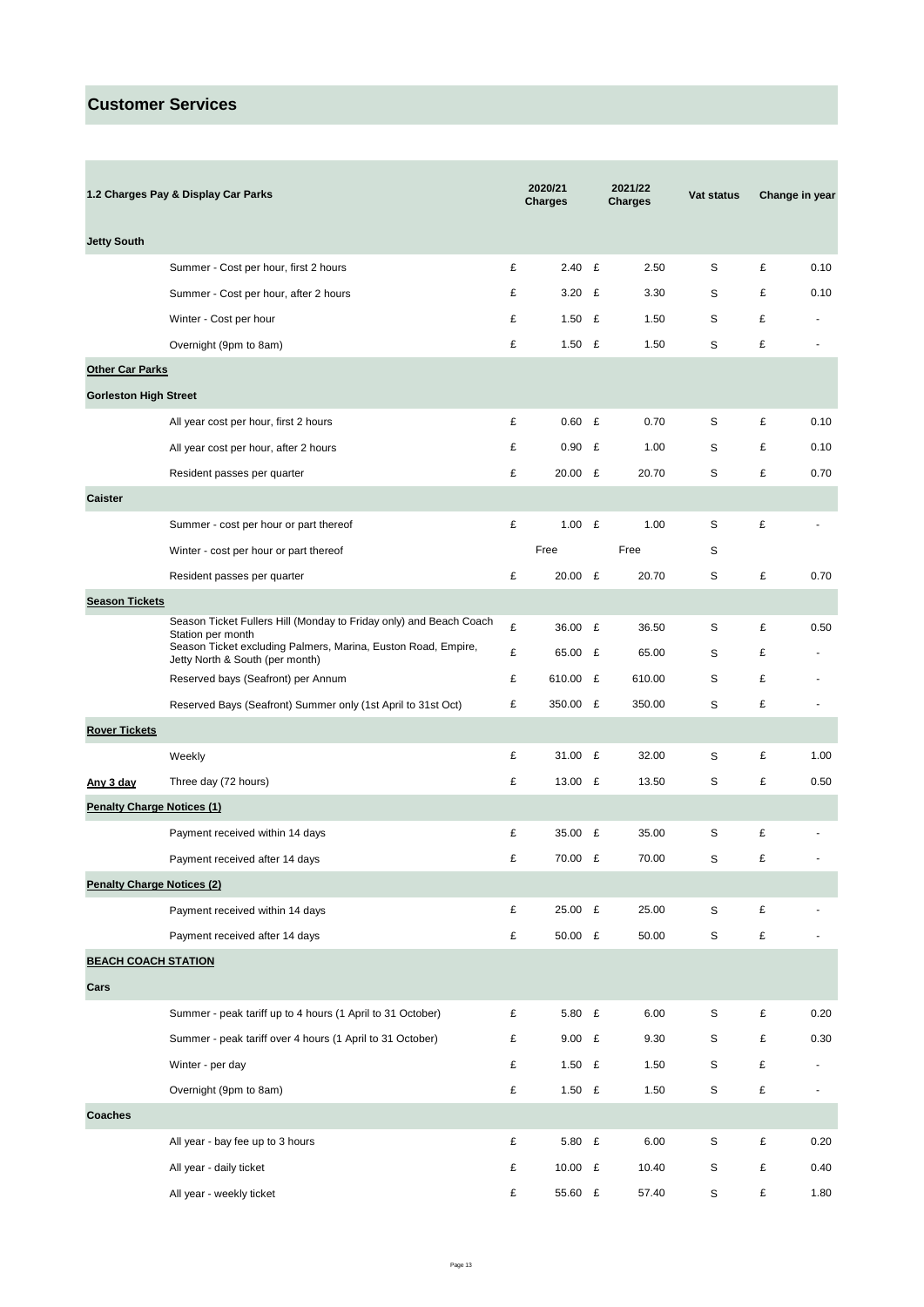\_\_\_\_\_\_\_

| 1.2 Charges Pay & Display Car Parks |                                                         | 2020/21<br>Charges |           | 2021/22<br><b>Charges</b> |           | Vat status | Change in year |            |
|-------------------------------------|---------------------------------------------------------|--------------------|-----------|---------------------------|-----------|------------|----------------|------------|
| Lorries                             |                                                         |                    |           |                           |           |            |                |            |
|                                     | All year - per 12 hour period                           | £                  | 15.00 £   |                           | 15.50     | S          | £              | 0.50       |
|                                     | Solo Motor Cycles and Scooter                           |                    |           |                           |           |            |                |            |
|                                     | In designated area only                                 |                    | No Charge |                           | No Charge | S          | £              |            |
| <b>Resident Advantage Card</b>      |                                                         |                    |           |                           |           |            |                |            |
|                                     | Advantage Card available to residents only              | £                  | $3.00$ £  |                           | 3.00      | S          | £              |            |
| <b>Preservation Trust</b>           |                                                         |                    |           |                           |           |            |                |            |
| <b>Blackfriars</b>                  | Up to 2 hours (Monday to Sunday incl BH)                | £                  | 1.00 $E$  |                           | 1.00      | S          | £              |            |
|                                     | 2 to 4 hours                                            | £                  | 2.00      | £                         | 2.00      | S          | £              |            |
|                                     | Over 4 hours, cost per hour                             |                    |           | £                         | 1.00      | S          |                | <b>New</b> |
|                                     | Overnight 9pm to 8am                                    |                    | Free      |                           | Free      | S          | £              |            |
| Middlegate                          | Between 8am and 9pm Monday to Sunday incl BH (per hour) | £                  | 1.00 $E$  |                           | 1.00      | S          | £              |            |
| <b>Market Traders</b>               |                                                         |                    |           |                           |           |            |                |            |
|                                     | Fullers Hill Car Park (per annum)                       | £                  | 55.00 £   |                           | 56.80     | S          | £              | 1.80       |
|                                     | <b>Private Car Park Bays GYBC Land</b>                  |                    |           |                           |           |            |                |            |
|                                     | High Mill Road (per annum)                              | £                  | 95.00 £   |                           | 95.00     | S          | £              |            |
|                                     | All others (per annum)                                  | £                  | 180.00 £  |                           | 180.00    | S          | £              |            |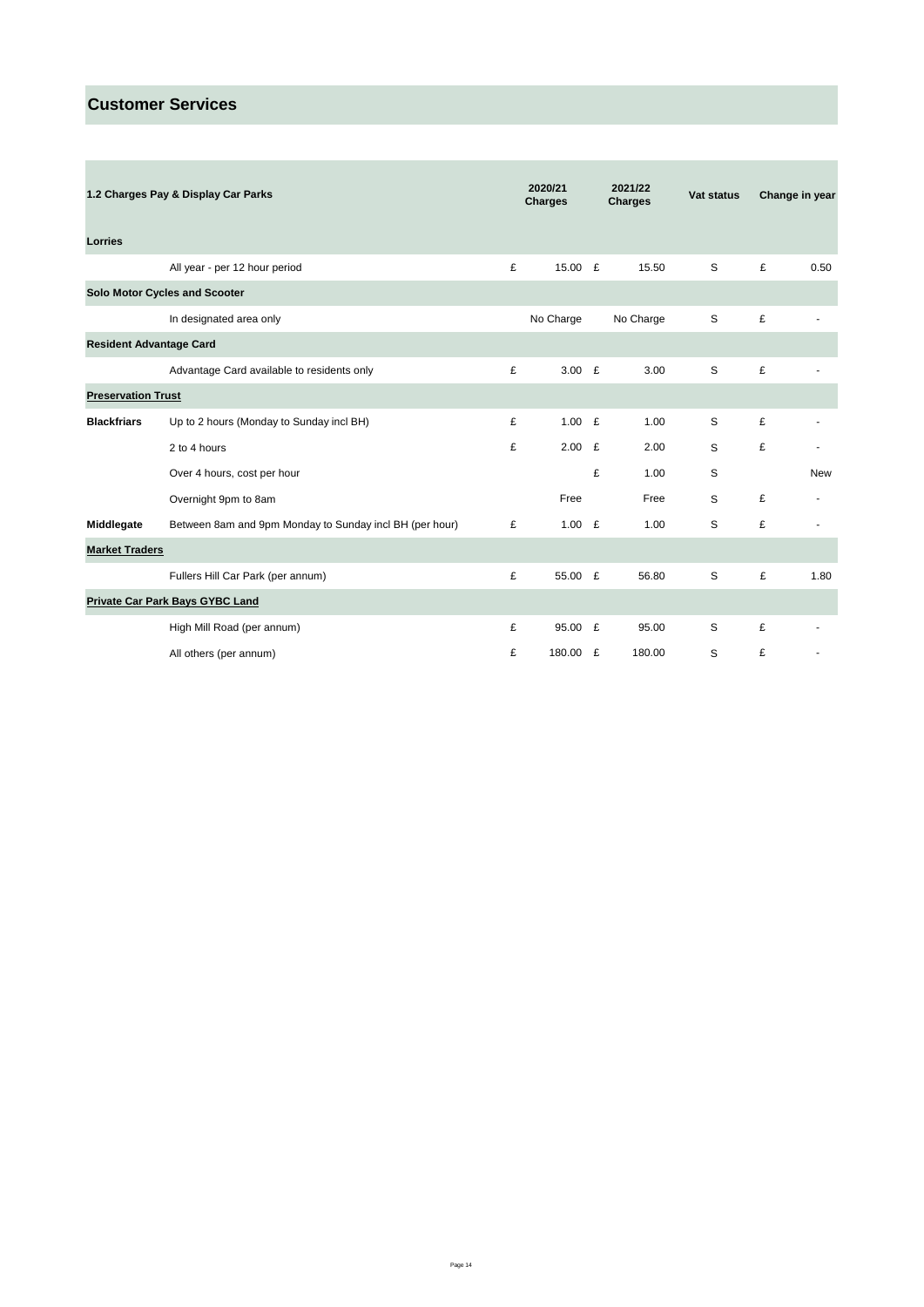#### **2.1 Charges 2021/2022**

#### **Local Authority Permits for Part B Installations, mobile plant and Solvent Emission Activities**

*PLEASE NOTE: The following fees have been prescribed by the Government.*

| <b>Type of Charge</b>               | Type of process                                                                                                                  | <b>Charges</b> |                 |        |  |  |  |
|-------------------------------------|----------------------------------------------------------------------------------------------------------------------------------|----------------|-----------------|--------|--|--|--|
|                                     | <b>Standard Process</b>                                                                                                          |                | £1,650          |        |  |  |  |
|                                     | Additional fee for operating without a permit                                                                                    |                | £1,188          |        |  |  |  |
|                                     | Reduced fee activities (except VRs)                                                                                              |                | £155            |        |  |  |  |
|                                     | PVR I & II combined                                                                                                              | £257           |                 |        |  |  |  |
|                                     | Vehicle refinishers (VRs)                                                                                                        |                | £362            |        |  |  |  |
| <b>Application Fee</b>              | Reduced fee activities: Additional fee for operating without a permit                                                            |                | £71             |        |  |  |  |
|                                     | Mobile screening and crushing plant                                                                                              |                | £1,650          |        |  |  |  |
|                                     | for the third to seventh applications                                                                                            |                | £985            |        |  |  |  |
|                                     | for the eighth and subsequent applications                                                                                       |                | £498            |        |  |  |  |
|                                     | Where an application for any of the above is for a combined Part B and waste application, add an extra £279 to the above amounts |                | £279            |        |  |  |  |
|                                     | Standard process Low                                                                                                             |                | £772 (+£104)*   |        |  |  |  |
|                                     | Standard process Medium                                                                                                          |                | £1,161 (+£156)* |        |  |  |  |
|                                     | Standard process High                                                                                                            |                | £1,747 (+£207)* |        |  |  |  |
|                                     | Reduced fee activities Low / Medium / High                                                                                       | £79            | £158            | £237   |  |  |  |
|                                     | PVR I & II combined                                                                                                              | £113           | £226            | £341   |  |  |  |
|                                     | Vehicle refinishers Low / Medium / High                                                                                          | £228           | £365            | £548   |  |  |  |
| <b>Annual Subsistence</b><br>Charge | Mobile screening and crushing plant, for first and second permits L / M / H                                                      | £626           | £1,034          | £1,551 |  |  |  |
|                                     | for the third to seventh permits L / M / H                                                                                       | £385           | £617            | £924   |  |  |  |
|                                     | eighth and subsequent permits L / M / H                                                                                          | £198           | £314            | £473   |  |  |  |
|                                     | Late payment Fee                                                                                                                 |                |                 |        |  |  |  |
|                                     | the additional amounts in brackets must be charged where a permit is for a combined Part B and waste installation                |                |                 |        |  |  |  |
|                                     | Where a Part B installation is subject to reporting under the E-PRTR Regulation, add an extra £104 to the above amounts          |                |                 |        |  |  |  |
|                                     | Standard process transfer                                                                                                        |                | £169            |        |  |  |  |
|                                     | Standard process partial transfer                                                                                                |                | £497            |        |  |  |  |
|                                     | New operator at low risk reduced fee activity                                                                                    |                | £53             |        |  |  |  |
| <b>Transfer and Surrender</b>       | Surrender: all Part B activities                                                                                                 |                | £0              |        |  |  |  |
|                                     | Reduced fee activities: transfer                                                                                                 |                | £0              |        |  |  |  |
|                                     | Reduced fee activities: partial transfer                                                                                         |                | £47             |        |  |  |  |
| <b>Temporary transfer for</b>       | First transfer                                                                                                                   |                | £51             |        |  |  |  |
| mobiles                             | Repeat following enforcement or warning                                                                                          |                | £51             |        |  |  |  |
|                                     | Standard process                                                                                                                 |                | £1,050          |        |  |  |  |
| <b>Substantial change</b>           | Standard process where the substantial change results in a new PPC activity                                                      |                | £1,650          |        |  |  |  |
|                                     | Reduced fee activities                                                                                                           |                | £102            |        |  |  |  |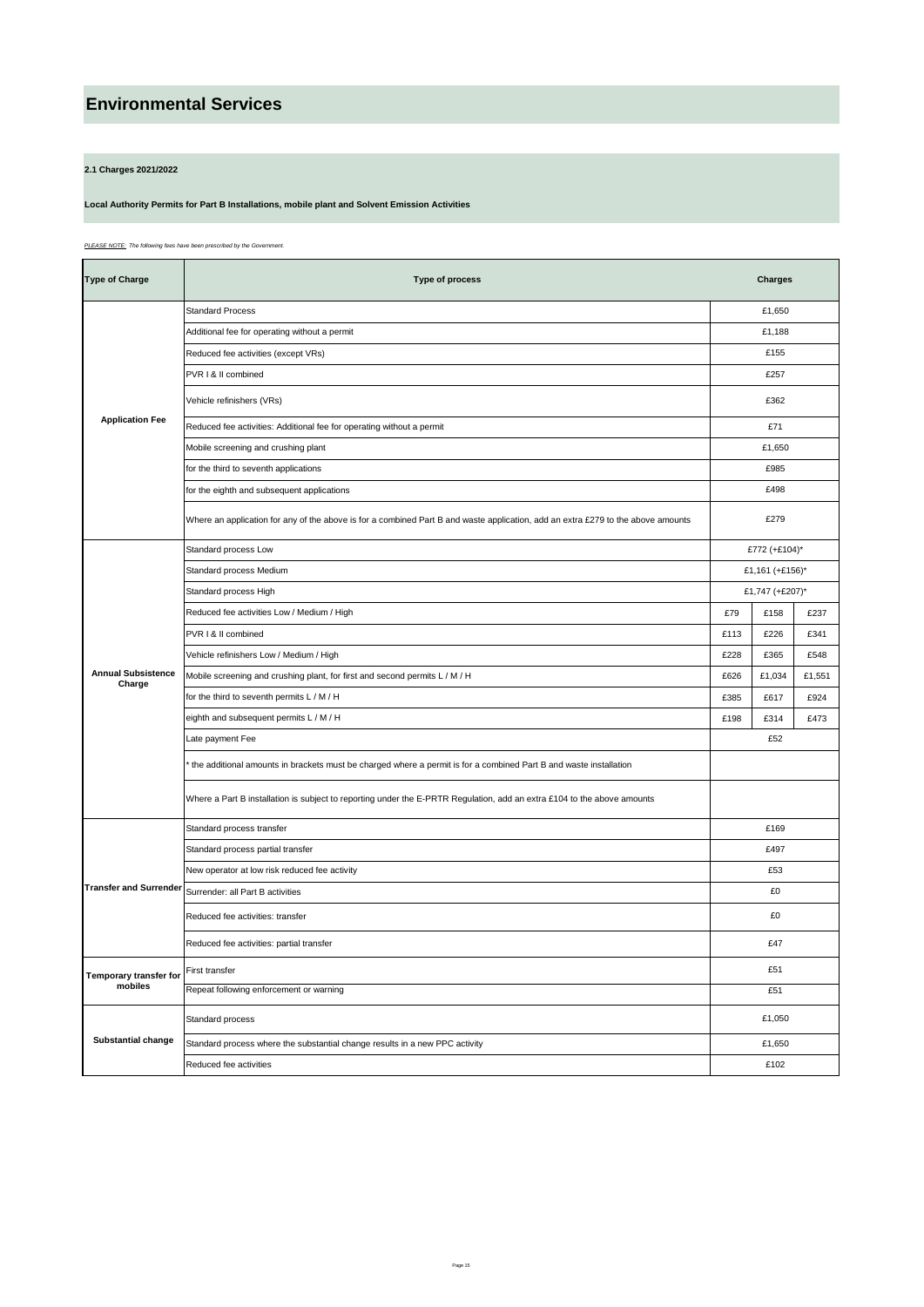#### **2.1 Charges 2021/2022**

**Local Authority Permits for Part B Installations, mobile plant and Solvent Emission Activities**

#### **LAPPC mobile plant charges**

| Number of permits       | <b>Application fee</b> | <b>Subsiste</b><br>nce fee |        |        |  |  |
|-------------------------|------------------------|----------------------------|--------|--------|--|--|
|                         |                        | Low                        | Med    | High   |  |  |
|                         | £1,650                 | £626                       | £1,034 | £1,551 |  |  |
| $\overline{\mathbf{c}}$ | £1,650                 | £626                       | £1,034 | £1,551 |  |  |
| 3                       | £985                   | £385                       | £617   | £924   |  |  |
| 4                       | £985                   | £385                       | £617   | £924   |  |  |
| 5                       | £985                   | £385                       | £617   | £924   |  |  |
| 6                       | £985                   | £382                       | £617   | £924   |  |  |
| $\overline{7}$          | £985                   | £385                       | £617   | £924   |  |  |
| 8 and over              | £498                   | £198                       | £314   | £473   |  |  |

#### **LA-IPPC charges**

NB - every subsistence charge in the table below includes the additional £104 charge to cover LA extra costs in dealing with reporting under the E-PRTR Regulation

| <b>Type of Charge</b>                     | Local authority element |
|-------------------------------------------|-------------------------|
| Application                               | £3,363                  |
| Additional fee for<br>operating without a | £1,188                  |
| Annual Subsistence<br>LOW                 | £1,446                  |
| Annual Subsistence<br><b>MEDIUM</b>       | £1,610                  |
| <b>ANNUAL Subsitence</b><br><b>HIGH</b>   | £2,333                  |
| Substantial Variation                     | £1,368                  |
| Transfer                                  | £235                    |
| Partial transfer                          | £698                    |
| Surrender                                 | £698                    |

**Key**

Subsistence charges can be paid in four equal quarterly instalments paid on 1st April, 1st July, 1st October and 1st January. Where paid quarterly the total amount payable to the local authority<br>will be increased by £38.

Reduced fee activities are; Service Stations, Vehicle Refinishers, Dry Cleaners and Small Waste Oil Burners under 0.4MW.

**Newspaper advertisements cost recovery** 

Newspaper adverts may be required under EPR at the discretion of the LA as part of the consultation process when considering an application (see Chapter 9 of the General Guidance Manual).<br>This will be undertaken and paid f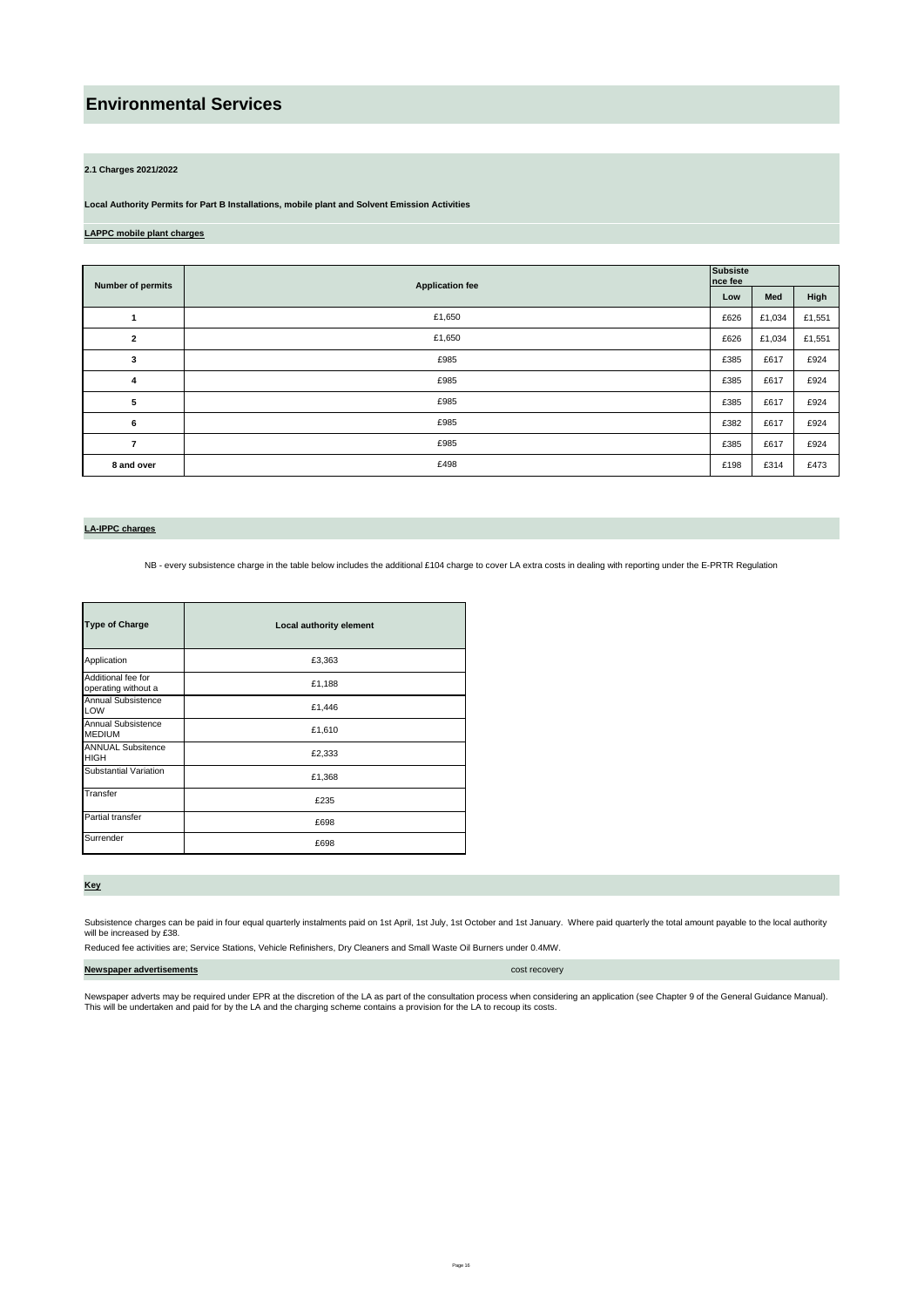**2.2 Charge for Selective Licensing** 

*Please note: Introduced on 7th January 2019, included in schedule for completeness.* 

| <b>Property Type</b>                                                                                                                                                        | <b>Five Year Licence Fee</b>                                                                      |  |  |  |  |
|-----------------------------------------------------------------------------------------------------------------------------------------------------------------------------|---------------------------------------------------------------------------------------------------|--|--|--|--|
|                                                                                                                                                                             |                                                                                                   |  |  |  |  |
| <b>Single Occupancy Household</b>                                                                                                                                           |                                                                                                   |  |  |  |  |
| For each dwelling which is occupied by a single household (eg, house, self contained flat or no self<br>contained flat.                                                     | £<br>515.00                                                                                       |  |  |  |  |
| Buildings containined flats where the landlord owns the freehold.                                                                                                           |                                                                                                   |  |  |  |  |
| £515.00 and then £505.00 for each additional flat<br>A single licence will be issued covering all the flats within the control of te landlord.<br>within the same building. |                                                                                                   |  |  |  |  |
| Buildings containing flats where the landlord owns more than one flat in a building without owning the freehold                                                             |                                                                                                   |  |  |  |  |
| As the landlord does not own the freehold, then each flat will require an individual licence.                                                                               | £515.00 for the first flat and then £505.00 for each<br>additional flat within the same building. |  |  |  |  |
| Late application fee                                                                                                                                                        | £<br>1,000.00                                                                                     |  |  |  |  |

### **There is no option to pay monthly for licences directy with the Council.**

| <b>Reduced rates</b>                                                                 | Five Year Licence fee |
|--------------------------------------------------------------------------------------|-----------------------|
| Accredited membership of selected organisation                                       |                       |
| Reduced fees will apply to accredited members of one of the following organisations: |                       |
| - National Landlord Association                                                      |                       |
| - Residential Landlords Association                                                  | 495.00<br>£           |
| - National Approved Lettings Scheme                                                  |                       |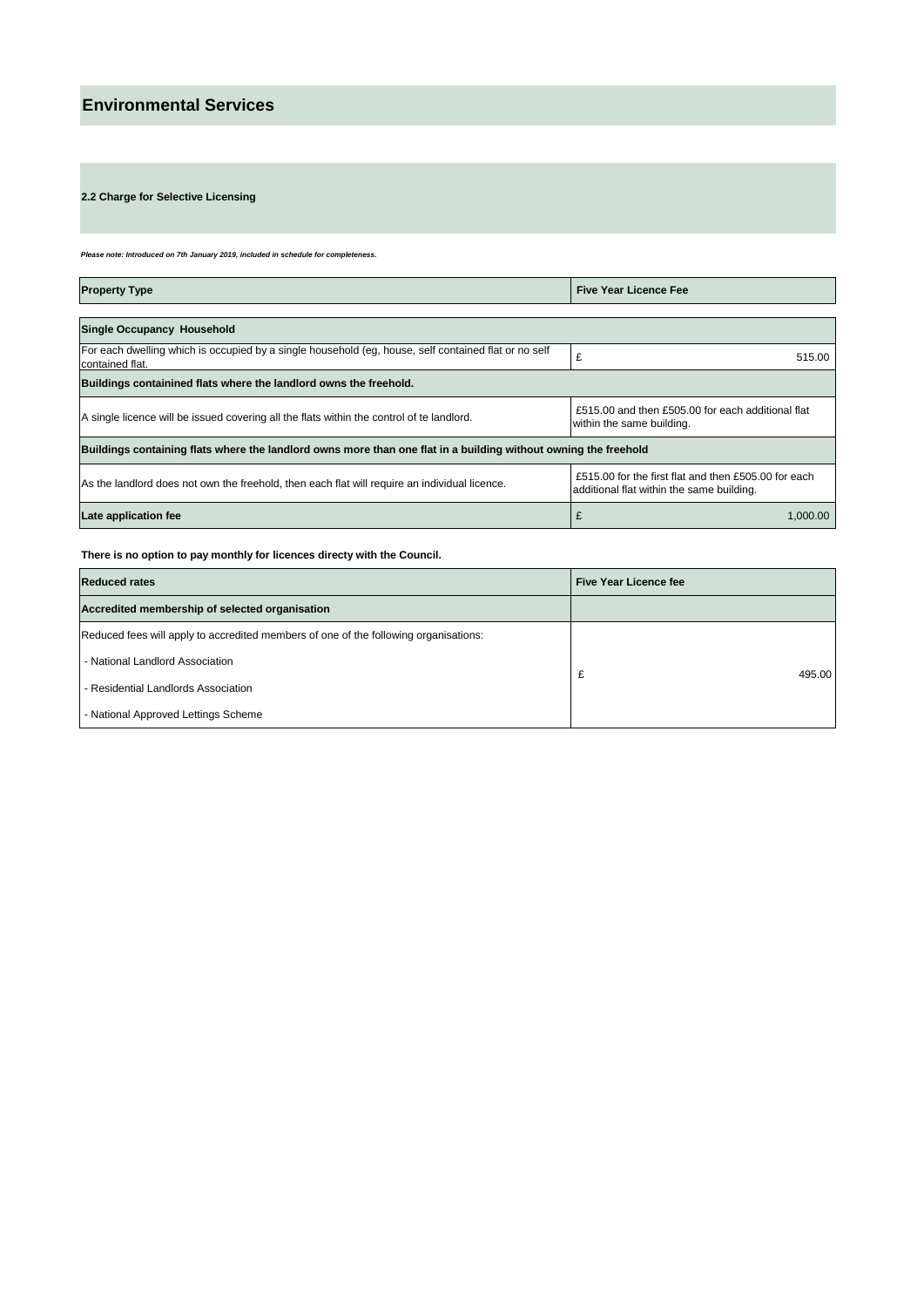|                       | 2.3 Charges Environmental Health                                                                                  |   | 2020/21<br>Charges |   | 2021/22<br><b>Charges</b> | <b>Vat status</b> |   | Change in year |
|-----------------------|-------------------------------------------------------------------------------------------------------------------|---|--------------------|---|---------------------------|-------------------|---|----------------|
| <b>Local Licences</b> |                                                                                                                   |   |                    |   |                           |                   |   |                |
|                       | <b>Skin Piercing and Tattooists</b>                                                                               |   |                    |   |                           |                   |   |                |
|                       | Skin piercing (registration) + 1 personal licence                                                                 | £ | 322.00             | £ | 326.00                    |                   | £ | 4.00           |
|                       | Convention per Individua and Personal registration                                                                | £ | 72.00              | £ | 73.00                     |                   | £ | 1.00           |
|                       | or Event fee - whichever is the Greater                                                                           | £ | 257.00             | £ | 260.00                    |                   | £ | 3.00           |
|                       | Variation to Personal licence                                                                                     | £ | 36.00              | £ | 36.50                     |                   | £ | 0.50           |
|                       | Amendment to premises schedule                                                                                    | £ | 10.00              | £ | 10.50                     |                   | £ | 0.50           |
| <b>Animals</b>        |                                                                                                                   |   |                    |   |                           |                   |   |                |
|                       | (Vet charges are recoverable)                                                                                     |   |                    |   |                           |                   |   |                |
|                       | Pet Shop                                                                                                          | £ | 277.00             | £ | 280.50                    |                   | £ | 3.50           |
|                       | <b>Riding Establishment</b>                                                                                       | £ | 345.00             | £ | 349.00                    |                   | £ | 4.00           |
|                       | Dog Breeding                                                                                                      | £ | 345.00             | £ | 349.00                    |                   | £ | 4.00           |
|                       | Dangerous Wild Animals (Biennial)                                                                                 | £ | 216.00             | £ | 218.50                    |                   | £ | 2.50           |
|                       | Animal Boarding                                                                                                   | £ | 277.00             | £ | 280.50                    |                   | £ | 3.50           |
|                       | Keeping animals for exhibition                                                                                    | £ | 263.00             | £ | 266.00                    |                   | £ | 3.00           |
|                       | combination of activities - in addition to highest activity fee                                                   | £ | 45.00              | £ | 45.50                     |                   | £ | 0.50           |
|                       | (vets fees where required)                                                                                        |   |                    |   |                           |                   |   |                |
|                       | variation to licence/re-evaluation of rating for animal boarding, pet<br>shops and keeping animals for exhibition | £ | 88.00              | £ | 89.00                     |                   | £ | 1.00           |
|                       | variation to licence/re-evaluation of rating including breeding and<br>riding activities (plus vet fees)          | £ | 88.00              | £ | 89.00                     |                   | £ | 1.00           |
|                       | variations to reduce the licensible activities or numbers of animals                                              | £ | 47.00              | £ | 48.00                     |                   | £ | 1.00           |
|                       | Transfer of licence (on death of licence holder)                                                                  | £ | 47.00              | £ | 48.00                     |                   | £ | 1.00           |
|                       | Change of name or business name (not transfer)                                                                    | £ | 27.00              | £ | 27.50                     |                   | £ | 0.50           |
|                       | Copy of licence                                                                                                   | £ | 10.00 $E$          |   | 10.50                     |                   | £ | 0.50           |
| Zoo                   |                                                                                                                   |   |                    |   |                           |                   |   |                |
|                       | (Vet charges are recoverable in addition to these fess)                                                           |   |                    |   |                           |                   |   |                |
|                       | Notice of intetntion to apply for a zoo licence                                                                   | £ | 108.00             | £ | 109.50                    | OS                | £ | 1.50           |
|                       | Application                                                                                                       | £ | 244.00             | £ | 247.00                    | OS                | £ | 3.00           |
|                       | Grant                                                                                                             | £ | 108.00             | £ | 109.50                    | OS                | £ | 1.50           |
|                       | Renewal                                                                                                           | £ | 350.00             | £ | 354.00                    | OS                | £ | 4.00           |
|                       | Special Inspection                                                                                                | £ | 108.00             | £ | 109.50                    | OS                | £ | 1.50           |
|                       | Periodic inspections (3 yr and renewal)                                                                           | £ | 189.00 £           |   | 191.50                    | OS                | £ | 2.50           |
|                       | Informal Inspections (annual)                                                                                     | £ | 162.00             | £ | 164.00                    | OS                | £ | 2.00           |
|                       | Advice (hourly rate)                                                                                              | £ | 28.00 £            |   | 28.50                     | OS                | £ | 0.50           |
|                       | <b>Food/Water Samples</b>                                                                                         |   |                    |   |                           |                   |   |                |
|                       | PWS risk assessment (large/commercial supply)                                                                     | £ | 200.00             | £ | 202.50                    |                   | £ | 2.50           |
|                       | PWS risk assessment (small supply)                                                                                | £ | 100.00             | £ | 101.50                    |                   | £ | 1.50           |
|                       | PWS risk assessment (single domestic dwelling)                                                                    | £ | 50.00 £            |   | 51.00                     |                   | £ | 1.00           |
|                       |                                                                                                                   |   |                    |   |                           |                   | £ |                |
|                       | PWS sampling (plus analysis costs)                                                                                | £ | 50.00              | £ | 51.00                     |                   | £ | 1.00           |
|                       | PWS investigation (plus analysis costs)                                                                           | £ | 50.00 £            |   | 51.00                     |                   | £ | 1.00           |
|                       | <b>Commercial Health Certificates</b>                                                                             |   |                    |   |                           |                   |   |                |
|                       | Authorisation                                                                                                     | £ | 15.00              | £ | 15.50                     | OS                | £ | 0.50           |
|                       | Preparation and authentication                                                                                    | £ | 27.00              | £ | 28.00                     | OS                | £ | 1.00           |
|                       | Port Health                                                                                                       | £ | 27.00              | £ | 28.00                     | OS                | £ | 1.00           |
|                       | <b>Food Premises Register</b>                                                                                     |   |                    |   |                           |                   |   |                |
|                       | Copy of an entry                                                                                                  | £ | 13.00              | £ | 13.50                     |                   | £ | 0.50           |
|                       | Copy of register                                                                                                  | £ | 883.00             | £ | 910.50                    |                   | £ | 27.50          |
|                       | Request for information (plus VAT)                                                                                | £ | 88.00 £            |   | 91.00                     |                   | £ | 3.00           |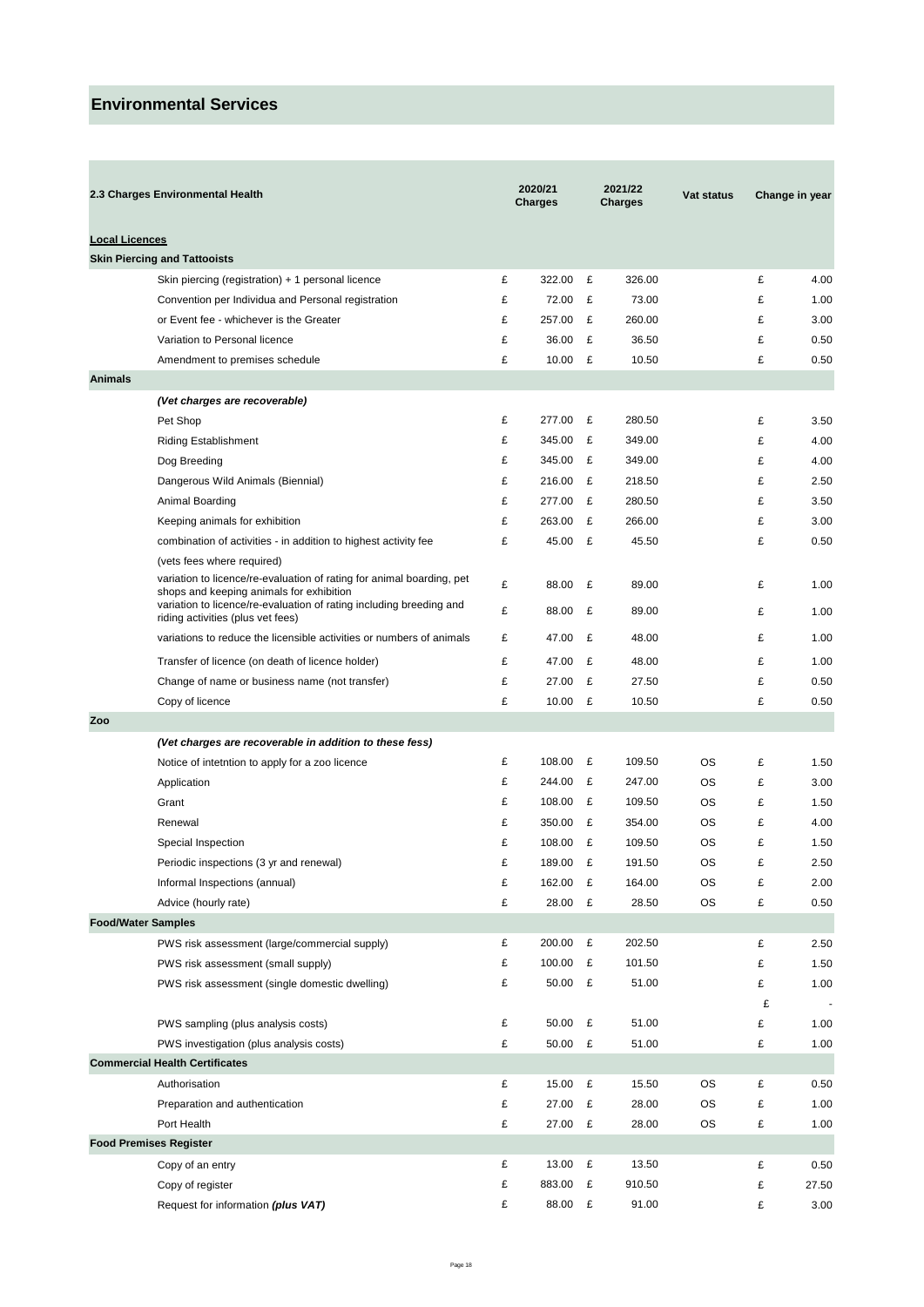×

|                         | 2.3 Charges Environmental Health                                                                                                                                                 |   | 2020/21<br>Charges |   | 2021/22<br><b>Charges</b> | <b>Vat status</b> |   | Change in year |
|-------------------------|----------------------------------------------------------------------------------------------------------------------------------------------------------------------------------|---|--------------------|---|---------------------------|-------------------|---|----------------|
|                         | NOTE: The Food Premises Register is available free to view at the<br>offices, however, if a copy of the full register or a single entry is<br>required please see charges above. |   |                    |   |                           |                   |   |                |
|                         | House in Multiple Occupation Licence                                                                                                                                             |   |                    |   |                           |                   |   |                |
|                         | House in Multiple Occupation Licence Application Fee                                                                                                                             | £ | 584.00             | £ | 602.50                    | OS                | £ | 18.50          |
|                         | Mid Term Adminitration and inspection                                                                                                                                            | £ | 265.00             | £ | 273.50                    | <b>OS</b>         | £ | 8.50           |
|                         | Units of accommodation:                                                                                                                                                          |   |                    |   |                           |                   |   |                |
|                         | Each Additional Unit at                                                                                                                                                          | £ | 26.00              | £ | 27.00                     | OS                | £ | 1.00           |
|                         | House in Multiple Occupation Renewal of Licence - Standard 5                                                                                                                     | £ | 584.00             | £ | 602.50                    | <b>OS</b>         | £ | 18.50          |
|                         | Mid Term Adminitration and inspection                                                                                                                                            | £ | 265.00             | £ | 273.50                    | <b>OS</b>         | £ | 8.50           |
|                         | Units of accommodation:                                                                                                                                                          |   |                    |   |                           |                   |   |                |
|                         | Each Additional Unit at                                                                                                                                                          | £ | 26.00              | £ | 27.00                     | <b>OS</b>         | £ | 1.00           |
|                         | Variation of a Licence                                                                                                                                                           | £ | 26.00              | £ | 27.00                     | <b>OS</b>         | £ | 1.00           |
|                         | HMO licence granting fee                                                                                                                                                         | £ | 253.00 £           |   | 261.00                    | <b>OS</b>         | £ | 8.00           |
| <b>Housing Act 2004</b> |                                                                                                                                                                                  |   |                    |   |                           |                   |   |                |
|                         | Recovery of costs re Enforcement Notices                                                                                                                                         | £ | 376.00             | £ | 388.00                    | <b>OS</b>         | £ | 12.00          |
|                         | Failure to provide smoke alarms                                                                                                                                                  | £ | 5,000.00           | £ | 5,000.00                  | <b>OS</b>         |   | Statutory      |
|                         | Failure to provide carbon monoxide alarms                                                                                                                                        | £ | 5,000.00           | £ | 5,000.00                  | OS                |   | Statutory      |
|                         | Immigration Inspections Std (10days)                                                                                                                                             | £ | 95.00              | £ | 98.00                     | <b>OS</b>         | £ | 3.00           |
|                         | Immigration Inspections fast Track (5days)                                                                                                                                       | £ | 145.00             | £ | 149.50                    | <b>OS</b>         | £ | 4.50           |
|                         | <b>Scrap Metal Dealer Licence Fees</b>                                                                                                                                           |   |                    |   |                           |                   |   |                |
|                         | <b>Site Licence</b>                                                                                                                                                              |   |                    |   |                           |                   |   |                |
|                         | - New                                                                                                                                                                            | £ | 319.00             | £ | 323.00                    | <b>OS</b>         | £ | 4.00           |
|                         | - Renewal                                                                                                                                                                        | £ | 296.00             | £ | 299.50                    | <b>OS</b>         | £ | 3.50           |
|                         | - Variation                                                                                                                                                                      | £ | 130.00 £           |   | 131.50                    | <b>OS</b>         | £ | 1.50           |
|                         | <b>Scrap Metal Dealer Licence Fees</b>                                                                                                                                           |   |                    |   |                           |                   |   |                |
|                         | <b>Collectors Licence</b>                                                                                                                                                        |   |                    |   |                           |                   |   |                |
|                         | - New                                                                                                                                                                            | £ | 194.00 £           |   | 196.50                    | <b>OS</b>         | £ | 2.50           |
|                         | - Renewal                                                                                                                                                                        | £ | 169.00 £           |   | 171.00                    | OS                | £ | 2.00           |
|                         | - Variation                                                                                                                                                                      | £ | 130.00 £           |   | 131.50                    | <b>OS</b>         | £ | 1.50           |
|                         | Copy of licence                                                                                                                                                                  | £ | 10.00 $E$          |   | 10.50                     | <b>OS</b>         | £ | 0.50           |
| <b>Bulky Items</b>      |                                                                                                                                                                                  |   |                    |   |                           |                   |   |                |
|                         | <b>Collection of Bulky Items by Order:</b>                                                                                                                                       |   |                    |   |                           |                   |   |                |
|                         | 1-3 Items                                                                                                                                                                        | £ | 20.00 £            |   | 21.00                     | OS                | £ | 1.00           |
|                         | 4-6 Items                                                                                                                                                                        | £ | 40.00 £            |   | 41.50                     | <b>OS</b>         | £ | 1.50           |
|                         | More than 6 Items                                                                                                                                                                |   | On request         |   | On request                |                   |   |                |
|                         | <b>Public Health Act Funerals</b>                                                                                                                                                |   |                    |   |                           |                   |   |                |
|                         | Administration and Officer rate - flat fee (inclusive of VAT)                                                                                                                    | £ | 524.00             | £ | 540.50                    | <b>OS</b>         |   | Cost recovery  |
|                         | Out of Borough Excess Cost Recovery                                                                                                                                              | £ | 60.00              | £ | 62.00                     | <b>OS</b>         | £ | 2.00           |
| Dog Warden - Fees       |                                                                                                                                                                                  |   |                    |   |                           |                   |   |                |
|                         | Contractors Fee for Collection and Kennelling per dog (Recharges<br>include VAT)                                                                                                 |   | Cost Recovery      |   | Cost Recovery             |                   |   |                |
|                         | Statutory Fee                                                                                                                                                                    | £ | 25.00 £            |   | 25.00                     | <b>OS</b>         | £ |                |
| <b>Pest Control</b>     |                                                                                                                                                                                  |   |                    |   |                           |                   |   |                |
|                         | Mouse and Rat Control and Extermination Fee (Excluding VAT)                                                                                                                      | £ | 42.00 £            |   | 43.50                     | S                 | £ | 1.50           |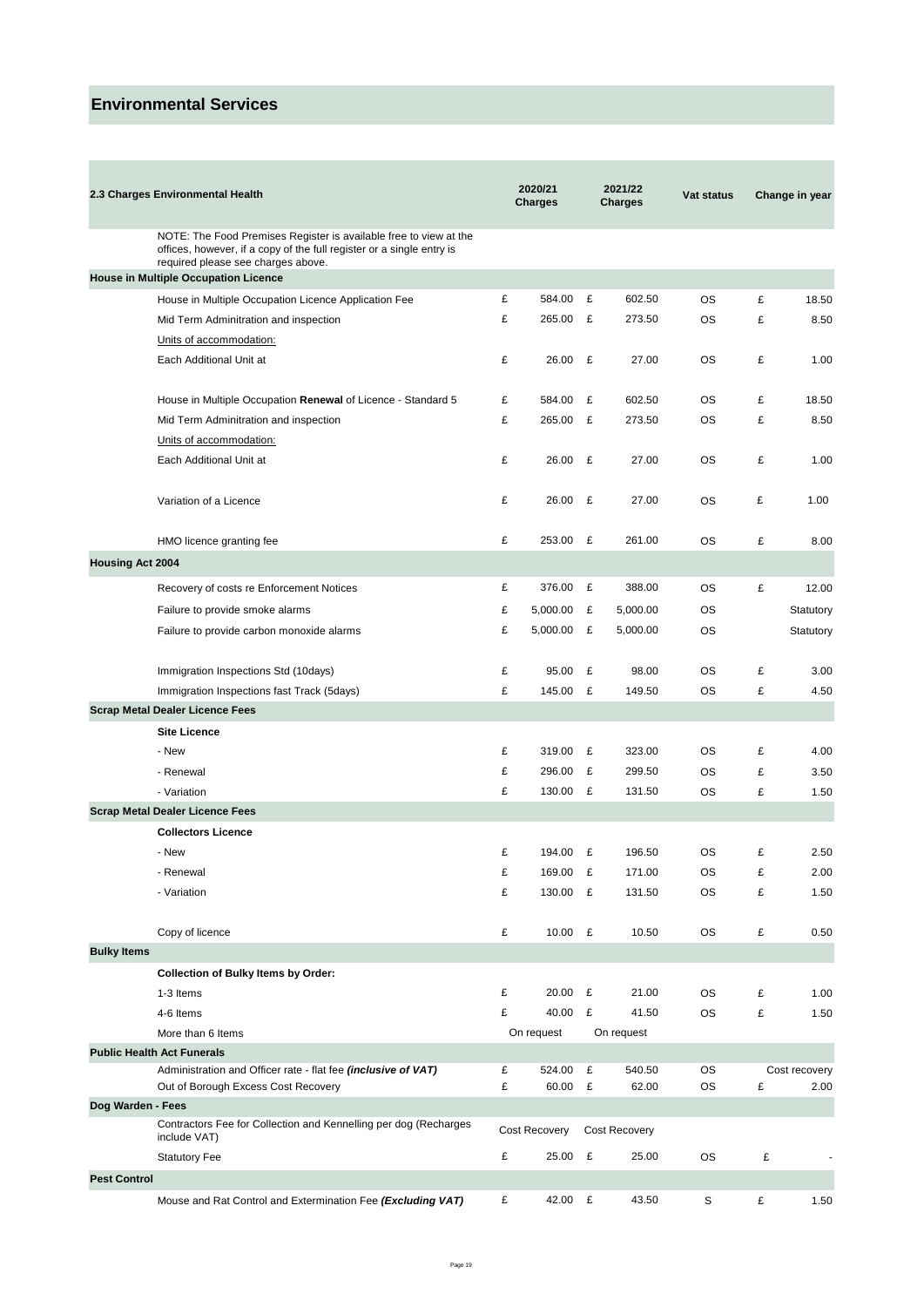| 2.3 Charges Environmental Health                                                                                                                                                            | 2020/21<br>2021/22<br><b>Charges</b><br><b>Charges</b> |          | Vat status |        | Change in year |   |                |
|---------------------------------------------------------------------------------------------------------------------------------------------------------------------------------------------|--------------------------------------------------------|----------|------------|--------|----------------|---|----------------|
| <b>Ship Sanitation Charges</b>                                                                                                                                                              |                                                        |          |            |        |                |   |                |
| These fees are set by the Association of Port Health Authorities -<br>prices are subject to change and the prescibed charges will be<br>adopted once published)<br>Gross Tonnage Charge (£) |                                                        |          |            |        |                |   |                |
|                                                                                                                                                                                             |                                                        |          |            |        |                |   |                |
| Below 1,001                                                                                                                                                                                 | £                                                      | 100.00 £ |            | 100.00 | S              |   |                |
| From 1,001 to 3,000                                                                                                                                                                         | £                                                      | 135.00   | £          | 135.00 | S              |   |                |
| $3,001 - 10,000$                                                                                                                                                                            | £                                                      | 205.00   | £          | 205.00 | S              |   |                |
| 10,001 - 20,000                                                                                                                                                                             | £                                                      | 265.00   | £          | 265.00 | S              |   |                |
| 20,001 - 30,000                                                                                                                                                                             | £                                                      | 340.00   | £          | 340.00 | S              |   | Set nationally |
| Over 30,000                                                                                                                                                                                 | £                                                      | 400.00 £ |            | 400.00 | S              |   |                |
| With the exception of:                                                                                                                                                                      |                                                        |          |            |        |                |   |                |
| Vessels with the capacity to carry between 50 and 1,000 persons                                                                                                                             | £                                                      | 400.00   | £          | 400.00 | S              |   |                |
| Vessels with the capacity to carry more than 1,000 persons                                                                                                                                  | £                                                      | 680.00   | £          | 680.00 | S              |   |                |
| Over 1,000 persons Extentions                                                                                                                                                               | £                                                      | 70.00 £  |            | 70.00  | S              |   |                |
| Extra charges may be added for exceptional costs such as launch<br>hire, lengthy journeys to the port or laboratories, out of hour visits and<br>samples taken.                             |                                                        |          |            |        |                |   |                |
| Mobile Homes Act 2013                                                                                                                                                                       |                                                        |          |            |        |                |   |                |
| <b>Costs of New Application</b>                                                                                                                                                             |                                                        |          |            |        |                |   |                |
| 1-5 pitches                                                                                                                                                                                 | £                                                      | 247.00   | £          | 255.00 | <b>OS</b>      |   |                |
| 6-24 pitches                                                                                                                                                                                | £                                                      | 264.00   | £          | 272.50 | OS             |   |                |
| 25-99 pitches                                                                                                                                                                               | £                                                      | 281.00   | £          | 290.00 | OS             |   |                |
| 100+ pitches                                                                                                                                                                                | £                                                      | 317.00   | £          | 327.00 | <b>OS</b>      |   |                |
| <b>Annual Inspection Fees</b>                                                                                                                                                               |                                                        |          |            |        |                |   | Cost recovery  |
| 1-3 pitches                                                                                                                                                                                 | <b>NIL</b>                                             |          | <b>NIL</b> |        |                |   | only           |
| 4-5 pitches                                                                                                                                                                                 | £                                                      | 141.00   | £          | 145.50 | OS             |   |                |
| 6-24 pitches                                                                                                                                                                                | £                                                      | 211.00   | £          | 218.00 | OS             |   |                |
| 25-99 pitches                                                                                                                                                                               | £                                                      | 281.00   | £          | 290.00 | OS             |   |                |
| 100+ pitches                                                                                                                                                                                | £                                                      | 316.00   | £          | 326.00 | OS             |   |                |
| <b>Food Hygiene Inspections</b>                                                                                                                                                             |                                                        |          |            |        |                |   |                |
| Food hygiene re-rating inspection                                                                                                                                                           | £                                                      | 150.00   | £          | 155.00 | ОS             | £ | 5.00           |
| Voluntery surrender of food stuffs (disposal costs charged at cost in<br>addition to this fee)                                                                                              | £                                                      | 162.00 £ |            | 167.50 | OS             | £ | 5.50           |
| <b>Food Hygiene Courses</b>                                                                                                                                                                 |                                                        |          |            |        |                |   |                |
| CIEH Foundation in Food Safety (per person)                                                                                                                                                 | £                                                      | 60.00    | £          | 62.00  | EX             | £ | 2.00           |
| Reduced to £55 if paid more than 21 days prior to course                                                                                                                                    |                                                        |          |            |        |                |   |                |
| Refresher Evening Course (per person)                                                                                                                                                       | £                                                      | 25.00 £  |            | 26.00  | EX             | £ | 1.00           |
|                                                                                                                                                                                             |                                                        |          |            |        |                |   |                |

*Reduced to £20 if paid more than 21 days prior to course*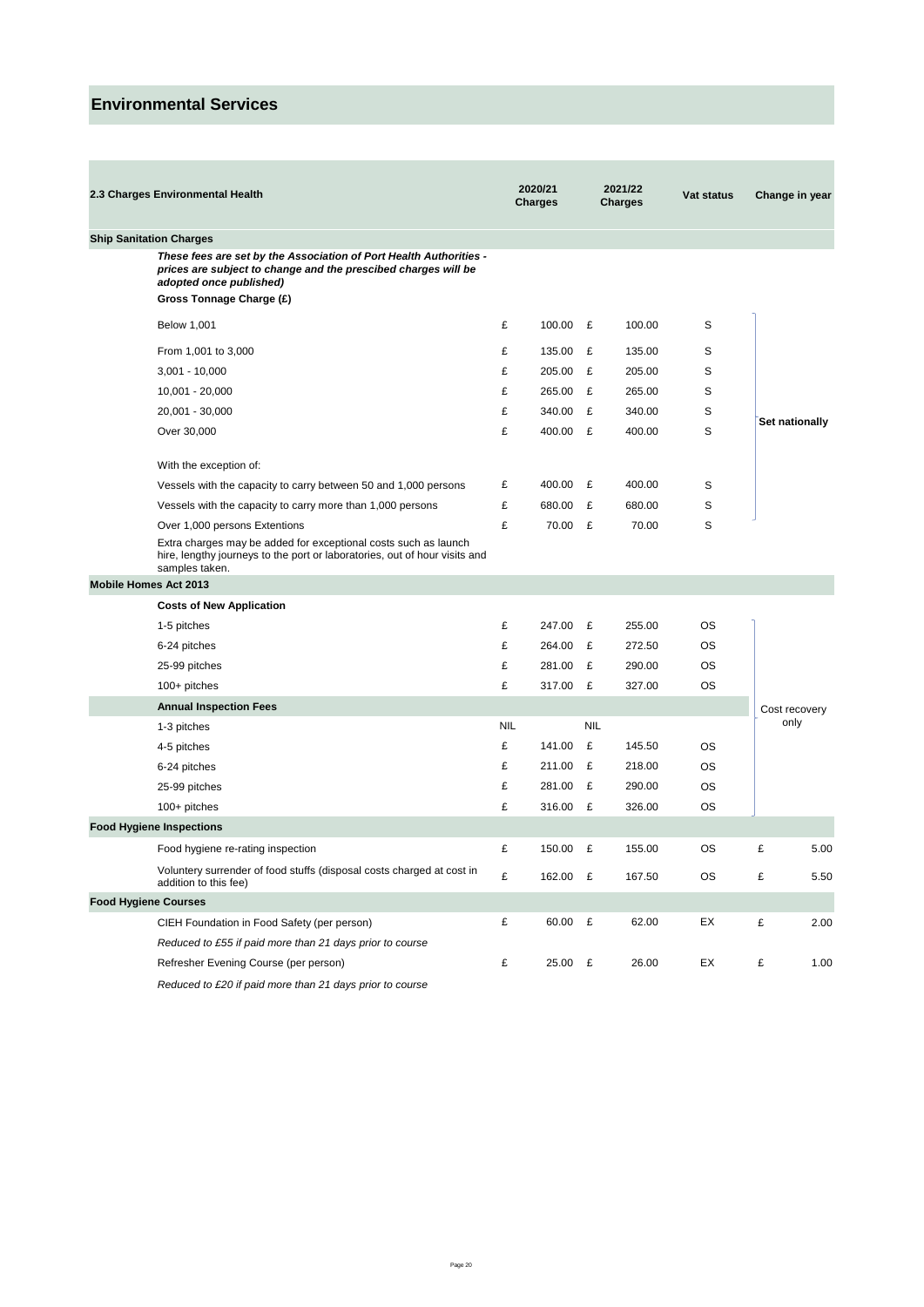| 2.4 Charges for Garden Waste                                         | <b>RPI + 2%</b><br>increase (as<br>per fees and<br>charges<br>policy) |   | 2020/21<br><b>Charges</b> |   |          |           | 2021/22<br><b>Charges</b> | <b>VAT Status</b> | Change<br>in year |  |
|----------------------------------------------------------------------|-----------------------------------------------------------------------|---|---------------------------|---|----------|-----------|---------------------------|-------------------|-------------------|--|
| <b>Garden Waste Bins &amp; Bags</b>                                  |                                                                       |   |                           |   |          |           |                           |                   |                   |  |
| New bins (including charge for collections)                          |                                                                       |   |                           |   |          |           |                           |                   |                   |  |
| One Bin                                                              | 73.20                                                                 | £ | 71.00 £                   |   | 73.50    | OS        | £                         | 2.50              |                   |  |
| <b>Two Bins</b>                                                      | 120.63                                                                | £ | 117.00                    | E | 121.00   | <b>OS</b> | £                         | 4.00              |                   |  |
| <b>Three Bins</b>                                                    | 167.02 £                                                              |   | 162.00 £ 169.00           |   |          | <b>OS</b> | £                         | 7.00              |                   |  |
| Four Bins                                                            |                                                                       |   | 214.45 £ 208.00 £ 217.00  |   |          | <b>OS</b> | £                         | 9.00              |                   |  |
| Renewal of Annual Bin (including charge for collections)             |                                                                       |   |                           |   |          |           |                           |                   |                   |  |
| One Bin                                                              | 51.03 £                                                               |   | 49.50                     | £ | 51.50    | <b>OS</b> | £                         | 2.00              |                   |  |
| Two Bins                                                             | 77.33 £                                                               |   | 75.00                     | £ | 77.50    | <b>OS</b> | £                         | 2.50              |                   |  |
| <b>Three Bins</b>                                                    | 102.07 £                                                              |   | 99.00                     |   | £ 102.50 | OS        | £                         | 3.50              |                   |  |
| Four Bins                                                            |                                                                       |   | 127.84 £ 124.00 £ 128.00  |   |          | <b>OS</b> | £                         | 4.00              |                   |  |
|                                                                      |                                                                       |   |                           |   |          |           |                           |                   |                   |  |
| <b>Other Charges</b>                                                 |                                                                       |   |                           |   |          |           |                           |                   |                   |  |
| Charge for garden waste bin                                          | $21.65$ £                                                             |   | 21.00                     | £ | 22.00    | <b>OS</b> | £                         | 1.00              |                   |  |
| One off/Additonal Bin empty                                          |                                                                       |   | n/a                       | £ | 15.00    | <b>OS</b> |                           | New               |                   |  |
|                                                                      |                                                                       |   |                           |   |          |           |                           |                   |                   |  |
| <b>Brown Waste Bags</b>                                              |                                                                       |   |                           |   |          |           |                           |                   |                   |  |
| 12 bags                                                              | 23.71                                                                 | £ | 23.00 £                   |   | 24.00    | OS        | £                         | 1.00              |                   |  |
| 24 bags                                                              | 46.40 £                                                               |   | 45.00 £                   |   | 46.50    | <b>OS</b> | £                         | 1.50              |                   |  |
|                                                                      |                                                                       |   |                           |   |          |           |                           |                   |                   |  |
| Administration charge - Provision of bins at new properties          | 59.80                                                                 | £ | 58.00 £                   |   | 60.00    | <b>OS</b> | £                         | 2.00              |                   |  |
|                                                                      |                                                                       |   |                           |   |          |           |                           |                   |                   |  |
| Administration charge - Replacement/extra recycyling or residual bin | 36.09                                                                 | £ | 35.00 £                   |   | 36.50    | <b>OS</b> | £                         | 1.50              |                   |  |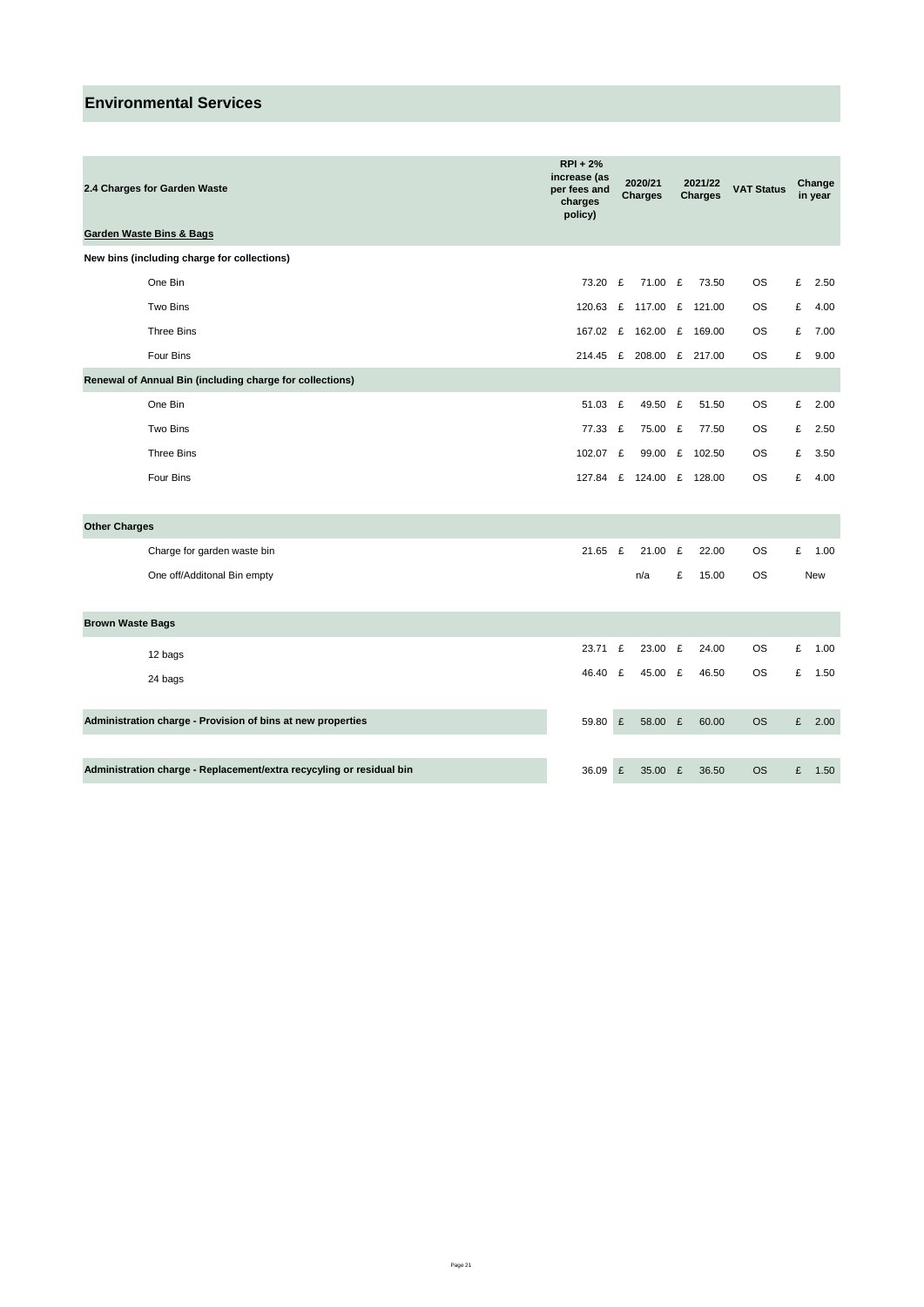$\sim$ 

|                                   | 2.5 Charges for Licensing                                                       |   |              |   | 2020/21 Charges 2021/22 Charges | VAT<br><b>Status</b> | in year   | Change                   |
|-----------------------------------|---------------------------------------------------------------------------------|---|--------------|---|---------------------------------|----------------------|-----------|--------------------------|
| <b>HACKNEY CARRIAGES</b>          |                                                                                 |   |              |   |                                 |                      |           |                          |
|                                   | First class hackney carriage and private hire vehicle                           | £ | 230.00 £     |   | 230.00                          | OS.                  | £         |                          |
|                                   | Second class hackney carriage                                                   | £ | 250.00       | £ | 250.00                          | ОS                   | £         |                          |
|                                   | Transfer of Landau Vehicle Licence                                              | £ | 60.00        | £ | 60.00                           | OS.                  | £         |                          |
|                                   | Private hire operator (5 years) - covers any number of vehicles                 | £ | 300.00 £     |   | 300.00                          | OS.                  | £         |                          |
|                                   | Private hire vehicle                                                            | £ | 230.00 £     |   | 230.00                          | ОS                   | £         |                          |
|                                   | Drivers licence (3 years)                                                       | £ | 157.00 £     |   | 157.00                          | ОS                   | £         |                          |
|                                   | Drivers licence (1 year issue for exceptional circumstances)                    | £ | 100.00 £     |   | 100.00                          | ОS                   | £         |                          |
|                                   | Transfer of vehicle licence                                                     | £ | 60.00        | £ | 60.00                           | ОS                   | £         |                          |
|                                   | Knowledge test                                                                  | £ | 16.00 £      |   | 16.00                           | OS.                  | £         |                          |
|                                   | Badges/Crests (included within costs)                                           |   |              |   |                                 |                      |           |                          |
| <b>SEX ESTABLISHMENTS</b>         |                                                                                 |   |              |   |                                 |                      |           |                          |
|                                   | Grant of annual licence                                                         | £ | $2,000.00$ £ |   | 2,000.00                        | ОS                   | £         |                          |
|                                   | Renewal of annual licence (unless objections received/referred to<br>Committee) | £ | 500.00 £     |   | 500.00                          | ОS                   | £         |                          |
|                                   | Transfer of annual licence                                                      | £ | 800.00 £     |   | 800.00                          | ОS                   | £         |                          |
| <b>GAMBLING ACT 2005 LICENCES</b> |                                                                                 |   |              |   |                                 |                      |           |                          |
| Large Casino                      |                                                                                 |   |              |   |                                 |                      |           |                          |
|                                   | New                                                                             | £ | 10,000.00 £  |   | 10,000.00                       | ОS                   | £         |                          |
|                                   | Annual fee                                                                      | £ | 10,000.00 £  |   | 10,000.00                       | ОS                   | £         |                          |
|                                   | Variation                                                                       | £ | $5,000.00$ £ |   | 5,000.00                        | ОS                   | £         |                          |
|                                   | Transfer                                                                        | £ | 2,150.00 £   |   | 2,150.00                        | ОS                   | £         |                          |
|                                   | Reinstatement                                                                   | £ | 2,150.00 £   |   | 2,150.00                        | ОS                   | £         |                          |
|                                   | <b>Provisional Statement</b>                                                    | £ | 10,000.00 £  |   | 10,000.00                       | ОS                   | £         |                          |
|                                   | Licence Application (Prov. Holders)                                             | £ | $5,000.00$ £ |   | 5,000.00                        | ОS                   | £         |                          |
| <b>Existing Casinos</b>           |                                                                                 |   |              |   |                                 |                      |           |                          |
|                                   | New                                                                             |   | N/A          |   | N/A                             | <b>OS</b>            |           |                          |
|                                   | Annual fee                                                                      | £ | 1,540.00 £   |   | 1,540.00                        | OS                   | £         |                          |
|                                   | Variation                                                                       | £ | 1,440.00 £   |   | 1,440.00                        | OS                   | £         |                          |
|                                   | Transfer                                                                        | £ | 980.00 £     |   | 980.00                          | OS                   | £         |                          |
|                                   | Reinstatement                                                                   | £ | 980.00 £     |   | 980.00                          | OS                   | £         |                          |
|                                   | <b>Provisional Statement</b>                                                    |   | N/A          |   | N/A                             | OS                   |           |                          |
|                                   | Licence Application (Prov. Holders)                                             |   | N/A          |   | N/A                             | OS                   |           |                          |
| <b>Betting premises</b>           |                                                                                 |   |              |   |                                 |                      |           |                          |
|                                   | New                                                                             | £ | 2,100.00 £   |   | 2,100.00                        | OS                   | £         |                          |
|                                   | Annual fee                                                                      | £ | 470.00 £     |   | 470.00                          | OS                   | £         |                          |
|                                   | Variation                                                                       | £ | 1,050.00 £   |   | 1,050.00                        | OS                   | £         |                          |
|                                   | Transfer                                                                        | £ | 830.00 £     |   | 830.00                          | OS                   | $\pounds$ | $\overline{\phantom{a}}$ |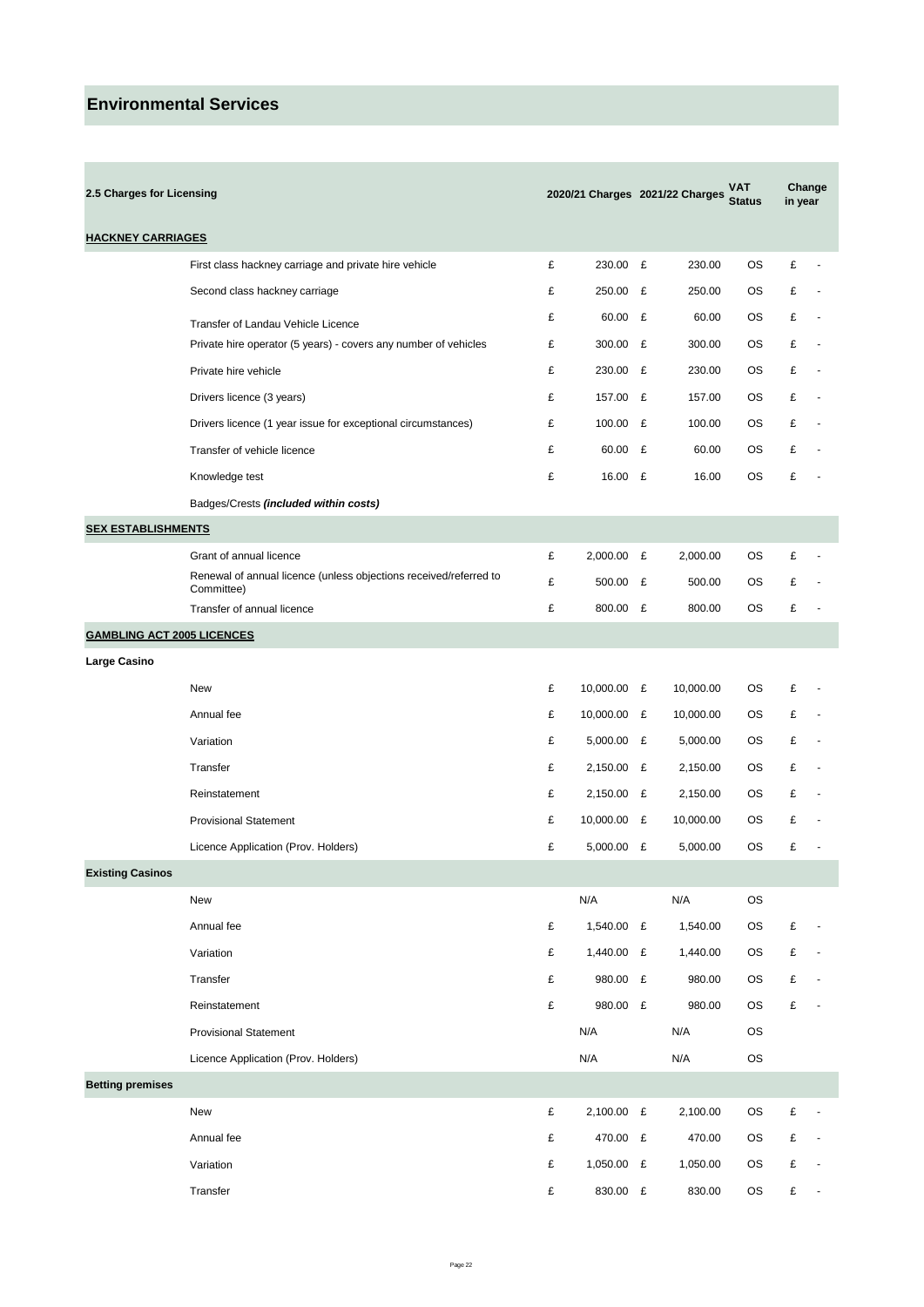| 2.5 Charges for Licensing     |                                     |   |              |   | 2020/21 Charges 2021/22 Charges | <b>VAT</b><br><b>Status</b> | in year   | Change                   |
|-------------------------------|-------------------------------------|---|--------------|---|---------------------------------|-----------------------------|-----------|--------------------------|
|                               | Reinstatement                       | £ | 830.00 £     |   | 830.00                          | <b>OS</b>                   | £         | $\blacksquare$           |
|                               | <b>Provisional Statement</b>        | £ | $2,100.00$ £ |   | 2,100.00                        | ОS                          | £         |                          |
|                               | Licence Application (Prov. Holders) | £ | 830.00 £     |   | 830.00                          | OS                          | £         | $\overline{\phantom{a}}$ |
| <b>Betting (Tracks)</b>       |                                     |   |              |   |                                 |                             |           |                          |
|                               | New                                 | £ | 1,830.00 £   |   | 1,830.00                        | ОS                          | £         |                          |
|                               | Annual fee                          | £ | 520.00 £     |   | 520.00                          | ОS                          | £         |                          |
|                               | Variation                           | £ | 890.00 £     |   | 890.00                          | ОS                          | £         |                          |
|                               | Transfer                            | £ | 680.00 £     |   | 680.00                          | ОS                          | £         |                          |
|                               | Reinstatement                       | £ | 680.00 £     |   | 680.00                          | ОS                          | £         |                          |
|                               | <b>Provisional Statement</b>        | £ | 1,830.00 £   |   | 1,830.00                        | ОS                          | £         |                          |
|                               | Licence Application (Prov. Holders) | £ | 680.00 £     |   | 680.00                          | ОS                          | £         |                          |
| <b>Bingo premises</b>         |                                     |   |              |   |                                 |                             |           |                          |
|                               | New                                 | £ | 2,560.00 £   |   | 2,560.00                        | ОS                          | £         | ÷                        |
|                               | Annual fee                          | £ | 630.00 £     |   | 630.00                          | ОS                          | £         |                          |
|                               | Variation                           | £ | 1,250.00 £   |   | 1,250.00                        | OS                          | £         |                          |
|                               | Transfer                            | £ | 830.00 £     |   | 830.00                          | ОS                          | £         |                          |
|                               | Reinstatement                       | £ | 830.00       | £ | 830.00                          | ОS                          | £         |                          |
|                               | <b>Provisional Statement</b>        | £ | 2,560.00     | £ | 2,560.00                        | ОS                          | £         |                          |
|                               | Licence Application (Prov. Holders) | £ | 830.00 £     |   | 830.00                          | OS                          | £         | $\overline{\phantom{a}}$ |
| <b>Adult Gaming Centre</b>    |                                     |   |              |   |                                 |                             |           |                          |
|                               | New                                 | £ | 1,460.00 £   |   | 1,460.00                        | ОS                          | £         |                          |
|                               | Annual fee                          | £ | 639.00 £     |   | 639.00                          | ОS                          | £         |                          |
|                               | Variation                           | £ | 730.00       | £ | 730.00                          | ОS                          | £         |                          |
|                               | Transfer                            | £ | 830.00       | £ | 830.00                          | ОS                          | £         |                          |
|                               | Reinstatement                       | £ | 830.00 £     |   | 830.00                          | OS                          | £         | $\overline{\phantom{a}}$ |
|                               | <b>Provisional Statement</b>        | £ | 1,460.00 £   |   | 1,460.00                        | ОS                          | £         |                          |
|                               | Licence Application (Prov. Holders) | £ | 830.00 £     |   | 830.00                          | ОS                          | $\pounds$ | ÷,                       |
| <b>Family Ent. Centres</b>    |                                     |   |              |   |                                 |                             |           |                          |
|                               | New                                 | £ | 1,460.00 £   |   | 1,460.00                        | OS                          | £         |                          |
|                               | Annual fee                          | £ | 520.00 £     |   | 520.00                          | ОS                          | £         |                          |
|                               | Variation                           | £ | 730.00 £     |   | 730.00                          | ОS                          | £         |                          |
|                               | Transfer                            | £ | 680.00 £     |   | 680.00                          | ОS                          | $\pounds$ |                          |
|                               | Reinstatement                       | £ | 680.00 £     |   | 680.00                          | ОS                          | £         |                          |
|                               | <b>Provisional Statement</b>        | £ | 1,460.00 £   |   | 1,460.00                        | ОS                          | £         |                          |
|                               | Licence Application (Prov. Holders) | £ | 680.00 £     |   | 680.00                          | ОS                          | £         |                          |
| <b>Copy Licence</b>           |                                     | £ | 15.00        | E | 15.00                           | <b>OS</b>                   | £         |                          |
| <b>Notification of Change</b> |                                     | £ | 30.00 £      |   | 30.00                           | <b>OS</b>                   | £         | $\overline{\phantom{a}}$ |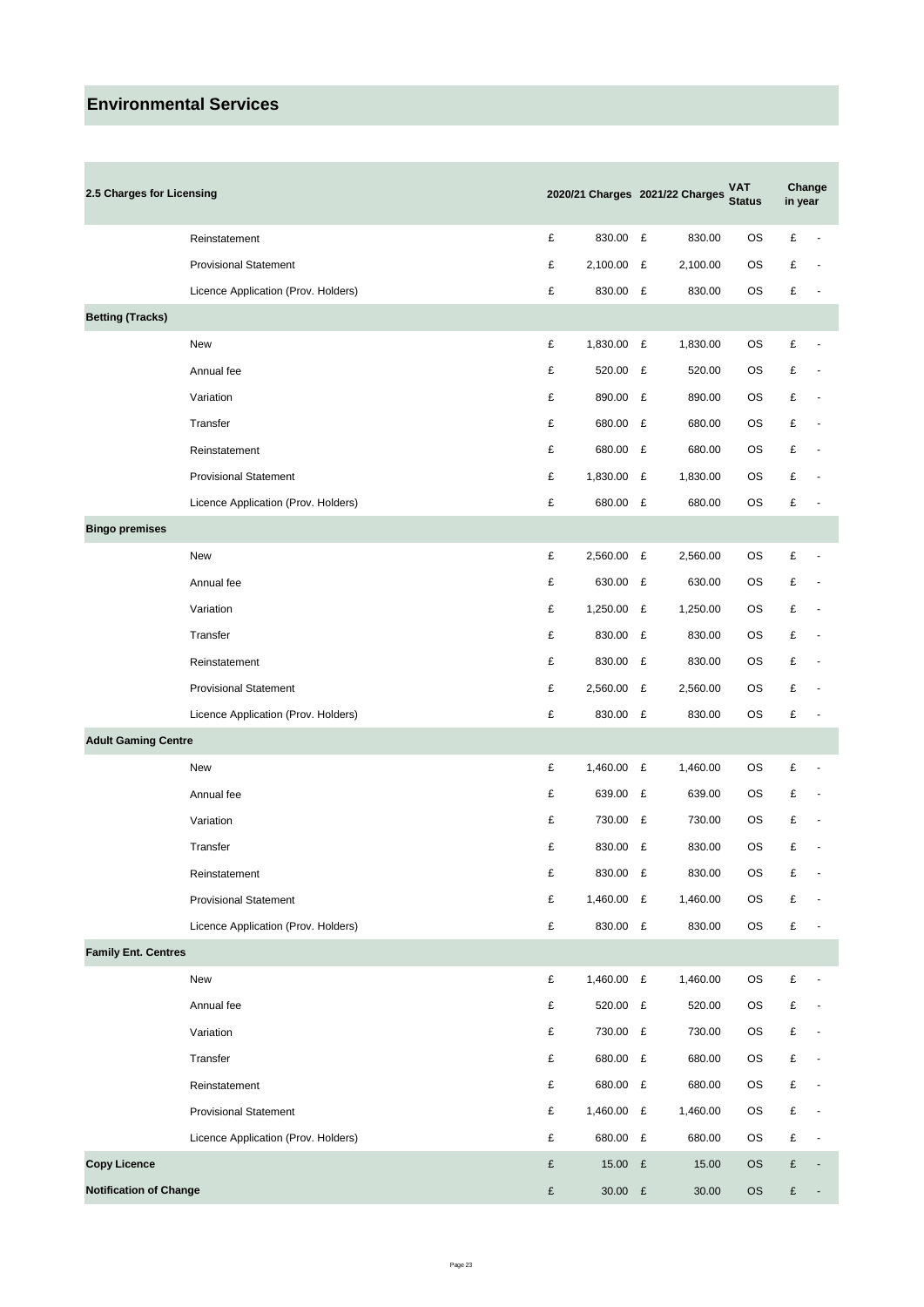|                           | 2.6 Charges for Sport and Leisure                                                                                                                  | 2020/21<br><b>Charges</b> |           |   | 2021/22<br><b>Charges</b> | <b>VAT Status</b> |   | Change in<br>year |
|---------------------------|----------------------------------------------------------------------------------------------------------------------------------------------------|---------------------------|-----------|---|---------------------------|-------------------|---|-------------------|
| <b>PITCH AND PUTT</b>     |                                                                                                                                                    |                           |           |   |                           |                   |   |                   |
| Bure Park (18 hole)       |                                                                                                                                                    |                           |           |   |                           |                   |   |                   |
|                           | Adult - per round                                                                                                                                  | £                         | 6.90      | £ | 7.10                      | S                 | £ | 0.20              |
|                           | Concession - per round                                                                                                                             | £                         | 4.70      | £ | 4.90                      | S                 | £ | 0.20              |
| <b>Book of 10 Rounds</b>  |                                                                                                                                                    |                           |           |   |                           |                   |   |                   |
|                           | Adults - per book                                                                                                                                  | £                         | 49.20     | £ | 50.80                     | S                 | £ | 1.60              |
|                           | Concessions - per book                                                                                                                             | £                         | 33.10     | £ | 34.20                     | S                 | £ | 1.10              |
|                           | Lost ball charge                                                                                                                                   | £                         | 1.60      | £ | 1.70                      | S                 | £ | 0.10              |
|                           | Deposit on Equipment (returnable)                                                                                                                  | £                         | 3.40      | £ | 3.50                      | ОS                | £ | 0.10              |
| <b>ALL TENNIS COURTS</b>  |                                                                                                                                                    |                           |           |   |                           |                   |   |                   |
| Courts                    |                                                                                                                                                    |                           |           |   |                           |                   |   |                   |
|                           | Adults - per person per hour                                                                                                                       | £                         | 3.20      | £ | 3.30                      | S                 | £ | 0.10              |
|                           | Concessions - per person per hour                                                                                                                  | £                         | 2.40      | £ | 2.50                      | S                 | £ | 0.10              |
|                           | Organised clubs - per person per hour                                                                                                              | £                         | 2.40      | £ | 2.50                      | S                 | £ | 0.10              |
| Equipment                 |                                                                                                                                                    |                           |           |   |                           |                   |   |                   |
|                           | Deposit per person (returnable)                                                                                                                    | £                         | 5.60      | £ | 5.80                      | <b>OS</b>         | £ | 0.20              |
|                           | Lost ball charge                                                                                                                                   | £                         | 1.40      | £ | 1.50                      | S                 | £ | 0.10              |
| <b>PUTTING GREENS</b>     |                                                                                                                                                    |                           |           |   |                           |                   |   |                   |
| Gorleston Cliffs (9 hole) |                                                                                                                                                    |                           |           |   |                           |                   |   |                   |
|                           | Adult - per round                                                                                                                                  | £                         | 3.00      | £ | 3.10                      | S                 | £ | 0.10              |
|                           | Concession - per round                                                                                                                             | £                         | 1.90      | £ | 2.00                      | S                 | £ | 0.10              |
| Equipment                 |                                                                                                                                                    |                           |           |   |                           |                   |   |                   |
|                           | Deposit per putter                                                                                                                                 | £                         | 1.60      | £ | 1.70                      | S                 | £ | 0.10              |
| ALL BOWLING GREENS        |                                                                                                                                                    |                           |           |   |                           |                   |   |                   |
| <b>Green Fees</b>         |                                                                                                                                                    |                           |           |   |                           |                   |   |                   |
|                           | Adult - per hour (incl woods)                                                                                                                      | £                         | 4.50      | £ | 4.70                      | S                 | £ | 0.20              |
|                           | Concession - per hour (incl woods)                                                                                                                 | £                         | 3.10 $E$  |   | 3.20                      | S                 | £ | 0.10              |
|                           | Book of 10 x 1 hour tickets                                                                                                                        |                           |           |   |                           |                   |   |                   |
|                           | Adult                                                                                                                                              | £                         | 30.10     | £ | 31.10                     | S                 | £ | 1.00              |
|                           | Concession                                                                                                                                         | £                         | 20.70     | £ | 21.40                     | S                 | £ | 0.70              |
|                           | Book of 20 x 1 hour tickets                                                                                                                        |                           |           |   |                           |                   |   |                   |
|                           | Adult                                                                                                                                              | £                         | 50.60     | £ | 52.20                     | S                 | £ | 1.60              |
|                           | Concession                                                                                                                                         | £                         | 34.50     | £ | 35.60                     | S                 | £ | 1.10              |
| Equipment                 |                                                                                                                                                    |                           |           |   |                           |                   |   |                   |
|                           | Hire of woods and/or footwear per hour                                                                                                             |                           | No Charge |   | No Charge                 |                   | £ | $\blacksquare$    |
|                           | Deposit per person                                                                                                                                 | £                         | $7.20$ £  |   | 7.50                      | S                 | £ | 0.30              |
|                           | <b>Club Bookings Monday to Saturday only</b>                                                                                                       |                           |           |   |                           |                   |   |                   |
|                           | Per rink per 2 hours (minimum of 2 rinks)                                                                                                          | £                         | 15.80     | E | 16.30                     | OS.               | £ | 0.50              |
|                           | Club bookings to cover ONLY league or cup fixtures and clubs' internal<br>tournaments. For all other matches including touring sides, rink charges | £                         | 17.10 £   |   | 17.70                     | S                 | £ | 0.60              |
|                           | <b>Great Yarmouth Festival of Bowls Tournament</b>                                                                                                 |                           |           |   |                           |                   |   |                   |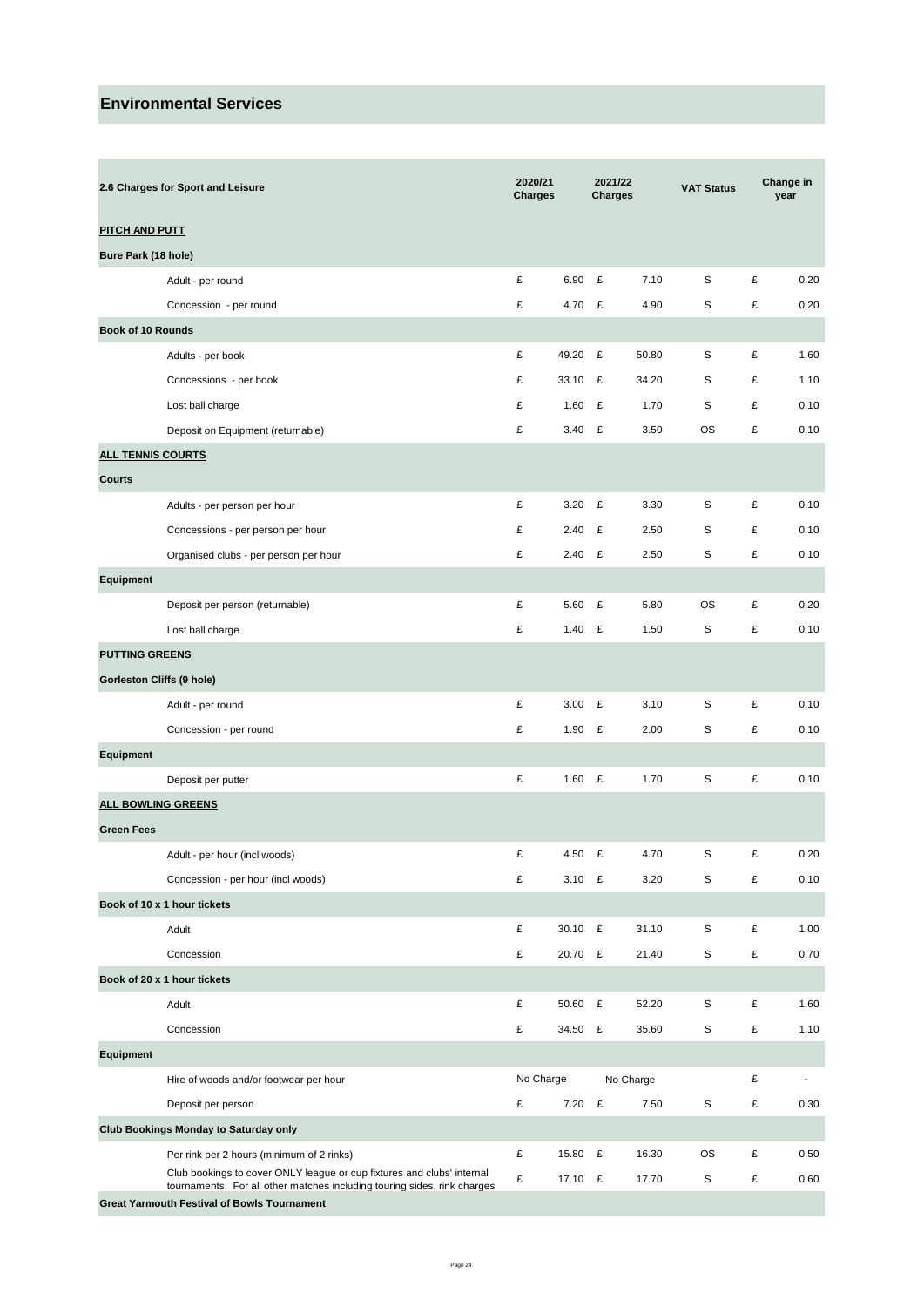| 2.6 Charges for Sport and Leisure                                            | 2020/21<br><b>Charges</b> |            | <b>Charges</b> | 2021/22   | <b>VAT Status</b> |   | Change in<br>year        |
|------------------------------------------------------------------------------|---------------------------|------------|----------------|-----------|-------------------|---|--------------------------|
| Entrance fee per person per competition                                      | £                         | 6.50       | £              | 6.70      | S                 | £ | 0.20                     |
| <b>FOOTBALL &amp; RUGBY</b>                                                  |                           |            |                |           |                   |   |                          |
| All teams based at Council pitches will have season tickets.                 |                           |            |                |           |                   |   |                          |
| <b>Season Tickets</b>                                                        |                           |            |                |           |                   |   |                          |
| (for a maximum of 14 home matches or 17 if paid through the relevant league) |                           |            |                |           |                   |   |                          |
| Adult                                                                        | £                         | 537.30 £   |                | 554.00    | OS                | £ | 16.70                    |
| 18 years old and under                                                       | £                         | 277.50 £   |                | 286.20    | ОS                | £ | 8.70                     |
| <b>Casual Matches</b>                                                        |                           |            |                |           |                   |   |                          |
| Adult                                                                        | £                         | 66.40      | £              | 68.50     | OS                | £ | 2.10                     |
| 18 years old and under                                                       | £                         | 42.90 £    |                | 44.30     | OS                | £ | 1.40                     |
| <b>Training</b>                                                              |                           |            |                |           |                   |   |                          |
| Per team per two hour session                                                | £                         | 32.50      | £              | 33.60     | S                 | £ | 1.10                     |
| Beaconsfield flood lit area per two hour session                             | £                         | 35.30 £    |                | 36.40     | S                 | £ | 1.10                     |
| <b>Football at Wellesley Recreation Ground</b>                               |                           |            |                |           |                   |   |                          |
| School team per match                                                        | £                         | 44.00      | £              | 45.40     | OS                | £ | 1.40                     |
| Other teams per match                                                        | £                         | 77.80      | £              | 80.30     | ОS                | £ | 2.50                     |
| All use of floodlights in addition                                           | £                         | 59.90 £    |                | 61.80     | OS                | £ | 1.90                     |
| Professional matches by negotiation                                          |                           |            |                |           |                   |   |                          |
| Athletics at Wellesley Recreation Ground                                     |                           |            |                |           |                   |   |                          |
| Great Yarmouth & District AC (incl floodlights)                              | £                         | 5,627.00 £ |                | 5,801.50  | OS                | £ | 174.50                   |
| <b>ATHLETIC MEETINGS</b>                                                     |                           |            |                |           |                   |   |                          |
| Other groups and clubs                                                       |                           |            |                |           |                   |   |                          |
| - Half Day                                                                   | £                         | 102.50     | £              | 105.70    | S                 | £ | 3.20                     |
| - Full Day                                                                   | £                         | 204.70 £   |                | 211.10    | s                 | £ | 6.40                     |
| <b>Casual Use</b>                                                            |                           |            |                |           |                   |   |                          |
| Monday to Friday (10.00am to 4.00pm)                                         |                           | No Charge  |                | No Charge |                   | £ |                          |
| All other times                                                              |                           |            |                |           |                   |   |                          |
| Adult                                                                        |                           | No Charge  |                | No Charge |                   | £ | $\overline{\phantom{a}}$ |
| Concession                                                                   |                           | No Charge  |                | No Charge |                   | £ |                          |
| Multi-Sports Area (Wellesley) per hour                                       |                           |            |                |           |                   |   |                          |
| Monday to Friday (9.00am to 4.00pm)                                          | £                         | 16.90 £    |                | 17.50     | S                 | £ | 0.60                     |
| All other times                                                              | £                         | 32.30 £    |                | 33.30     | $\mathsf S$       | £ | 1.00                     |
| (Charge includes floodlights)                                                |                           |            |                |           |                   |   |                          |
| <b>CRICKET</b>                                                               |                           |            |                |           |                   |   |                          |
| <b>Casual Matches</b>                                                        |                           |            |                |           |                   |   |                          |
| Monday to Friday                                                             | £                         | 71.00 £    |                | 73.20     | S                 | £ | 2.20                     |
| Saturday                                                                     | £                         | 81.80 £    |                | 84.40     | S                 | £ | 2.60                     |
| Sunday                                                                       | £                         | 93.50 £    |                | 96.40     | S                 | £ | 2.90                     |
| <b>Club League and Cup Fixtures</b>                                          |                           |            |                |           |                   |   |                          |
| Monday to Friday                                                             | £                         | 47.20 £    |                | 48.70     | <b>OS</b>         | £ | 1.50                     |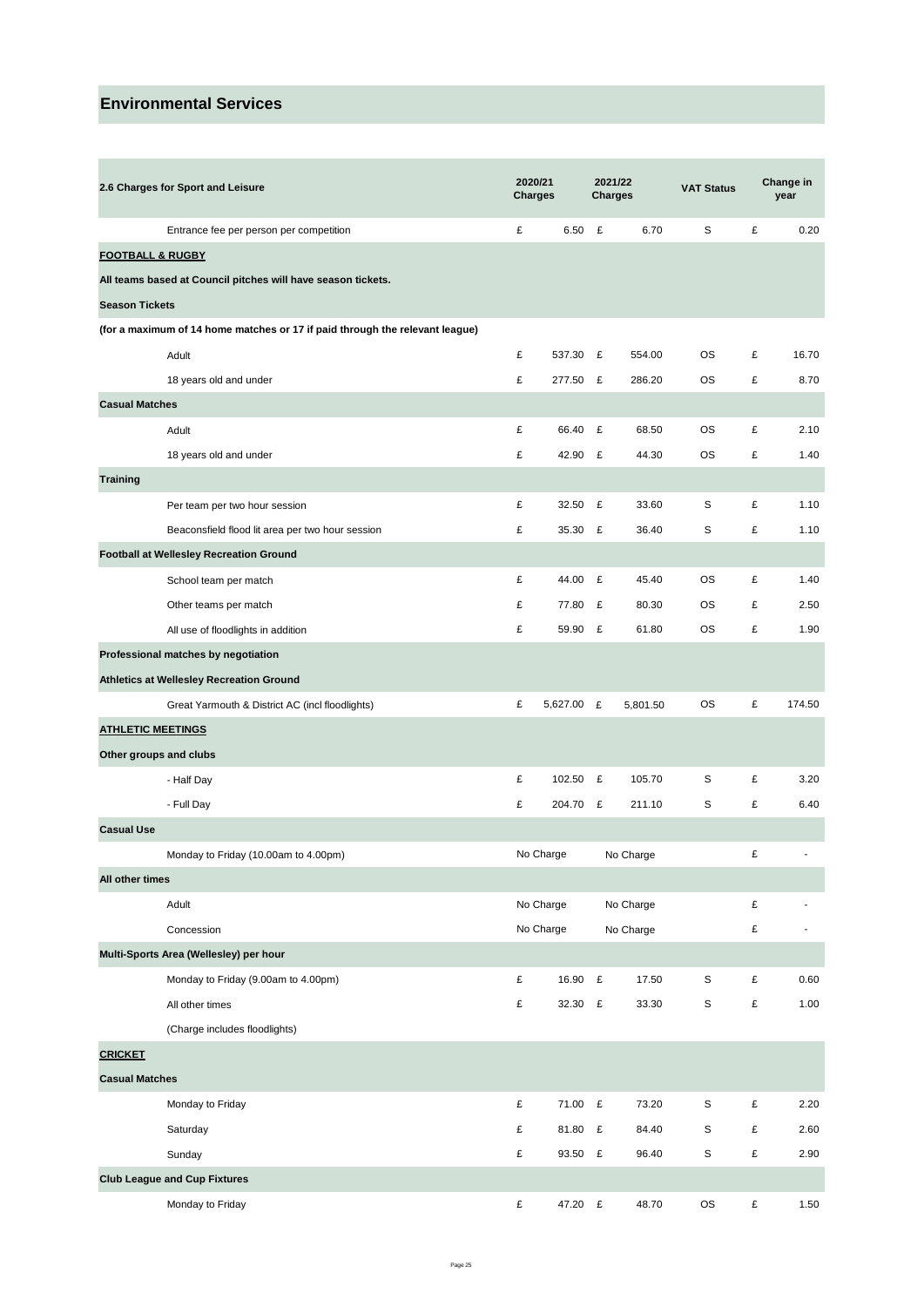| 2.6 Charges for Sport and Leisure |                                                                       | 2020/21<br>Charges |        | <b>Charges</b> | 2021/22 | <b>VAT Status</b> |   | Change in<br>year |
|-----------------------------------|-----------------------------------------------------------------------|--------------------|--------|----------------|---------|-------------------|---|-------------------|
|                                   | Saturday                                                              | £                  | 58.80  | £              | 60.70   | <b>OS</b>         | £ | 1.90              |
|                                   | Sunday                                                                | £                  | 67.90  | E              | 70.00   | <b>OS</b>         | £ | 2.10              |
| <b>Miscellaneous</b>              |                                                                       |                    |        |                |         |                   |   |                   |
|                                   | Barbecues (normal opening times)                                      | £                  | 27.30  | E              | 28.20   | S                 | £ | 0.90              |
|                                   | Camping - Cobholm playing field including use of pavilion             |                    |        |                |         |                   |   |                   |
|                                   | Per person per night                                                  | £                  | 5.60   | E              | 5.80    | S                 | £ | 0.20              |
|                                   | Minimum charge per night                                              | £                  | 52.90  | £              | 54.60   | S                 | £ | 1.70              |
| <b>Fetes and similar events</b>   |                                                                       |                    |        |                |         |                   |   |                   |
|                                   | Hire of recreation ground (in addition to any commercial concessions) | £                  | 140.30 | £              | 144.70  | S                 | £ | 4.40              |

**Concession tickets** - are available for children of 16 years and under and persons of 60

years and over.<br>**Block Bookings** - the Leisure Management Contractor and the Client Officer may jointly<br>negotiate a fee for a large number of bookings for bowling rinks, petanque rinks, tennis

**Bank Holidays** - usage of facilities will be charged at the Sunday rate (where applicable).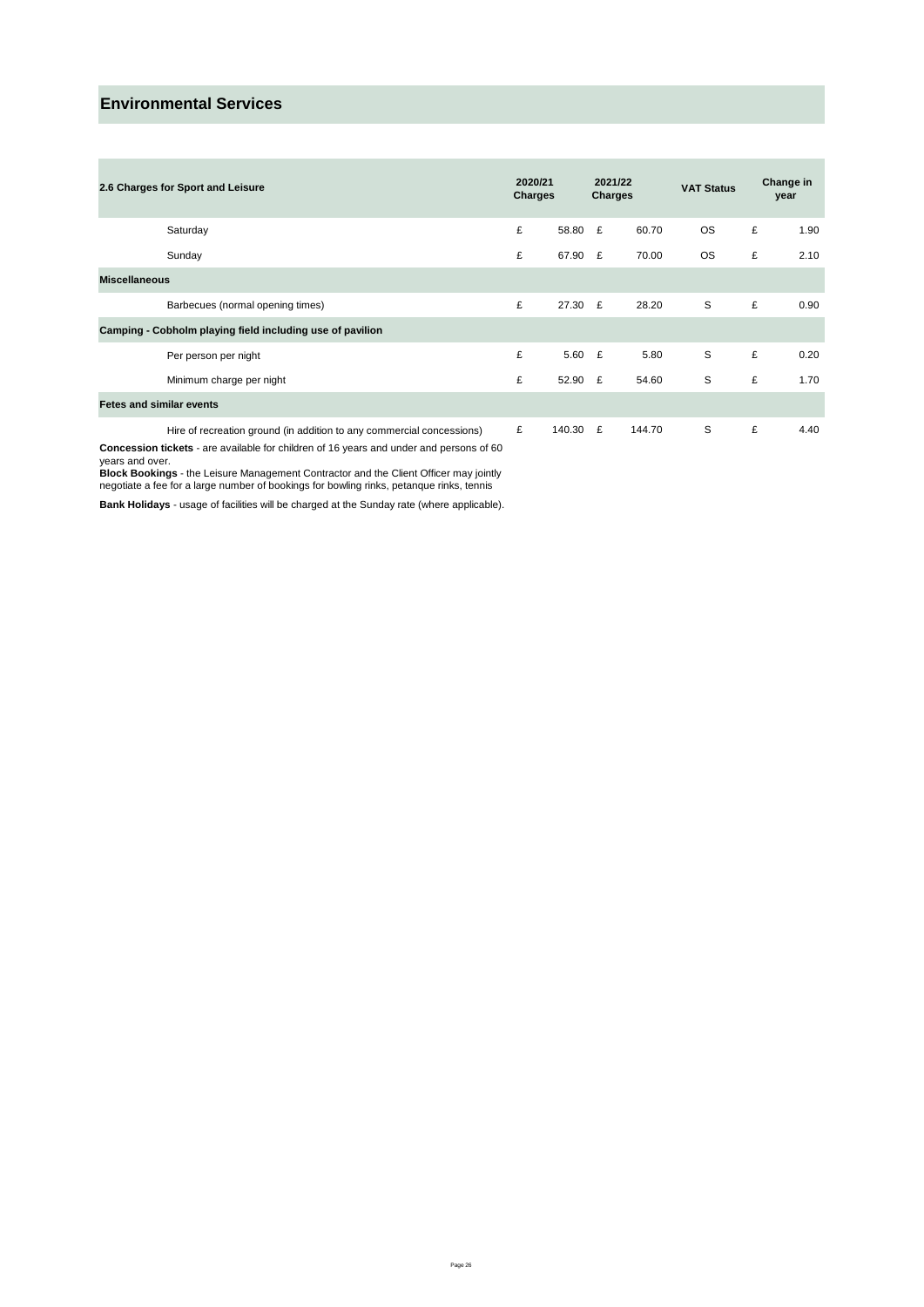# **Housing Services**

×

|                             | 3.1 Charges for Needs and Welfare Services                  |   | 2020/21<br>Charges |   | 2021/22<br><b>Charges</b> | <b>VAT Status</b> |    | Change in year |
|-----------------------------|-------------------------------------------------------------|---|--------------------|---|---------------------------|-------------------|----|----------------|
|                             | <b>Community Alarm Service - 'Yarecare'</b>                 |   |                    |   |                           |                   |    |                |
| <b>Private</b>              |                                                             |   |                    |   |                           |                   |    |                |
|                             | Alarm monitoring service - per week                         | £ | 1.72 $E$           |   | 1.77                      | S                 | £  | 0.05           |
|                             | Alarm monitoring service - per month                        | £ | 7.43               | £ | 7.66                      | S                 | £  | 0.23           |
|                             | Alarm monitoring service - per annum                        | £ | 89.35 £            |   | 91.95                     | S                 | £  | 2.60           |
|                             | Alarm unit rental - per week (inc monitoring)               | £ | 3.94 E             |   | 4.06                      | S                 | £  | 0.12           |
|                             | Alarm unit rental - per month (inc monitoring)              | £ | 17.06              | E | 17.58                     | S                 | £  | 0.52           |
|                             | Alarm unit rental - per quarter (inc monitoring)            | £ | 51.43 £            |   | 52.75                     | S                 | £  | 1.32           |
|                             | Alarm unit rental - per annum (inc monitoring)              | £ | 205.71 £           |   | 210.99                    | S                 | £  | 5.28           |
|                             | Community Alarm Set-up & Installation Fee - within Borough  | £ | 46.53 £            |   | 47.97                     | S                 | £  | 1.44           |
|                             | Community Alarm Set-up & Installation Fee - Outside Borough | £ | 52.82 £            |   | 54.46                     | S                 | £  | 1.64           |
|                             | Community Alarm Set-up & Postage Fee                        |   | N/A                |   | £45                       | S                 |    | <b>New</b>     |
| Council                     |                                                             |   |                    |   |                           |                   |    |                |
|                             | Alarm monitoring service - per week                         | £ | 1.78 $E$           |   | 1.84                      | S                 | £  | 0.06           |
|                             | Alarm unit rental - per week (inc monitoring)               | £ | 4.09 $E$           |   | 4.22                      | S                 | £  | 0.13           |
| <b>Handy Person Service</b> |                                                             |   |                    |   |                           |                   |    |                |
|                             | Hourly Rate                                                 | £ | 31.50              | £ | 30.00                     | S                 | -£ | 1.50           |
|                             | Subsidised Hourly Rate at 50% of full rate                  | £ | 15.75 £            |   | 15.00                     | S                 | -£ | 0.75           |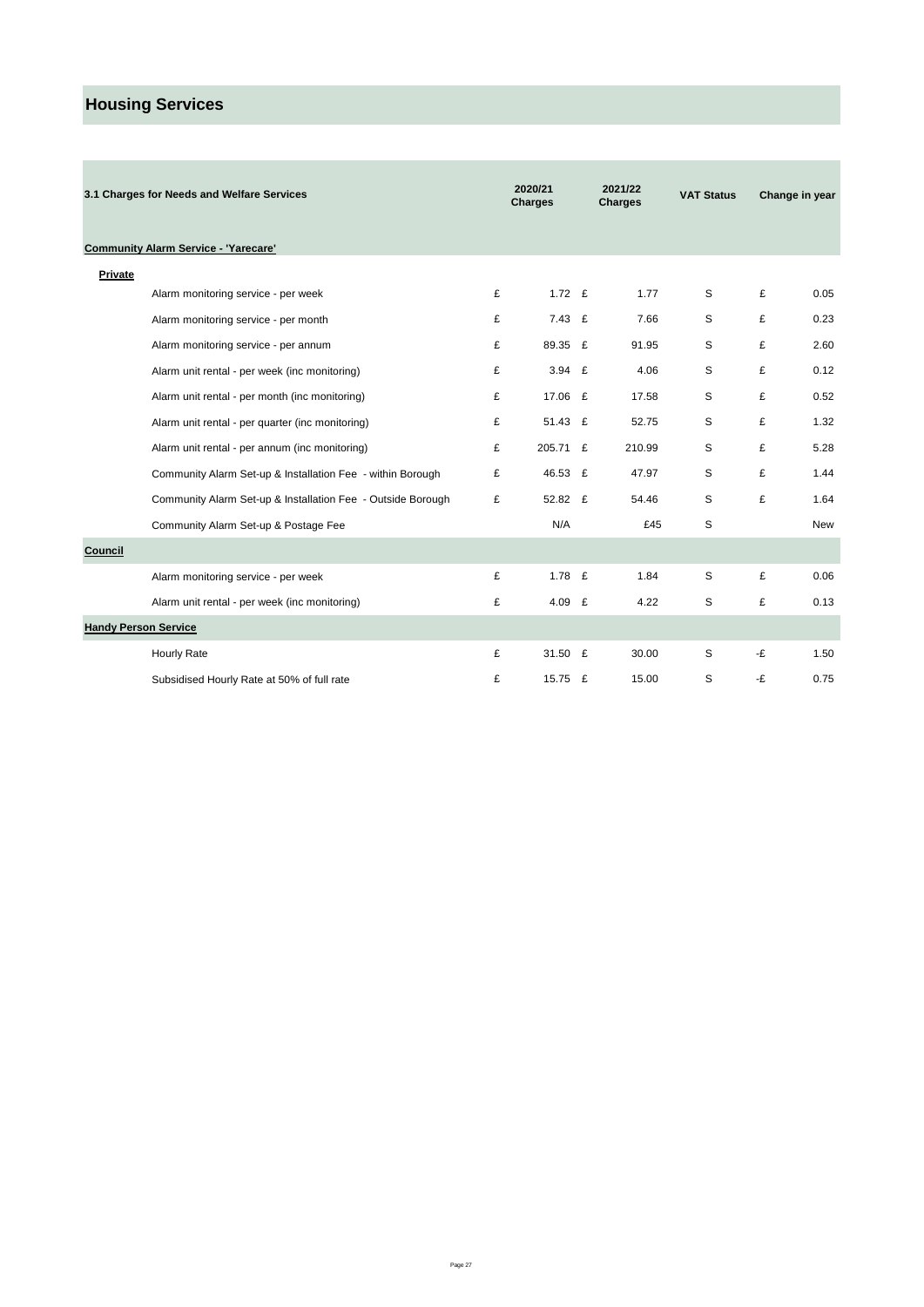# **Planning & Growth**

| 4.1 Charges for Land Searches                                         |   | 2020/21<br><b>Charges</b> |   | 2021/22<br><b>Charges</b> | <b>VAT Status</b> |   | Change in<br>year        |
|-----------------------------------------------------------------------|---|---------------------------|---|---------------------------|-------------------|---|--------------------------|
| <b>Local Land Charge Fees</b>                                         |   |                           |   |                           |                   |   |                          |
| Local Search (LLC1)                                                   | £ | 12.00 £                   |   | 12.40                     | <b>OS</b>         | £ | 0.40                     |
| Local Standard Enquiry (CON29)                                        | £ | 172.30                    | £ | 177.70                    | S                 | £ | 5.40                     |
| Full Search (LLC1 and CON29)                                          | £ | 184.30 £                  |   | 190.10                    | S                 | £ | 5.80                     |
| County                                                                |   |                           |   |                           |                   |   |                          |
| Q2; Q22 and Rights of way                                             | £ | 17.10 £                   |   | 17.70                     | S                 | £ | 0.60                     |
| Local Search (LLC1) additional parcel of land                         |   | No Charge                 |   | No Charge                 | <b>OS</b>         | £ | $\overline{\phantom{a}}$ |
| Standard Enquiries (CON29) additional parcel of land (non-commercial) | £ | 17.80 £                   |   | 18.40                     | S                 | £ | 0.60                     |
| Standard Enquiries (CON29) additional parcel of land (commercial)     | £ | 17.80 £                   |   | 18.40                     | S                 | £ | 0.60                     |
| <b>Additional Enquiries</b>                                           |   |                           |   |                           |                   |   |                          |
| Optional enquiry (Part 2)                                             | £ | 12.30 £                   |   | 12.70                     | S                 | £ | 0.40                     |
| Optional enquiry (Part 3)                                             | £ | 12.30 £                   |   | 12.70                     | S                 | £ | 0.40                     |
| <b>Personal Searches</b>                                              |   |                           |   |                           |                   |   |                          |
| <b>Statutory Personal Search Fee</b>                                  |   | no charge                 |   | no charge                 | <b>OS</b>         | £ |                          |
| Additional parcel of land                                             |   | no charge                 |   | no charge                 | <b>OS</b>         | £ |                          |
| Fee for an assisted Personal Search                                   | £ | 47.40                     | £ | 48.90                     | <b>OS</b>         | £ | 1.50                     |
| Copy of Planning Permission Notice                                    | £ | 7.50 E                    |   | 7.80                      | S                 | £ | 0.30                     |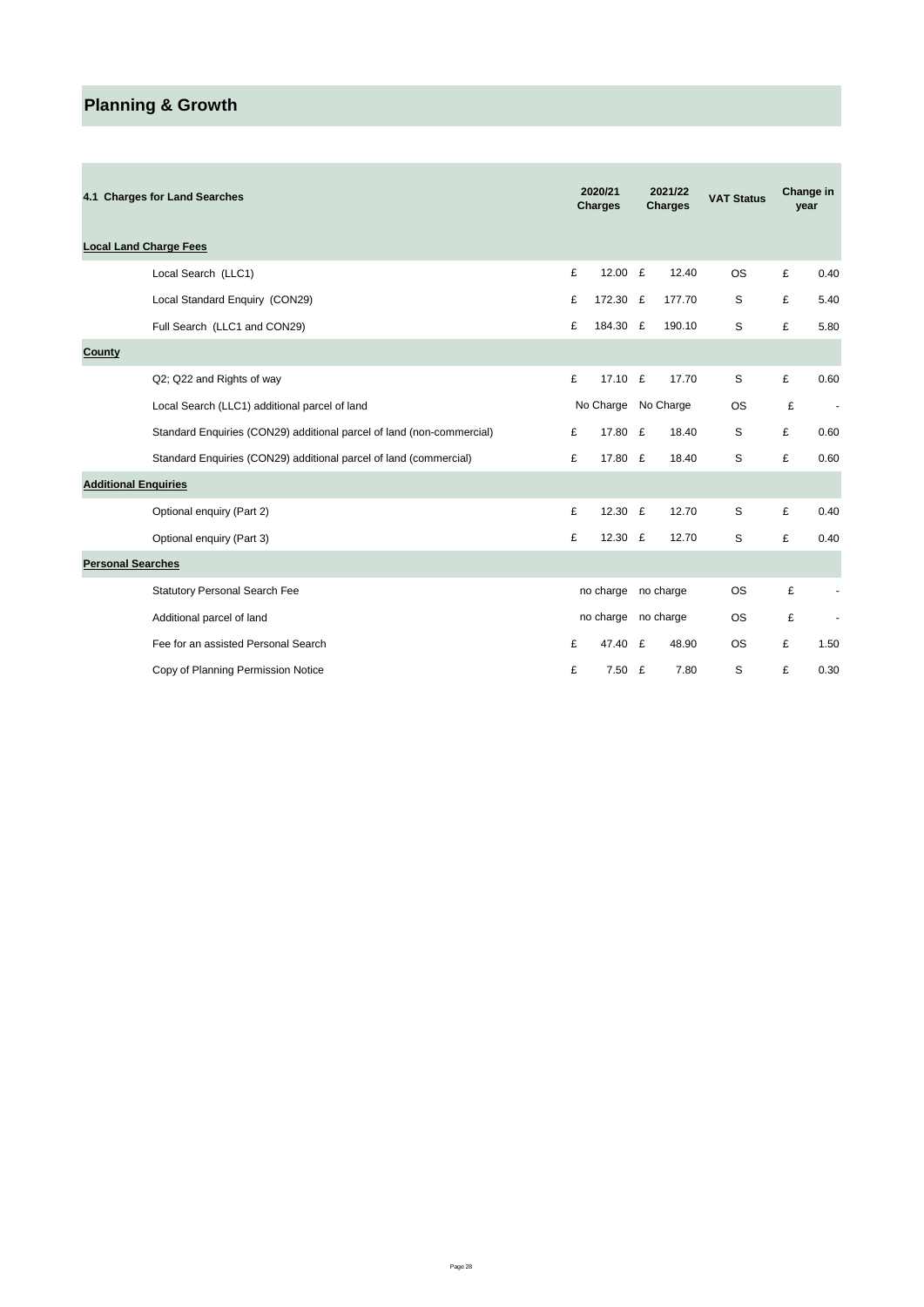# **Planning & Growth**

**Contract** 

|                         | 4.2 Charges for Streets Naming/Numbering, Trees and Mapping Services                                                               |   | 2020/21<br>charges |   | 2021/22<br>charges | <b>VAT Status</b> |
|-------------------------|------------------------------------------------------------------------------------------------------------------------------------|---|--------------------|---|--------------------|-------------------|
|                         | Street naming and numbering services                                                                                               |   |                    |   |                    |                   |
|                         | Property name change/addition                                                                                                      |   |                    |   |                    |                   |
|                         | Dwelling (with existing SNN) - changing name and/or number                                                                         | £ | 47.00 £            |   | 48.50              | EX                |
|                         | Business or institutional unit (with existing SNN) - changing or adding name<br>and/or number                                      | £ | 47.20 £            |   | 49.00              | EX                |
| <b>New Developments</b> |                                                                                                                                    |   |                    |   |                    |                   |
|                         | Development not involving a new street name (per plot or the below charge for scale<br>of development, if lower)                   | £ | 50.40 £            |   | 52.00              | EX                |
|                         | 1-5 Plots (including new street name(s))                                                                                           | £ | 241.10             | £ | 249.00             | EX                |
|                         | 6-10 Plots (including new street name(s))                                                                                          | £ | 314.40             | £ | 324.50             | EX                |
|                         | 11-20 Plots (including new street name(s))                                                                                         | £ | 419.20             | £ | 432.50             | EX                |
|                         | 21-50 Plots (including new street name(s))                                                                                         | £ | 838.40             | £ | 864.50             | EX                |
|                         | 51-100 Plots (including new street name(s))                                                                                        | £ | 1,152.80           | £ | 1,189.00           | EX                |
|                         | 101+ plots (including new street name(s))                                                                                          | £ | 1,467.20           | £ | 1,513.00           | EX                |
|                         | Miscellaneous street naming/numbering                                                                                              |   |                    |   |                    |                   |
|                         | Renaming street                                                                                                                    | £ | 104.80             | £ | 108.50             | EX                |
|                         | Street Nameplates (new, replacement or relocation - per plate)                                                                     | £ | 183.40             | £ | 189.50             | EX                |
|                         | Formal confirmation of address to solicitors / conveyancers / owner                                                                | £ | $21.00$ £          |   | 22.00              | EX                |
|                         | or occupiers / etc.                                                                                                                |   |                    |   |                    |                   |
| <b>High Hedges</b>      |                                                                                                                                    |   |                    |   |                    |                   |
|                         | Site visit to confirm whether meets definition of a high hedge (fee refundable<br>against consequent formal complaint - see below) | £ | 47.20 £            |   | 49.00              | OS                |
|                         | Formal Complaint (fee can be reduced by refund of site visit fee -see above)                                                       | £ | 309.20 £           |   | 319.00             | ОS                |
| <b>Mapping Services</b> |                                                                                                                                    |   |                    |   |                    |                   |
|                         | OS Mastermap A4 (6 copies) 32 x 32m @ 1:200                                                                                        | £ | 14.70 £            |   | 15.50              | ZE                |
|                         | OS Mastermap A4 (6 copies) 80 x 80m @ 1:500                                                                                        | £ | 14.70 £            |   | 15.50              | ΖE                |
|                         | OS Mastermap A4 (6 copies) 200 x 200m @ 1:1250                                                                                     | £ | 25.20 £            |   | 26.00              | ZE                |
|                         | OS Mastermap A4 (6 copies) 400 x 400m rural @ 1:2500                                                                               | £ | 25.20 £            |   | 26.00              | ZE                |
|                         | OS Mastermap A4 (6 copies) 400 x 400m urban @ 1:2500                                                                               | £ | 51.40 £            |   | 53.00              | ZE                |
|                         | OS VectorMap Local A4 (6 copies) 1600 x 1600m @1:10000                                                                             | £ | 25.20 £            |   | 26.00              | ZE                |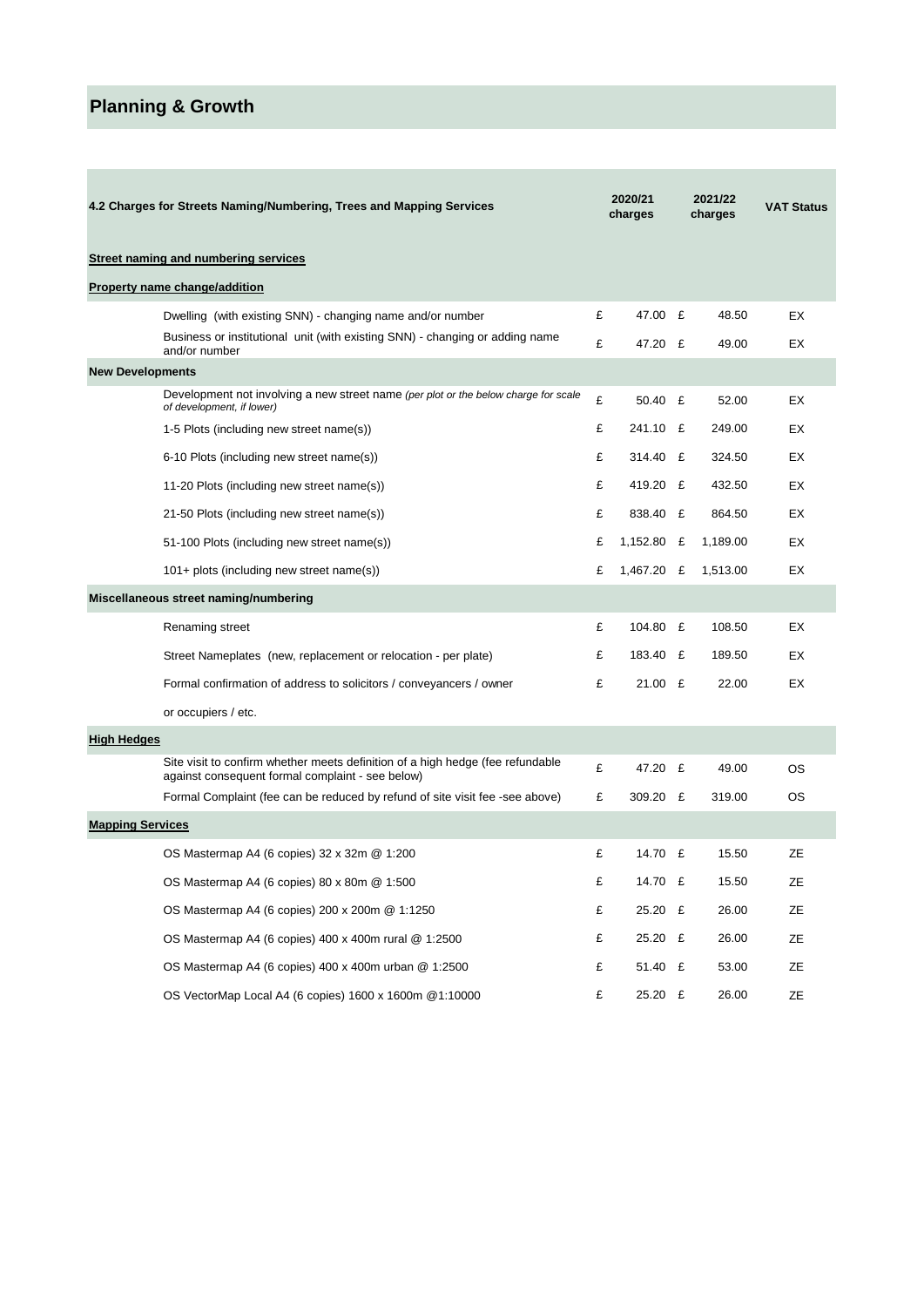# **Planning & Growth**

| 4.3 Fees & Charges Pre application fees                                                   | 2020/21<br>2021/22<br>charges<br>charges |              | <b>VAT Status</b> |   | Change in year |        |
|-------------------------------------------------------------------------------------------|------------------------------------------|--------------|-------------------|---|----------------|--------|
| <b>Works to existing dwellings</b>                                                        |                                          |              |                   |   |                |        |
| (extensions or outbuildings), alterations to buildings (excluding use) and advertisements |                                          |              |                   |   |                |        |
| Written reply and visit                                                                   | £                                        | 116.00 £     | 120.00            | S | £              | 4.00   |
| <b>Minor Development</b>                                                                  |                                          |              |                   |   |                |        |
| Residential development of between 1 & 9 dwellings or less than 0.5 hectares              |                                          |              |                   |   |                |        |
| Non residential development of less than 1000 dq m floorspace or 1 hectare                |                                          |              |                   |   |                |        |
| All changes of use                                                                        |                                          |              |                   |   |                |        |
| Written reply                                                                             | £                                        | 532.00 £     | 549.00            | S | £              | 17.00  |
| Meeting in office and written reply                                                       | £                                        | 658.00 £     | 679.00            | S | £              | 21.00  |
| meeting on site and written reply                                                         | £                                        | 732.00 £     | 755.00            | S | £              | 23.00  |
| <b>Medium Development</b>                                                                 |                                          |              |                   |   |                |        |
| Residential development of between 10 & 199 dwellings or between 0.5 and 4 hectares       |                                          |              |                   |   |                |        |
| Non residential development of between 1000 & 9,999 sq m floorspace or 1-2 hectares       |                                          |              |                   |   |                |        |
| Written reply                                                                             | £                                        | 1,444.00 £   | 1,489.00          | S | £              | 45.00  |
| Meeting in office and written reply                                                       | £                                        | 1,751.00 £   | 1,806.00          | S | £              | 55.00  |
| Meeting on site and written reply                                                         | £                                        | 2,045.00 £   | 2.109.00          | S | £              | 64.00  |
| <b>Major Development</b>                                                                  |                                          |              |                   |   |                |        |
| Residential developmnent of 200 dwellings or more                                         |                                          |              |                   |   |                |        |
| Non-residential development greater than 10,000 sq m floorspace                           |                                          |              |                   |   |                |        |
| Proposals requiring Environmental Impact Assessment                                       |                                          |              |                   |   |                |        |
| Written reply                                                                             | £                                        | 2,973.00 £   | 3,066.00          | S | £              | 93.00  |
| Meeting in office and written reply                                                       | £                                        | $3,326.50$ £ | 3,430.00          | S | £              | 103.50 |
| Meeting on site and written reply                                                         | £                                        | $3,680.00$ £ | 3,795.00          | S | £              | 115.00 |
| <b>Planning Performance Agreements</b>                                                    |                                          |              |                   |   |                |        |

Contact Great Yarmouth Borough Council to discuss (bespoke)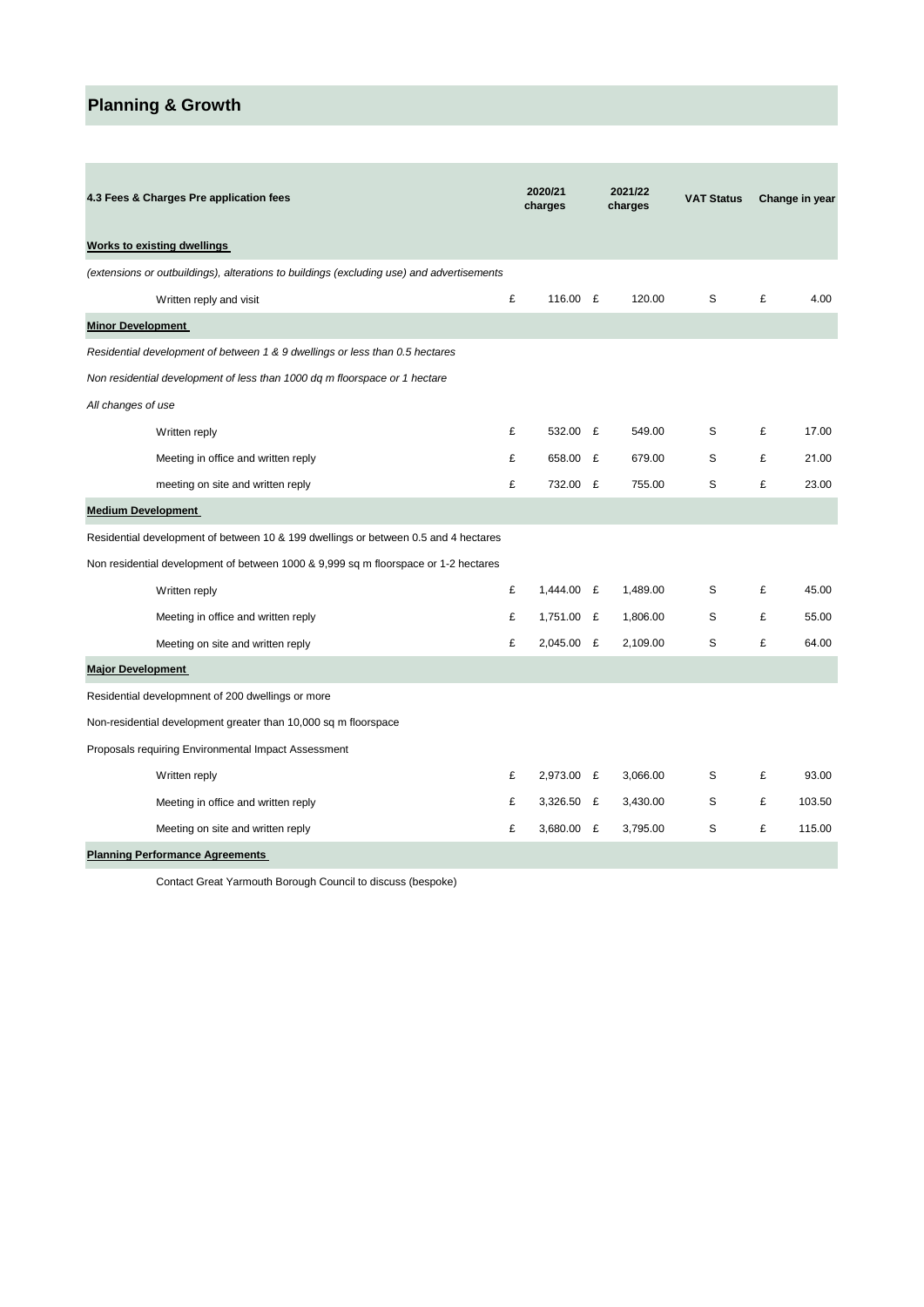# **Property & Asset Management**

| 5.1 Charges for Market Place                                                      |     | 2020/21 Charges |                 |                    |   | 2021/22 Charges      |   |                   | <b>VAT</b><br><b>Status</b> |   | Change<br>in year        |
|-----------------------------------------------------------------------------------|-----|-----------------|-----------------|--------------------|---|----------------------|---|-------------------|-----------------------------|---|--------------------------|
| Two Day Market - charges (Wednesday, Friday and Saturday)                         |     |                 |                 |                    |   |                      |   |                   |                             |   |                          |
|                                                                                   |     | per metre       |                 | per foot per metre |   |                      |   | per foot          |                             |   | Per Foot                 |
| Summer (April to September)                                                       | £   | 1.65            | £               | $0.50$ £           |   | 1.65                 | £ | 0.50              | ЕX                          | £ | 0.00                     |
| Winter (October to March)                                                         | £   | 1.65            | £               | $0.50$ £           |   | 1.65                 | £ | 0.50              | EX                          | £ | 0.00                     |
| Casual - Summer (April to September)                                              | £   | 2.45            | £               | $0.75$ £           |   | 2.45                 | £ | 0.75              | EX                          | £ | 0.00                     |
| Casual - Winter (October to March)                                                | £   | 2.45            | £               | $0.75$ £           |   | 2.45                 | £ | 0.75              | EX                          | £ | 0.00                     |
| Six Day Market - charges per stall type                                           |     |                 |                 |                    |   |                      |   |                   |                             |   |                          |
| Hot Food - 1                                                                      |     | £ 685.50        |                 | Monthly<br>Charge  |   | £ 685.50             |   | Monthly<br>Charge | EX                          | £ |                          |
| Groceries                                                                         |     | £ 473.50        |                 | Monthly<br>Charge  |   | £ 473.50             |   | Monthly<br>Charge | EX                          | £ |                          |
| Dry Goods                                                                         |     | £ 509.50        |                 | Monthly<br>Charge  |   | £ 509.50             |   | Monthly<br>Charge | EX                          | £ |                          |
| Hot Food - 2                                                                      |     | £ 648.40        |                 | Monthly            |   | £ 648.40             |   | Monthly           | EX                          | £ |                          |
| From the 1st April 2021 fees paid in advance by direct debit will be subject to a |     |                 |                 | Charge             |   |                      |   | Charge            |                             |   |                          |
| 5% discount:                                                                      |     |                 |                 | Monthly            |   |                      |   | Monthly           |                             |   |                          |
| Hot Food - 1                                                                      |     | £ 652.22        |                 | Charge             |   | £ 652.22             |   | Charge            | EX                          | £ | ä,                       |
| Groceries                                                                         |     | £ 449.83        |                 | Monthly<br>Charge  |   | £ 449.83             |   | Monthly<br>Charge | EX                          | £ |                          |
| Dry Goods                                                                         |     | £ 484.02        |                 | Monthly<br>Charge  |   | £ 484.02             |   | Monthly<br>Charge | EX                          | £ |                          |
| Hot Food - 2                                                                      |     | £ 615.98        |                 | Monthly<br>Charge  |   | £ 615.98             |   | Monthly<br>Charge | EX                          | £ | $\overline{\phantom{a}}$ |
| <b>Specialist Event Markets - charges</b>                                         |     |                 |                 |                    |   |                      |   |                   |                             |   |                          |
|                                                                                   |     |                 |                 |                    |   |                      |   |                   |                             |   |                          |
| Up to 10 foot/ 3 Metres                                                           | n/a |                 | n/a             |                    |   | Price on application |   |                   | EX                          |   | <b>NEW</b>               |
| Up to 20 foot/ 6 Metres                                                           | n/a |                 | n/a             |                    |   | Price on application |   |                   | EX                          |   | <b>NEW</b>               |
| Up to 30 foot/ 9 Metres                                                           | n/a |                 | n/a             |                    |   | Price on application |   |                   | EX                          |   | <b>NEW</b>               |
| Chalet - 3 Metres                                                                 | n/a |                 | n/a             |                    |   | Price on application |   |                   | EX                          |   | <b>NEW</b>               |
| <b>Charity Barrow Fee</b>                                                         |     | <b>FREE</b>     |                 | <b>FREE</b>        |   | <b>FREE</b>          |   | <b>FREE</b>       | OS                          |   | <b>NEW</b>               |
| <b>Craft Barrow Fee</b>                                                           | £   | 10.00           | Daily<br>Charge |                    | £ | 10.00                |   | Daily<br>Charge   | EX                          |   | <b>NEW</b>               |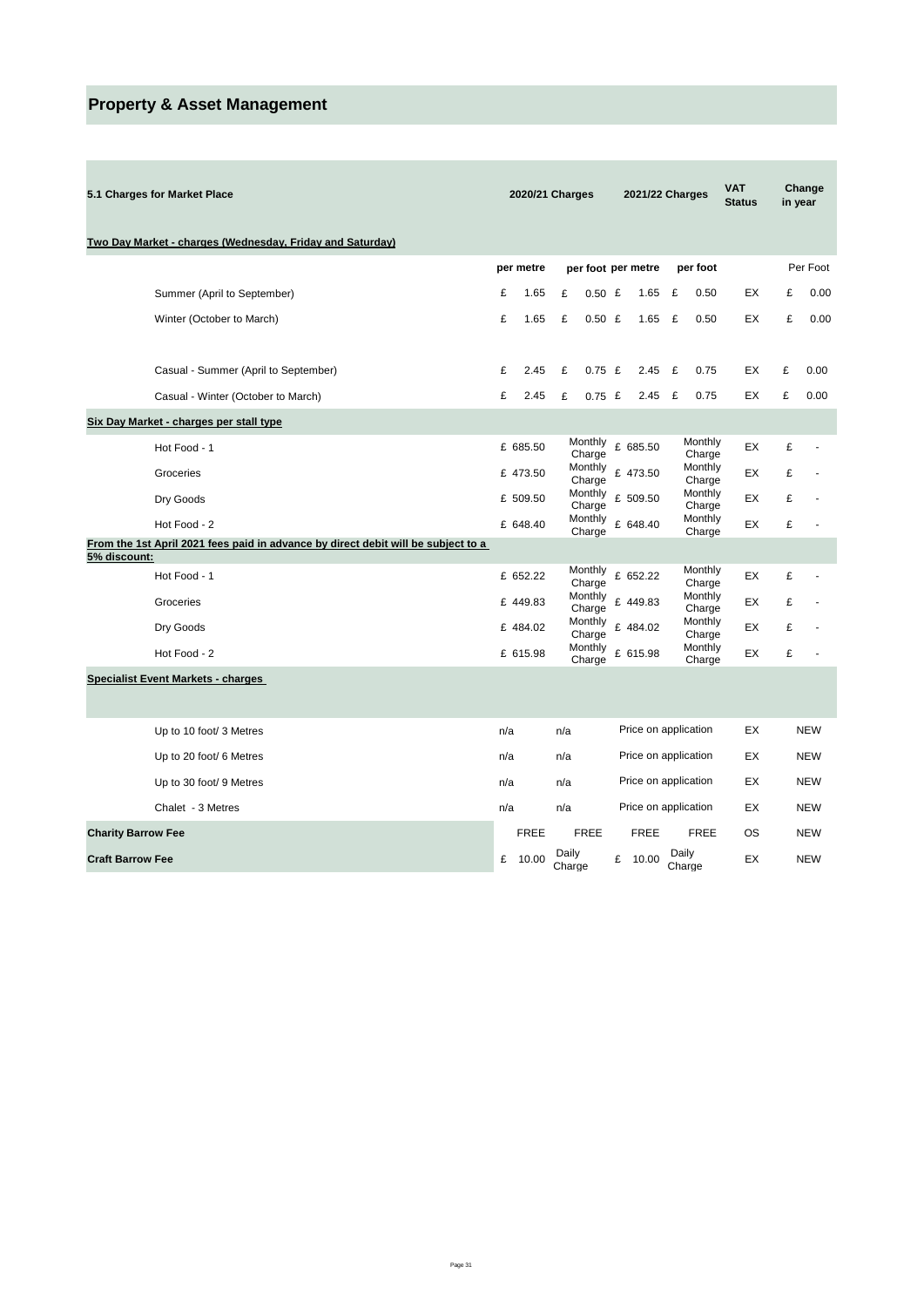# **Property & Asset Management**

|          | 5.2 Charges for Market Fairs                                                                                                                  |   | 2020/21<br>Charges | 2021/22<br><b>Charges</b> |       | <b>VAT Status</b> | Change in<br>year |      |
|----------|-----------------------------------------------------------------------------------------------------------------------------------------------|---|--------------------|---------------------------|-------|-------------------|-------------------|------|
| Category | <b>Attractions Description:</b>                                                                                                               |   |                    |                           |       |                   |                   |      |
|          | Costs based on square metres                                                                                                                  |   |                    |                           |       |                   |                   |      |
| Α        | Roundabouts over 25ft (7.62m) in diameter or any other machinery or apparatus,<br>whether operated by electricity, steam, hand or other means | £ | 3.30 $E$           |                           | 3.40  |                   | £                 | 0.10 |
| в        | Roundabouts less than 25ft (7.6sm) in diameter, power operated Hooplas, Spinners<br>and games of similar nature                               | ¢ | 5.70 $£$           |                           | 5.90  |                   | £                 | 0.20 |
| C        | Non-mechanical operated Hooplas, Swinging boats, Booths, Shows and Exhibitions<br>and Refreshments kiosks                                     | £ | 3.80 $E$           |                           | 4.00  |                   | £                 | 0.20 |
| D        | Dart stalls, Coconut-shy, Shooting Galleries and other Shooting Games                                                                         | £ | 1.90 $E$           |                           | 2.00  |                   | £                 | 0.10 |
|          | <b>Minimum Charge</b>                                                                                                                         | £ | 37.10              | £                         | 38.30 |                   | £                 | 1.20 |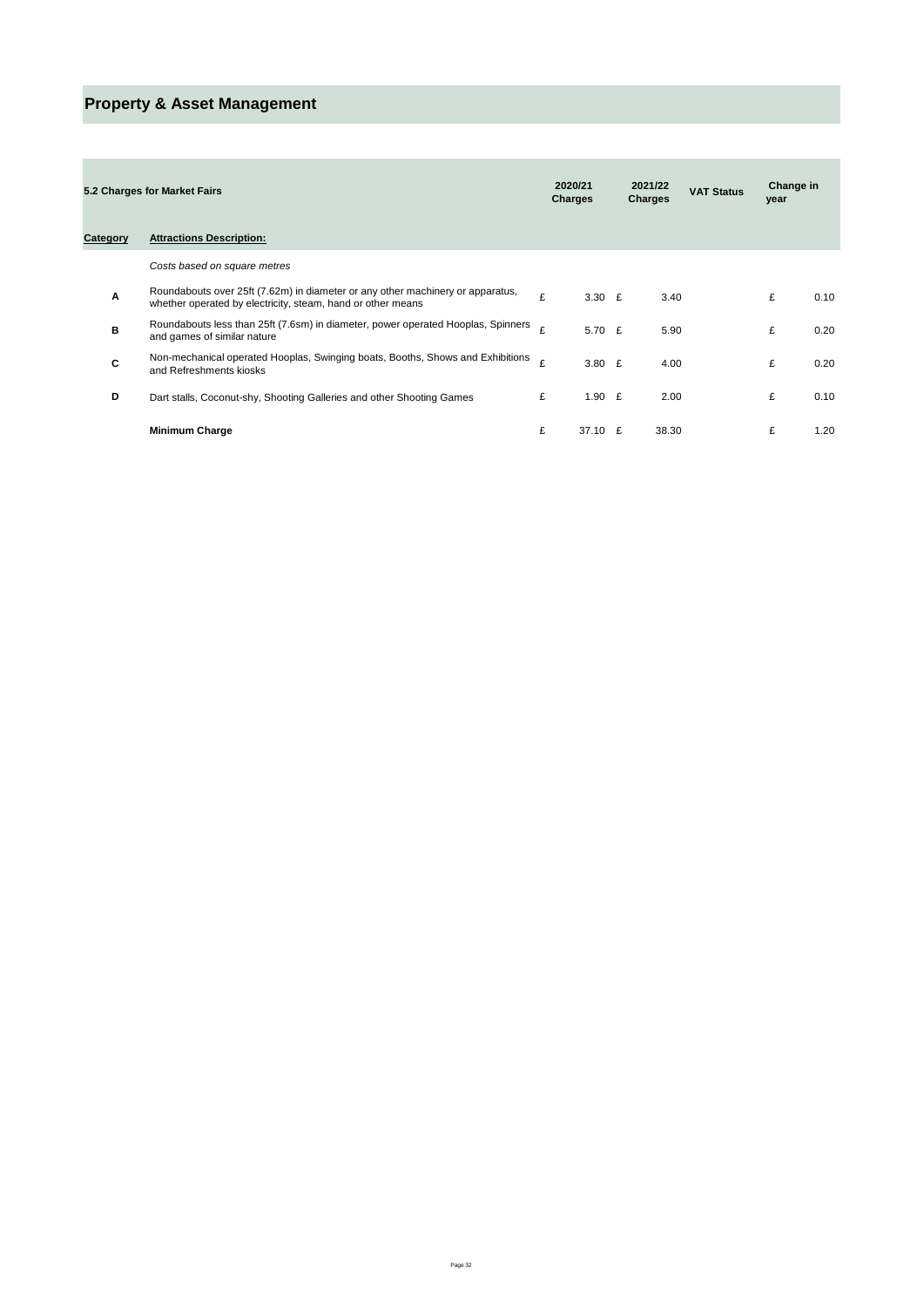# **Property & Asset Management**

÷

|                             | 5.3 Charges for Beach Huts                     |        | 2020/21<br><b>Charges</b> |   | 2021/22<br><b>Charges</b>     | <b>VAT Status</b> |   | Change in year |
|-----------------------------|------------------------------------------------|--------|---------------------------|---|-------------------------------|-------------------|---|----------------|
| <b>Gorleston Beach Huts</b> |                                                |        |                           |   |                               |                   |   |                |
|                             | <b>Beach Hut rates</b>                         |        |                           |   | Purchase price Purchase price |                   |   |                |
|                             | Beach Hut Purchase with 25 year ground lease   | £      | 19,800.00 £               |   | 20,415.00                     | S                 | £ | 615.00         |
|                             | Beach Hut Purchase with 10 year ground lease   | £      | 10,800.00 £               |   | 11,135.00                     | S                 | £ | 335.00         |
|                             | <b>Ground Rent Fee</b>                         |        | Per Year                  |   | Per Year                      |                   |   |                |
|                             | Ground Rent fee                                | £      | 936.00 £                  |   | 966.00                        | S                 | £ | 30.00          |
|                             | <b>Hire Charges</b>                            |        | Per Year                  |   | Per Year                      |                   |   |                |
|                             | Annual rental - April - March per year         | £      | 1,885.00                  | £ | 1,945.00                      | S                 | £ | 60.00          |
|                             | <b>Weekly rental</b>                           | Charge |                           |   | <b>Per Week</b>               |                   |   |                |
| Low Season                  | April/November/December/January/February/March | £      | 48.00 £                   |   | 50.00                         | S                 | £ | 2.00           |
| Mid Season                  | May/June/September/October                     | £      | 120.00 £                  |   | 124.00                        | S                 | £ | 4.00           |
| High season                 | July/August                                    | £      | 180.00 £                  |   | 186.00                        | S                 | £ | 6.00           |
|                             | <b>Monthly Rental</b>                          |        | Per month                 |   | Per month                     |                   |   |                |
| Low Season                  | April/November/December/January/February/March | £      | 144.00 £                  |   | 150.00                        | S                 | £ | 6.00           |
| Mid Season                  | May/June/September/October                     | £      | 360.00 £                  |   | 372.00                        | S                 | £ | 12.00          |
| High season                 | July/August                                    | £      | 540.00 £                  |   | 557.00                        | S                 | £ | 17.00          |

*All costs inclusive of VAT*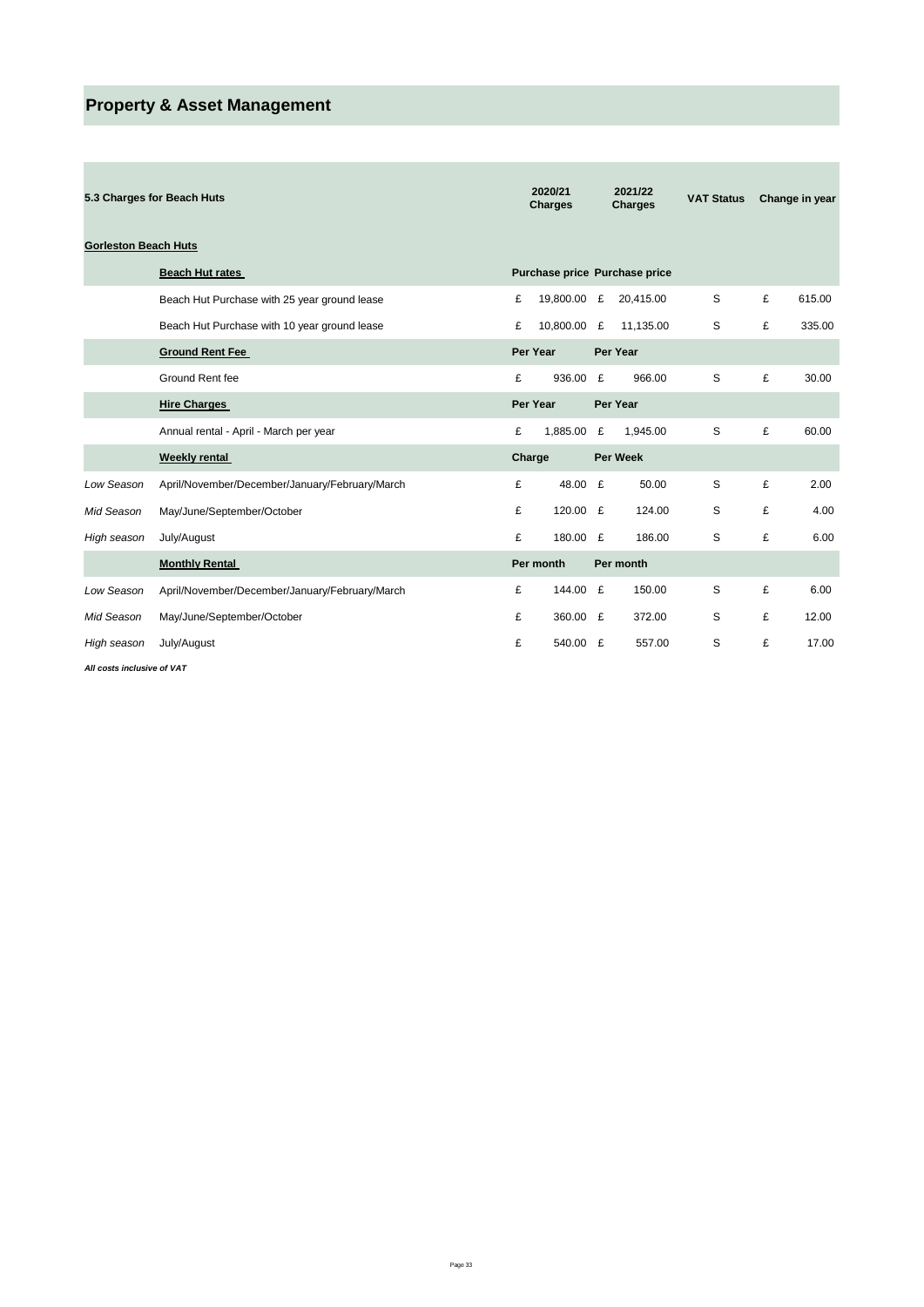# **Communications & Marketing**

a.

| 6.1 Charges for Filming and Photography                                                |   | 2020/21<br><b>Charges</b> | 2021/22<br><b>Charges</b> |        | <b>VAT Status</b> | Change in<br>year |       |
|----------------------------------------------------------------------------------------|---|---------------------------|---------------------------|--------|-------------------|-------------------|-------|
| <b>Filming and Photography fees</b>                                                    |   |                           |                           |        |                   |                   |       |
| Notice of no objection for Commercial photography                                      | £ | 31.50 $E$                 |                           | 32.50  | S                 | £                 | 1.00  |
| Consent Certificate for Commercial Photography                                         | £ | 31.50 $E$                 |                           | 32.50  | S                 | £                 | 1.00  |
| Standard filming fee per each consent certificate or notice of no objection required   | £ | 63.00 £                   |                           | 65.00  | S                 | £                 | 2.00  |
| Small feature film fee per each consent certificate or notice of no objection required | £ | 105.00 £                  |                           | 109.00 | S                 | £                 | 4.00  |
| Large feature film fee (charges start from, provided on application)                   | £ | 503.50                    | £                         | 520.00 | S                 | £                 | 16.50 |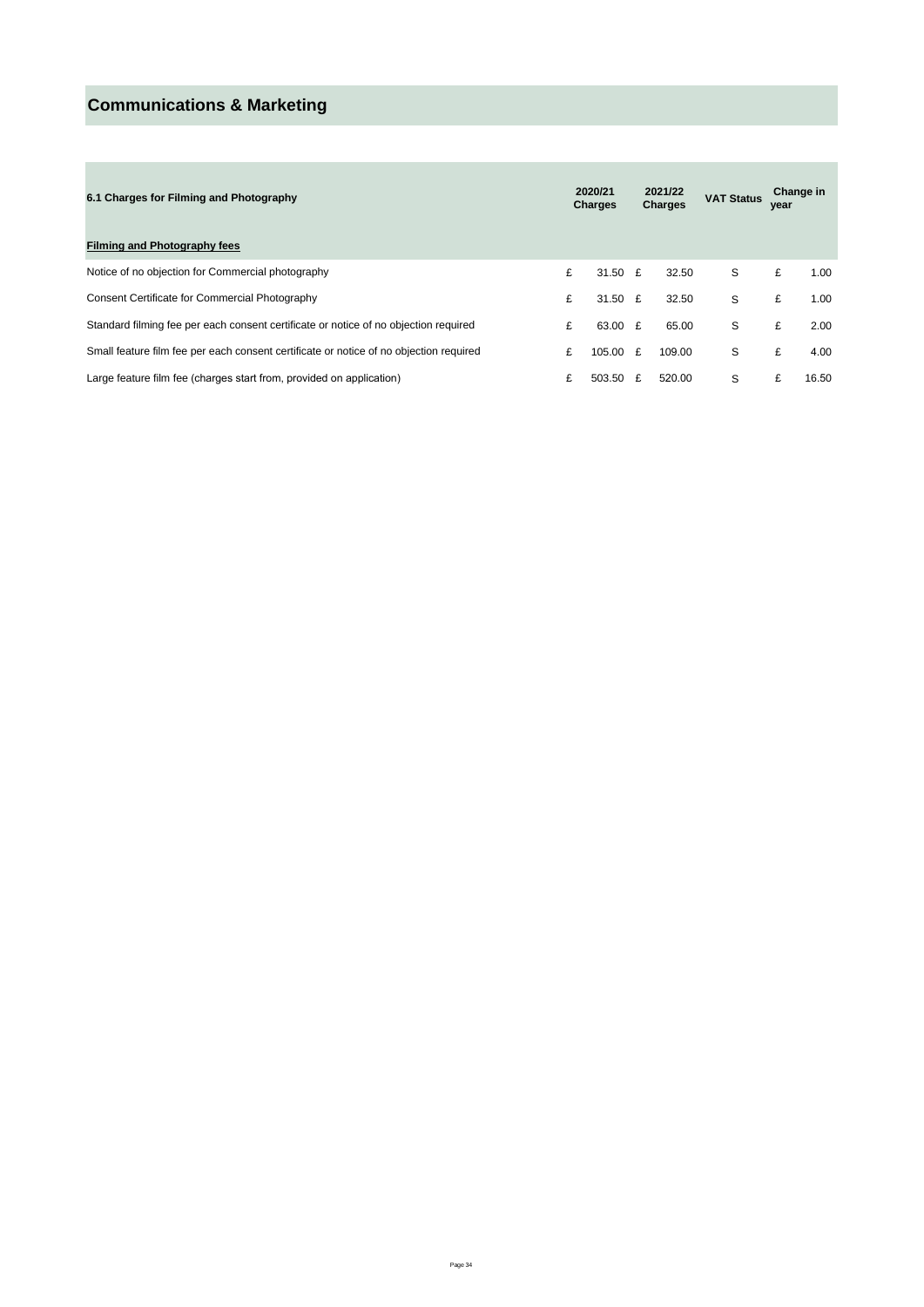# **Communications & Marketing**

×

| 6.2 Charges for Town Hall                                                                                                   | 2020/21 Charges            |                            |                 | 2021/22 Charges                       |          |                            |          | <b>VAT Status</b>                     | Change in<br>year |  |
|-----------------------------------------------------------------------------------------------------------------------------|----------------------------|----------------------------|-----------------|---------------------------------------|----------|----------------------------|----------|---------------------------------------|-------------------|--|
|                                                                                                                             | Mon-Fri                    |                            |                 | Weekends<br>& Bank<br><b>Holidays</b> |          | Mon-Fri                    |          | Weekends<br>& Bank<br><b>Holidays</b> |                   |  |
| <b>Civil Ceremonies/Wedding Ceremonies Room Hire</b>                                                                        |                            |                            |                 |                                       |          |                            |          |                                       |                   |  |
| Council Chamber (Maximum 2 hours)                                                                                           |                            | Per Day                    |                 | Per Day                               |          | Per Day                    |          | Per Day                               |                   |  |
| Room Hire                                                                                                                   | £                          | 300.00                     | £               | 500.00                                | £        | 300.00                     | £        | 500.00                                | S                 |  |
| Supper Room/ Rambouillet/Council Chamber                                                                                    |                            | Per Day                    |                 | Per Day                               |          | Per Day                    |          | Per Day                               |                   |  |
| Renewal of Vows or Ceremonies where a private celebrant is used in<br>any of the above rooms (maxium two hours room hire)   | £                          | 250.00                     | £               | 500.00                                | £        | 250.00                     | £        | 500.00                                | S                 |  |
| Supper Room or Rambouillet Room                                                                                             |                            | Per Hour                   |                 | <b>Per Hour</b>                       |          | Per Hour                   |          | Per Hour                              |                   |  |
| Wedding/ Party celebration up to midnight (minimum three hours).                                                            | £                          | 60.00                      | £               | 100.00                                | £        | 60.00                      | £        | 100.00                                | S                 |  |
| <b>Assembly Room</b>                                                                                                        |                            | Per Day                    |                 | Per Day                               |          | Per Day                    |          | Per Day                               |                   |  |
| <b>Saturday</b> - Includes use of kitchen                                                                                   | £                          | 750.00                     |                 | £ 1,000.00                            | £        | 750.00                     |          | £ 1,000.00                            | S                 |  |
| <b>Sundays &amp; Bank Holidays</b> - Includes use of kitchen<br>A 20% Non-returnable deposit is required for above bookings | £                          | 750.00                     |                 | £ 2,000.00                            | £        | 750.00                     |          | £ 2,000.00                            | S                 |  |
|                                                                                                                             |                            |                            |                 |                                       |          |                            |          |                                       |                   |  |
| <b>Council Chamber</b><br>Private, Public and Commercial (Weekdays 08:00-18:00)                                             |                            | <b>Half Day</b>            |                 | Per Day                               |          | <b>Half Day</b>            |          | Per Day                               |                   |  |
|                                                                                                                             | £                          | 150.00                     | £               | 150.00                                | £        | 150.00                     | £        | 150.00                                | S                 |  |
| Private, Public and Commercial (Weekday Evenings 18:00-00.00)                                                               |                            | Per Hour                   |                 | Per Hour                              | Per Hour |                            | Per Hour |                                       |                   |  |
|                                                                                                                             | £                          | 60.00                      | £               | 60.00                                 | £        | 60.00                      | £        | 60.00                                 | S                 |  |
| Private, Public and Commercial (Weekends and Bank Holidays)                                                                 |                            | <b>Half Day</b><br>(4 hrs) |                 | Per Day<br>$(8 \text{ hrs})$          |          | <b>Half Day</b><br>(4 hrs) |          | Per Day<br>(8 hrs)                    |                   |  |
| (£60 per hr after 8 hrs)                                                                                                    | £                          | 200.00                     | £               | 400.00                                | £        | 200.00                     | £        | 400.00                                | S                 |  |
| <b>Rambouillett Room &amp; Supper Room</b>                                                                                  |                            |                            |                 |                                       |          |                            |          |                                       |                   |  |
|                                                                                                                             | <b>Half Day</b><br>Per Day |                            | <b>Half Day</b> |                                       |          | Per Day                    |          |                                       |                   |  |
| Private, Public and Commercial (Weekdays 08:00-18:00)                                                                       | £                          | 100.00                     | £               | 200.00                                | £        | 100.00                     | £        | 200.00                                | S                 |  |
| Private, Public and Commercial (Evenings 18:00-00.00)                                                                       |                            | Per Hour                   |                 | Per Hour                              |          | Per Hour                   |          | Per Hour                              |                   |  |
|                                                                                                                             | £                          | 60.00                      | £               | 60.00                                 | £        | 60.00                      | £        | 60.00                                 | S                 |  |
| Private, Public and Commercial (Weekends and Bank Holidays)<br>(£60 per hr after 8 hrs)                                     |                            | <b>Half Day</b><br>(4 hrs) |                 | Per Day<br>(8 hrs)                    |          | <b>Half Day</b><br>(4 hrs) |          | Per Day<br>(8 hrs)                    |                   |  |
|                                                                                                                             | £                          | 200.00                     | £               | 400.00                                | £        | 200.00                     | £        | 400.00                                | S                 |  |
| <b>Extras</b>                                                                                                               |                            |                            |                 |                                       |          |                            |          |                                       |                   |  |
|                                                                                                                             |                            |                            |                 |                                       |          |                            |          |                                       |                   |  |
| Atrium Drinks Reception/additional space with any room                                                                      | £                          | 100.00                     | £               | 100.00                                | £        | 100.00                     | £        | 100.00                                | S                 |  |
| Set Up Room Hire                                                                                                            | £                          | 100.00                     | £               | 100.00                                | £        | 100.00                     | £        | 100.00                                | S                 |  |
| Extra Hire charge PA Equipment                                                                                              | £                          | 100.00                     | £               | 100.00                                | £        | 100.00                     | £        | 100.00                                | S                 |  |
| <b>Presentation TV Screen</b>                                                                                               | £                          | 50.00                      | £               | 50.00                                 | £        | 50.00                      | £        | 50.00                                 | S                 |  |
| Teas, coffee and Biscuits charges                                                                                           |                            | Per Person                 |                 | Per Person                            |          | Per Person                 |          | Per Person                            |                   |  |
|                                                                                                                             | £                          | 2.00                       | £               | 2.00                                  | £        | 2.00                       | £        | 2.00                                  | S                 |  |

### *NOTE*

*Subsidised and Charities Rate 25% discount on all above: Rooms will only be available Mon-Thu at these rates.*